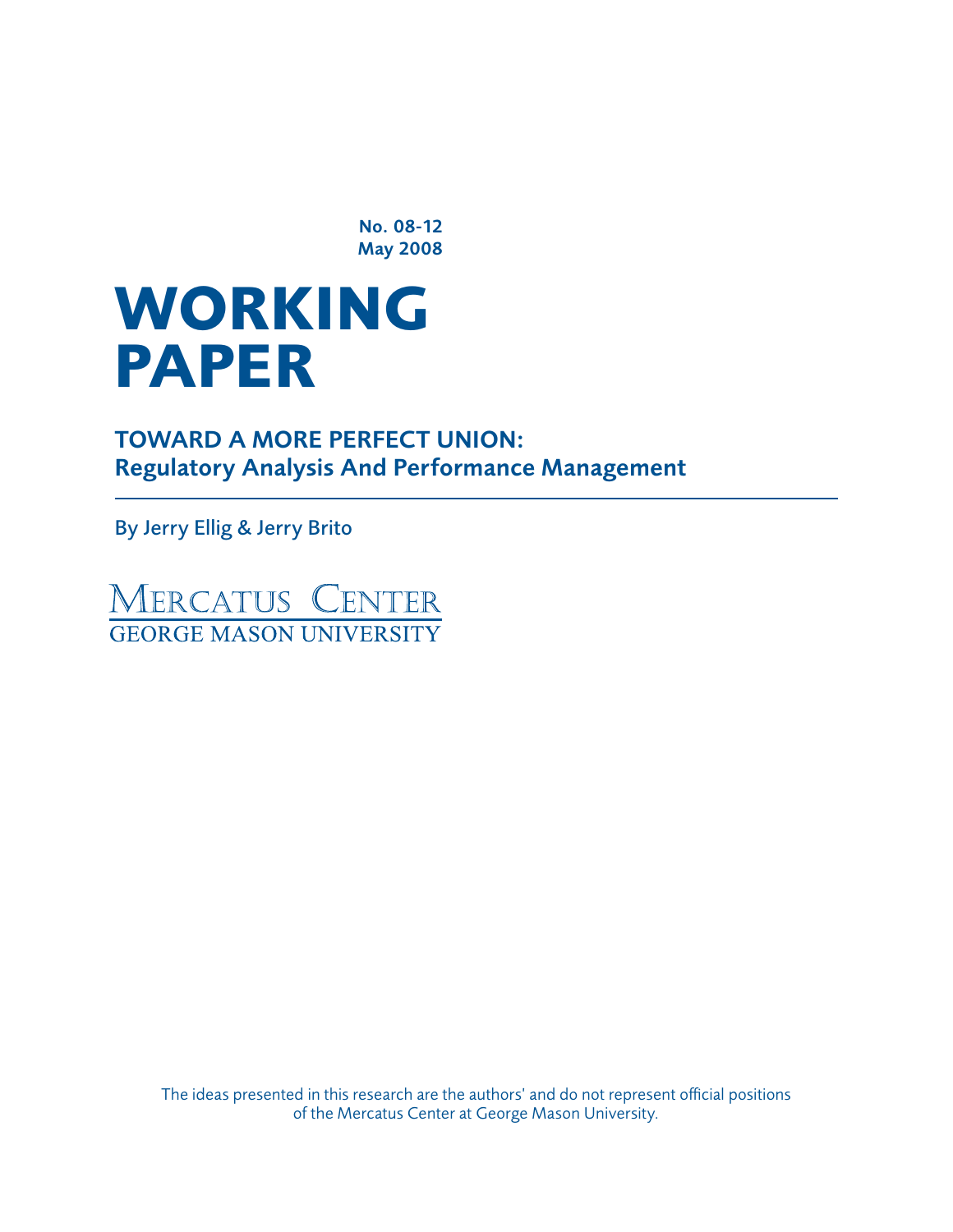## **TOWARD A MORE PERFECT UNION: REGULATORY ANALYSIS AND PERFORMANCE MANAGEMENT**

Jerry Ellig<sup>\*</sup> & Jerry Brito<sup>\*\*</sup>

#### **INTRODUCTION**

Two separate but similar initiatives attempt to apply a scientific approach to improve government decision-making and results: performance management and regulatory analysis. Both initiatives seek to identify the nature of the problems government is trying to solve, develop alternative solutions, and evaluate the effectiveness and costs of the alternatives. Both require measurement of costs and outcomes. Both involve rigorous analysis to identify whether, and to what extent, government actions cause particular results to occur. Their analytical methods can be used *ex ante*, to evaluate alternative prospective courses of action, or *ex post*, to assess what consequences actually flowed from the alternative that was chosen and identify opportunities for improvement.

Yet, performance management and regulatory analysis rarely cross paths. Scholars who specialize in performance management tend to be in public administration or policy analysis departments; scholars who focus on regulatory analysis tend to be economists or lawyers. Ideologically, performance management is usually viewed as a means of making government more effective and customer-focused; regulatory analysis is often characterized as an attempt to throw sand in the gears of the regulatory state. For the U.S. government, the most prominent performance management directive is the Government Performance and Results Act  $(GPRA)$ .<sup>1</sup> The principal source of regulatory analysis mandates is Executive Order  $12,866$ <sup>2</sup> In federal agencies, the plans and reports mandated by GPRA are usually the responsibility of the chief financial officer or a senior official in charge of management. Regulatory analysis is usually the responsibility of a policy office that writes regulations or an economic analysis division. Even in the President's Office of Management and Budget (OMB), which oversees both performance management and regulatory analysis, responsibility is divided. GPRA guidance and other performance-

Senior Research Fellow, Regulatory Studies Program, Mercatus Center at George Mason University. Ph.D., Economics, George Mason University, 1988; M.A., Economics, George Mason University, 1986; A.B., Economics, Xavier University, 1984.

<sup>\*\*</sup> Senior Research Fellow, Regulatory Studies Program, Mercatus Center at George Mason University. J.D., George Mason University School of Law, 2005; B.A., Political Science, Florida International University, 1999. The authors would like to thank Richard Williams and Henry Wray for their insights on early drafts of this Article.

<sup>&</sup>lt;sup>1</sup> Government Performance and Results Act of 1993, Pub. L. 103-62, 107 Stat. 285 (codified in scattered sections of 5 & 31 U.S.C.) [hereinafter GPRA].

<sup>2</sup> Exec. Order No. 12,866 of September 30, 1993, *as amended by* Exec. Order No. 13,258 of February 26, 2002 and Exec. Order No. 13,422 of January 18, 2007, *available at* http://www.whitehouse.gov/omb/inforeg/eo12,866/eo12,866\_amended\_01-2007.pdf [hereinafter E.O. 12,866].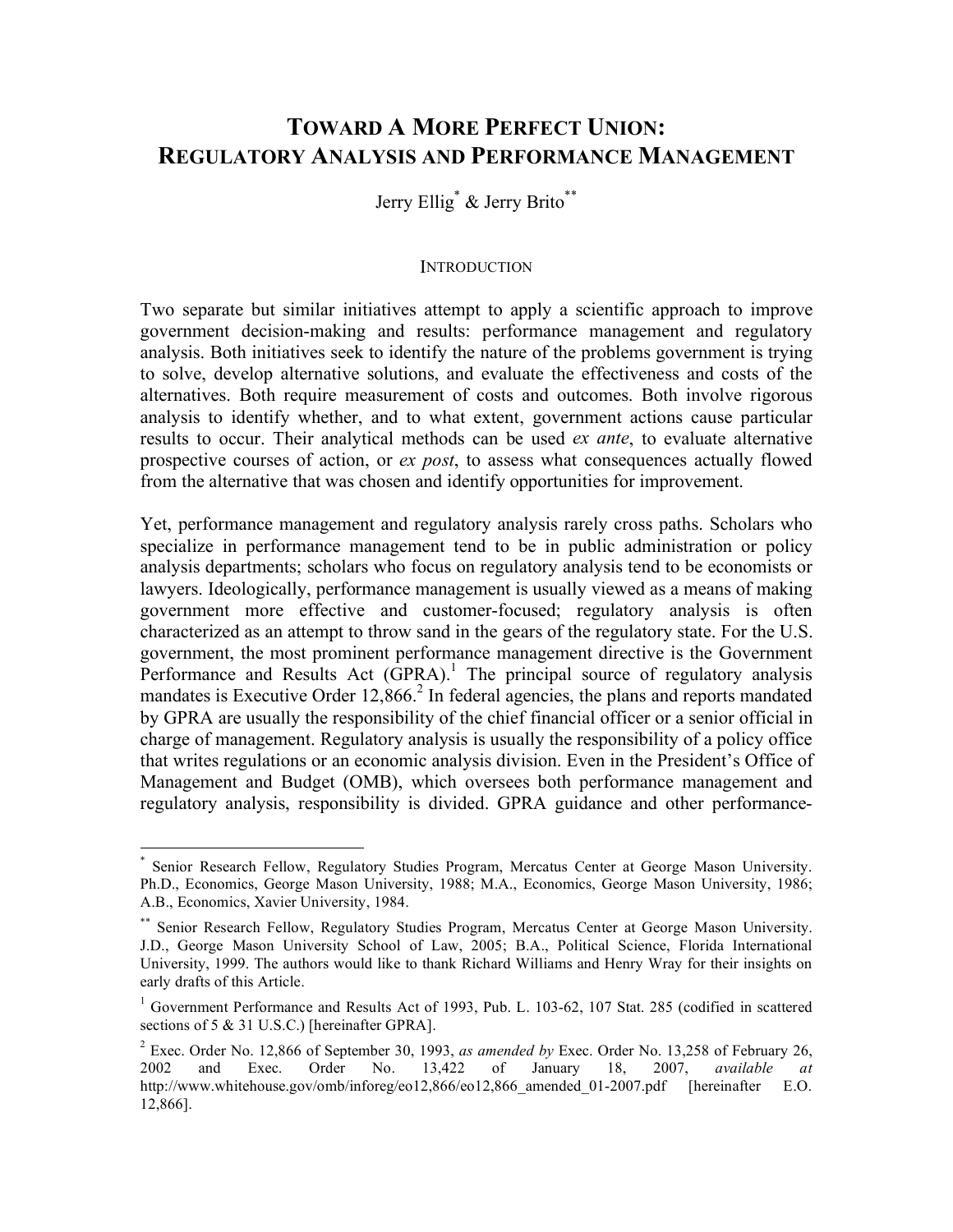related initiatives are under OMB's deputy director for management. Regulatory analysis is overseen by the Office of Information and Regulatory Affairs (OIRA).

Due to these divisions, there are significant unexploited synergies between regulatory analysis and performance management. GPRA, and the performance-oriented practices it spawned, provide a vehicle to improve the quality of regulatory analysis in both executive branch and independent agencies. Similarly, the theory and practice of regulatory analysis suggests some opportunities to strengthen federal performance management in ways that more fully implement the spirit of GPRA. This article explores the actual and potential linkages between regulatory analysis and performance management in theory and in practice.

Part I outlines the major elements of performance management and regulatory analysis that are widely accepted by scholars specializing in each field. Part II describes the laws, executive orders, and OMB guidance documents that implement regulatory analysis and performance management in the federal government. Part III explains how performance management and regulatory analysis complement each other in practice. Part IV proposes additional steps federal decision makers could take to capture unexploited synergies.

#### I. THE CONCEPTUAL LINK BETWEEN PERFORMANCE MANAGEMENT AND REGULATORY ANALYSIS

Performance management and regulatory analysis both seek to apply a scientific approach to generate information that aids government decision-making. The goal of performance management is "to improve government effectiveness by developing and using a more rigorous base of information and scientific evidence to guide decisions about program

design, funding, implementation, and management."<sup>3</sup> The goal of regulatory analysis is to provide "a basis for improving rational, efficient methods of policy formulation in order to maximize the outputs of public policy in accordance with the values of a democratic society."<sup>4</sup>

#### A. PERFORMANCE MANAGEMENT

The basic principles of performance management in government have been well-known for decades.<sup>5</sup> Performance management first focused on government programs' efficiency in converting resources into outputs.<sup>6</sup> The concept of tracking outcomes, and using outcome information to make management and budget decisions, gained currency in the  $1990s$ <sup>7</sup>

 <sup>3</sup> Carol J. Heinrich, *Evidence-Based Policy and Performance Management: Challenges and Prospects in Two Parallel Movements*, 37 AM. REV. PUB. ADMIN. 255, 256 (2007).

<sup>&</sup>lt;sup>4</sup> Thomas O. McGarity, REINVENTING RATIONALITY: THE ROLE OF REGULATORY ANALYSIS IN THE FEDERAL BUREAUCRACY (1991), 113.

<sup>5</sup> *See, e.g.*, Harry P. Hatry, PERFORMANCE MEASUREMENT: GETTING RESULTS (Urban Institute 1999).

 $6$  *Id* at 4.

<sup>7</sup> *Id*. *See also* Heinrich, *supra* note 3, at 256.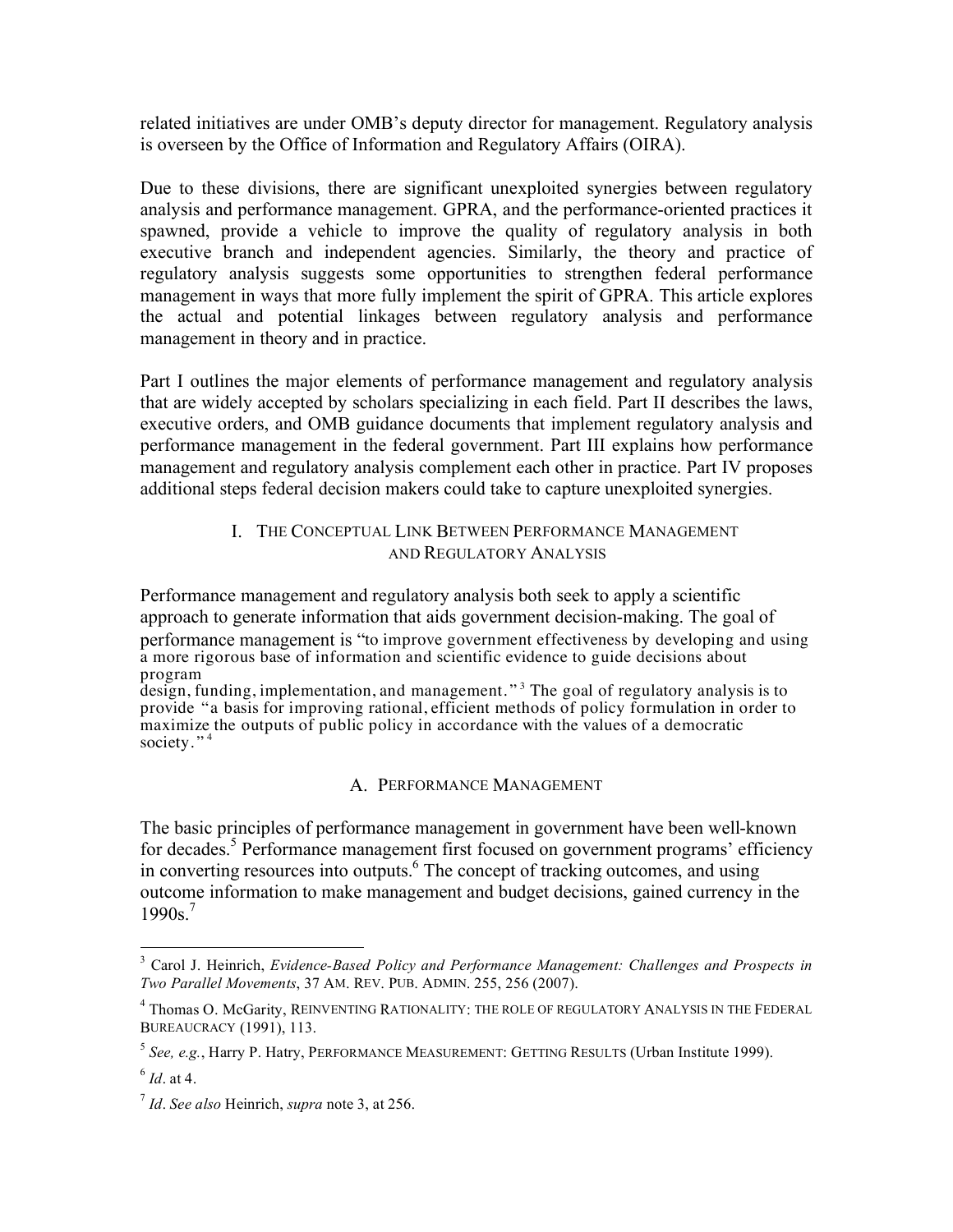Two related developments brought outcomes to the fore. First was the rise of the "New Public Administration," which focuses on holding government agencies accountable for results, rather than management of inputs and processes.<sup>8</sup> Second was the "reinventing" government" trend named after David Osborne and Ted Gaebler's popular book by that name.<sup>9</sup> Osborne and Gaebler presented persuasive arguments and evidence that government agencies could significantly improve the results they produced for citizens by treating citizens like customers who had to be pleased instead of subjects who had to do as they were told. The explicit mission of Vice President Al Gore's National Partnership for Reinventing Government was to "reinvent government to work better, cost less, and get results Americans care about.<sup>"10</sup> In fact, the original name of this initiative was the National Performance Review.<sup>11</sup> "Reinventing government" was essentially a large-scale initiative to implement the outcome orientation of the New Public Administration in the U.S. government.<sup>12</sup>

Improved performance management should be a high priority for regulatory agencies. Two recent papers find that regulatory agencies are less likely to use outcome-oriented performance measures, and this likely impairs their performance. Rainey and Han Chun found statistically significant evidence that regulatory agencies are more likely to suffer from "evaluative goal ambiguity;" that is, regulatory agencies are less likely to use outcome-oriented indicators to gauge their accomplishments and more likely to measure activities and processes.<sup>13</sup> The same scholars found that higher levels of evaluative ambiguity were associated with lower agency scores on managerial effectiveness, customer service orientation, productivity, and work quality in a survey of federal employees administered by the National Partnership for Reinventing Government.<sup>14</sup> This result is consistent with other research suggesting that the greater ambiguity about goals and measures in government tends to reduce organizational effectiveness.<sup>15</sup>

Effective performance management requires four steps:

 <sup>8</sup> Suzanne J. Piotrowski and David H. Rosenbloom, *Nonmission-Based Values in Results-Oriented Public Management: the Case of Freedom of Information*, 62 PUB. ADMIN. REV. 643 (2002).

<sup>&</sup>lt;sup>9</sup> David Osborne and Ted Gaebler, REINVENTING GOVERNMENT: HOW THE ENTREPRENEURIAL SPIRIT IS TRANSFORMING THE PUBLIC SECTOR (Addison-Wesley 1992).

<sup>&</sup>lt;sup>10</sup> See archived web site of the National Partnership for Reinventing Government at http://govinfo.library.unt.edu/npr/library/vision2000.html.

<sup>&</sup>lt;sup>11</sup> See history of the National Partnership for Reinventing Government at http://govinfo.library.unt.edu/npr/whoweare/historyofnpr.html.

<sup>12</sup> Piotrowski & Rosenbloom, *supra* note 8, at 646.

<sup>13</sup> Young Han Chun and Hal G. Rainey, *Goal Ambiguity in US Federal Agencies*, 15 J. PUB. ADMIN. RESEARCH & THEORY 1, 19-20 (2005).

<sup>14</sup> Young Han Chun and Hal G. Rainey, *Goal Ambiguity and Organizational Performance in U.S. Federal Agencies*, 15 J. PUB. ADMIN. RESEARCH & THEORY 529, 543-44 (2005).

<sup>15</sup> *See* references cited in Han Chun and Rainey, *supra* note 13, at 1; *Id*. at 536-38; Ludwig von Mises, BUREAUCRACY (1983) at 60-63; Gordon Tullock, THE POLITICS OF BUREAUCRACY (1965) at 21-22.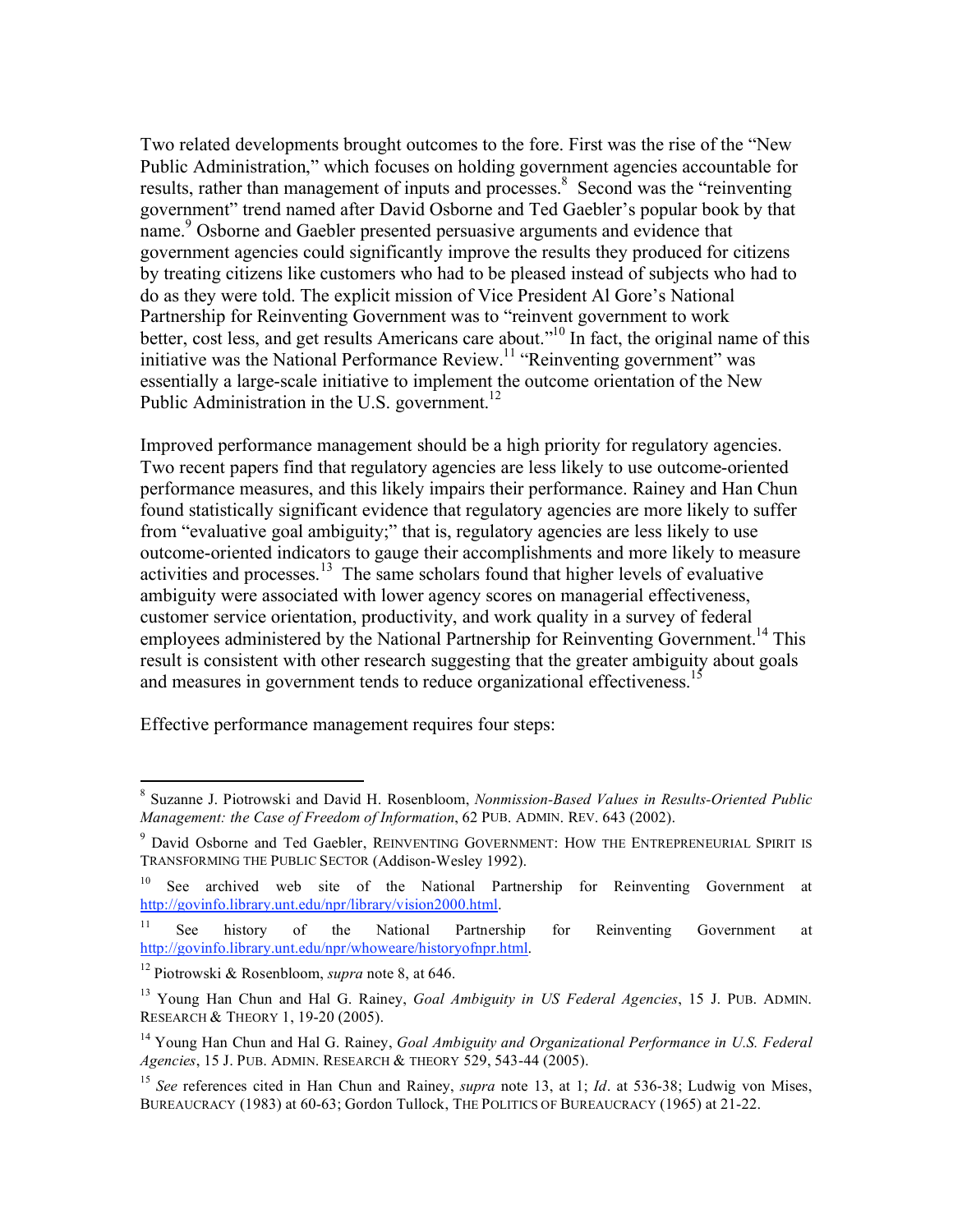#### **1. Mission and Goals**

The agency's or program's mission is its reason for existence. The mission and goals should identify the outcomes the organization or program seeks to accomplish.<sup>16</sup> Outcomes are the actual benefits created, or harms avoided, for citizens. "*Outcomes are not what the program did but the consequences of what the program did*."17 Reduced injuries or fatalities, improved health, lower crime rates, or lower prices for consumers are good examples of outcomes. Pollutant emissions, enforcement cases brought, or regulations issued are outputs that may affect outcomes, but they are not outcomes. Analysis that focuses only on processes or outputs does not tell us whether or how the regulation affects the public's wellbeing. An agency's activities benefit the public only to the extent that they contribute toward the achievement of outcomes.

#### **2. Strategic Planning**

This is the process by which the agency identifies how its activities lead to outcomes, and then chooses the most effective means of accomplishing the outcomes. In an address to federal managers launching the second phase of the National Partnership for Reinventing Government, Vice President Al Gore captured the spirit of this approach:

President Clinton and I want the benefit of your boldest, most creative thinking. We want you to consider every option that can achieve the goal. I want the teams to lay out all of the options, even the ones that are so bold that they make you nervous. I want Cabinet Secretaries and agency heads … to bring forward all of the options, even the ones that are so bold that they make them nervous. And I will discuss the options with the President, even some that are so bold that they make my eyes wide. We might not choose the boldest ideas you can come up with. But we want to know what they are. $18$ 

Effective strategic planning requires a realistic understanding of causality. A "logic model" explicitly articulates the hypotheses about how what actions will produce what results.<sup>19</sup> Ideally, programs or regulations are based not just on hypotheses about causality, but also on evidence demonstrating that the hypotheses are likely true.

#### **3. Measurement**

For each desired outcome, outcome indicators provide numerical measurements that track whether, and to what extent, the outcome is being achieved.<sup>20</sup> In most cases, external

 <sup>16</sup> Hatry, *supra* note 5, at 35-39 (emphasis in original).

<sup>17</sup> *Id*. at 15.

<sup>&</sup>lt;sup>18</sup> Al Gore, Vice President Al Gore's Reinvention Phase II Remarks, http://govinfo.library.unt.edu/npr/library/speeches/2586.html (last visited Mar. 27, 2008).

<sup>19</sup> Hatry, *supra* note 5, at 48-51.

<sup>20</sup> *Id*. at 55.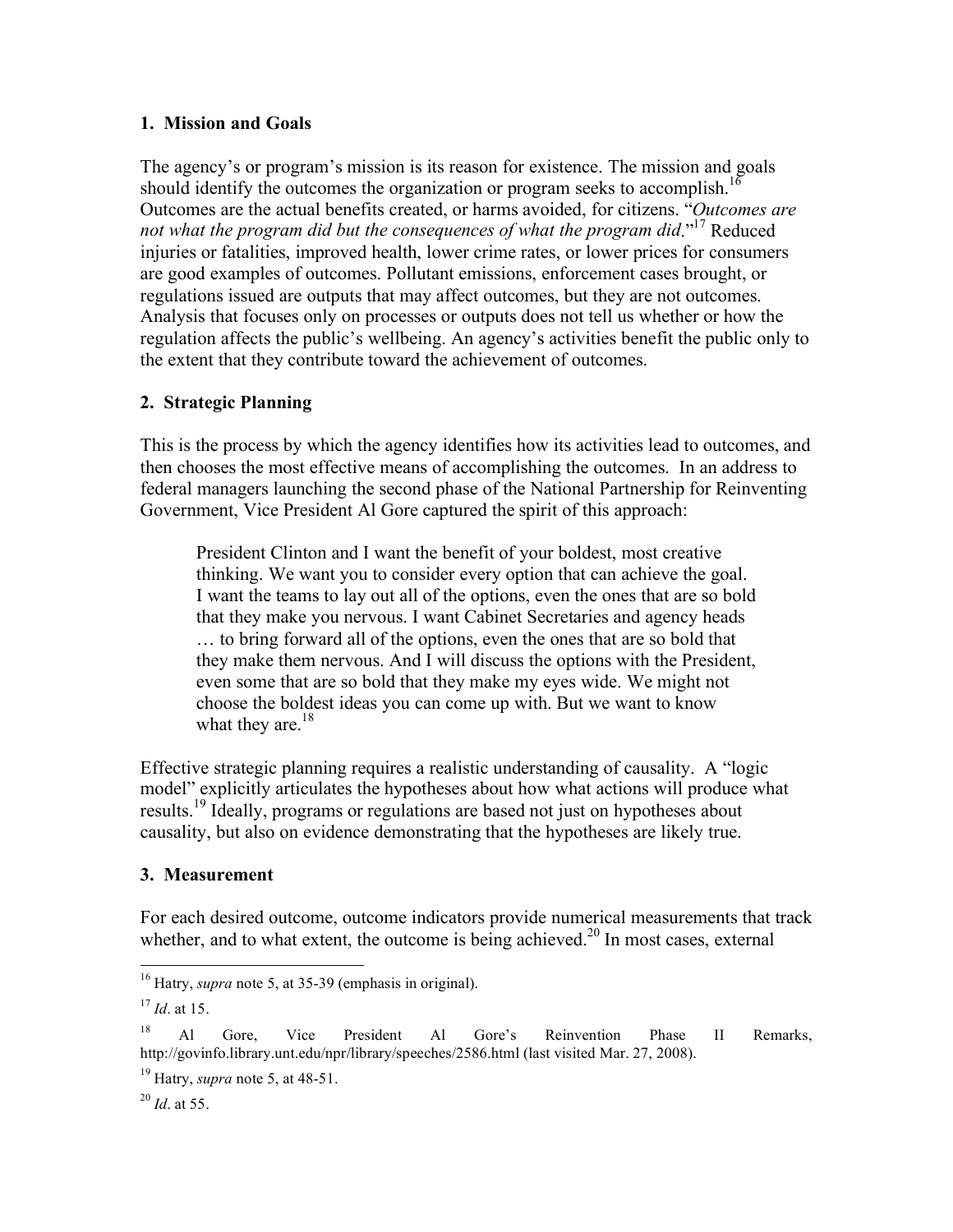factors beyond the government's influence will affect the values of outcome indicators. Telephone subscribership in a particular location, for example, can be affected by subsidies mandated by government regulations, but also by demographic shifts or overall economic conditions.<sup>21</sup> The most informative outcome indicators isolate the government agency's direct effect on the outcome from other causes and indicate how much of the change in the outcome was due to the government's action.<sup>22</sup> When such an indicator cannot be constructed, it is still often possible to assess the effects of government actions through field trials or statistical analysis that attempts to separate the effects of various factors<sup>23</sup>

#### **4. Program Evaluation**

Program evaluation is ex post assessment of the actual results produced by a program. One goal of program evaluation is to determine the extent to which the program actually accomplished its goals; outcome indicators thus become a useful input into program evaluation.<sup>24</sup> Program evaluations can also reveal unintended effects, both positive and negative.

Results of the planning and performance measurement process can be used for several purposes: informing legislators and the public about the agency's meaningful accomplishments, formulation and justification of budgets, operational resource allocation decisions, efficiency improvement, and motivating and rewarding government personnel.25 Strategic plans are, of course, periodically revised, and one would hope that measured performance and program evaluations from one period help guide the revision of strategies, organizational structures, and actions in future periods.

#### B. REGULATORY ANALYSIS

The table below summarizes the most salient aspects of the regulatory analysis framework commonly advocated by economists and enshrined in several Executive Orders. (We include a "plain English" translation of each element for the benefit of noneconomists). Use of this framework allows decision makers to clarify objectives, assess the need for regulation, identify the nature of the problem they are trying to solve, and understand the consequences of alternative courses of action, even if they never compare measured costs and benefits.<sup>26</sup>

 <sup>21</sup> Jerry Ellig & Joseph Rotondi, *Outcomes and Alternatives for Universal Telecommunications Service: A Case Study of Texas*, 12 TEX. REV. L. & POL. 1, 18 (2007).

<sup>&</sup>lt;sup>22</sup> Maurice McTigue, Henry Wray, and Jerry Ellig, MERCATUS CENTER AT GEORGE MASON UNIVERSITY  $8^{TH}$ ANNUAL PERFORMANCE REPORT SCORECARD (2007) at 49.

<sup>23</sup> *Id*. *See also* Office of Management and Budget, What Constitutes Strong Evidence of a Program's Effectiveness?, http://www.whitehouse.gov/omb/part/2004\_program\_eval.pdf (last visited Mar. 27, 2008).

<sup>24</sup> Hatry, *supra* note 5, at 174.

<sup>25</sup> *Id*. at 158-78.

<sup>26</sup> McGarity, *supra* note 4, at 112 (defining regulatory analysis as application of policy analysis to regulation). Policy analysis consists of these steps (which parallel ours): (1) identify the problem; (2) break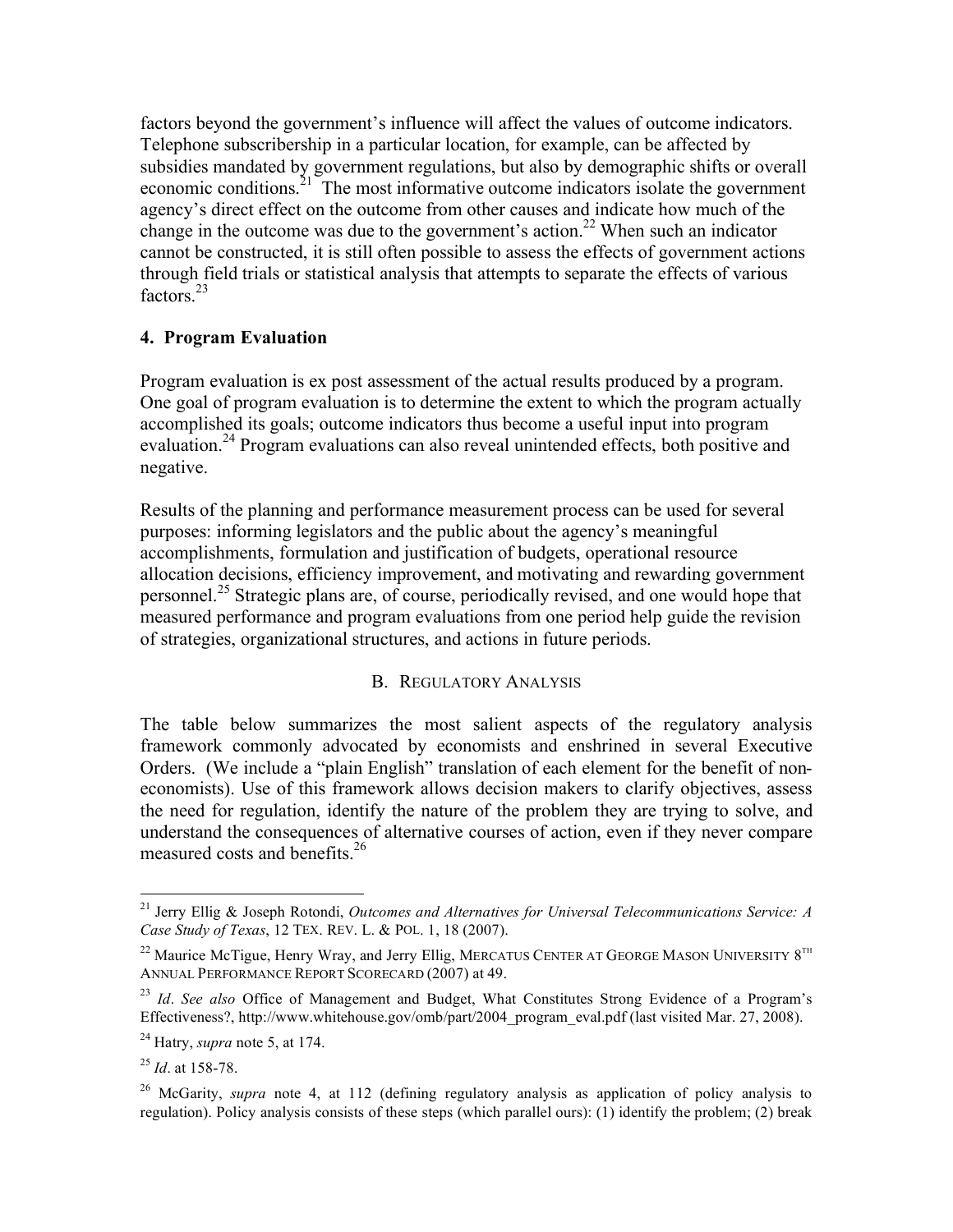# **SIX KEY STEPS IN REGULATORY ANALYSIS 1. Identify the desired outcomes** Figure out what you're trying to do and how you'll know you did it. **2. Assess evidence of market failure or other systemic problem** Figure out whether government needs to do something, and if so, why. **3. Identify the uniquely federal role** Figure out what the federal government needs to do. **4. Assess effectiveness of alternative approaches** Think about different ways to do it and find the one that works best. **5. Identify costs** Figure out what you have to give up to do whatever you're trying to do. **6. Compare costs with outcomes** Weigh pros and cons.

#### **1. Identify the desired outcomes**<sup>27</sup>

For the purposes of regulatory analysis, an outcome may satisfy the economist's definition of a net social "benefit," or it may simply be some result that policymakers deem worthwhile.<sup>28</sup> The key point is that an outcome indicates the ultimate effect of the regulation on human wellbeing.<sup>29</sup> To effectively identify how a proposed regulation would affect outcomes, decision makers need to define the outcome they are trying to affect or achieve, outline a theory of causality or "logic model" that shows how the regulatory proposal is likely to achieve the desired outcome(s)<sup>30</sup>, and establish measures

 $\overline{a}$ 

it down into its constituents; (3) clarify and rank preexisting goals; (4) identify alternative policies for resolving the problem; (5) investigate the consequences of each alternative, using available information and clearly specified assumptions; (6) measure the consequences against the goals; and (7) select the policy that best advances the goals. *Id*.

<sup>&</sup>lt;sup>27</sup> *Id.* ("clarify and rank preexisting goals").

<sup>28</sup> OFFICE OF MANAGEMENT AND BUDGET, *Circular A-4: Regulatory Analysis* (Sept. 17, 2003), *available at* http://www.whitehouse.gov/omb/circulars/a004/a-4.pdf [hereinafter Circular A-4] (". . . Congress establishes some regulatory programs to redistribute resources to select groups.").

<sup>&</sup>lt;sup>29</sup> "In constructing measures of "effectiveness," final outcomes, such as lives saved or life-years saved, are preferred to measures of intermediate outputs, such as tons of pollution reduced, crashes avoided, or cases of disease avoided." Circular A-4 at 12.

 $30$  E.O. 12,866 § 1.7 ("Each agency shall base its decisions on the best reasonably obtainable scientific, technical, economic, and other information concerning the need for, and consequences of, the intended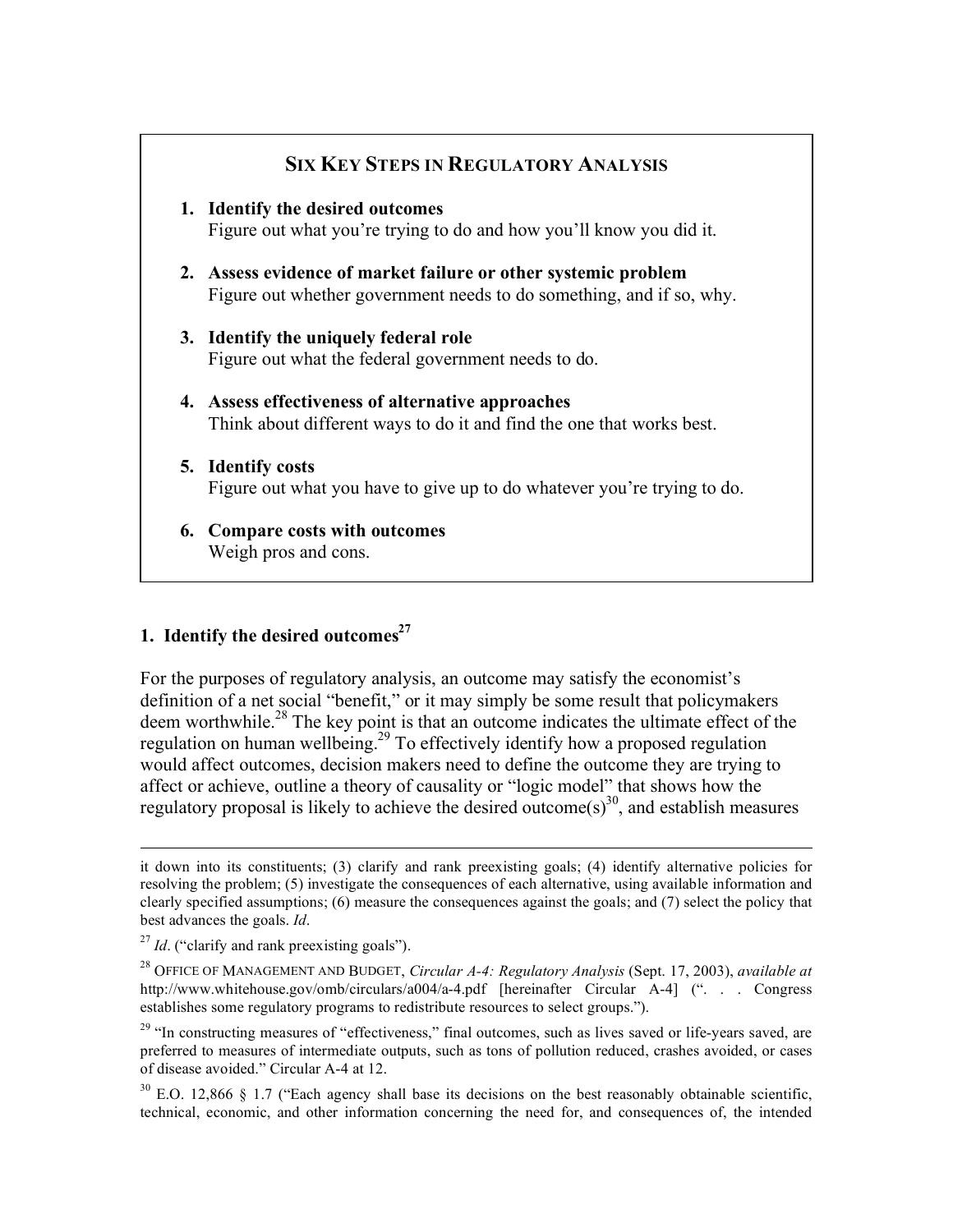that indicate *whether* and *how much* of the outcome is achieved as a result of the regulation $^{31}$ 

### 2. Assess evidence of market failure<sup>32</sup> or other systemic problem<sup>33</sup>

Regulatory economists generally accept that government action can enhance consumer welfare in the case of a clear "market failure" that cannot be addressed adequately by other means.<sup>34</sup> Some forms of "market failure" may arise as a result of barriers to entry or other constraints on private parties created by previously existing policies.<sup>35</sup> While such policy-driven problems are not technically "market" failures, the problems are likely to persist in the absence of some additional government action. The fundamental solution is to correct the original policy. $36$ 

There are two reasons why regulatory analysis should explicitly identify a market failure or some other systemic problem underlying the need for action. If, in fact, there is no market failure or other systemic problem, then government action will likely do more harm than good. If there is a market failure or other systemic problem, then government action can more effectively correct the problem if it has been accurately identified and understood  $37$ 

#### **3. Identify the uniquely federal role**

<sup>32</sup> The term "market failure" is perhaps an unfortunate piece of economics jargon, because to most people the term "market" implies some form of commercial, for-profit business activity. Market failure then presumably refers to any situation in which commercial activity fails to solve a perceived problem. For many economists, however, the term "market" often has a much broader meaning, referring to any type of voluntary interaction in which people mutually coordinate their activities rather than take directions from a higher (governmental) authority. We use the term in this broader sense. A "market failure" occurs when voluntary activity fails to direct resources to the uses that people value most.

<sup>33</sup> McGarity, *supra* note 4, at 112 ("identify the problem").

 $34$  The Original Executive Order 12,866 required agencies to identify the relevant problem in terms of "the failure of private markets of public institutions that warrant new agency action[.]" Exec. Order No. 12,866 at  $\S$  1(a) and  $\S$  1(b)(1). Executive Order 13,492 underscores this step by amending requiring agencies to "identify in writing the specific market failure (such as externalities, market power, lack of information) or other specific problem that it intends to address (including, where applicable, the failures of public institutions) that warrant new agency action[.]" Exec. Order No. 13,492 at §1. Circular A-4 provides substantial guidance to agencies on how to identify and describe a market failure. Circular A-4 at 4-5.

35 Susan E. Dudley, PRIMER ON REGULATION (2005) 39, *available at* http://www.mercatus.org/repository/docLib/20060510\_Primer\_on\_Regulation\_Dudley\_Dec\_2005\_Final\_a s Posted.pdf.

<sup>36</sup> *Id*.

 $\overline{a}$ 

<sup>37</sup> *Id*.

regulation or guidance document."). Circular A-4 at 2 ("Explain how the actions required by the rule are linked to the expected benefits. For example, indicate how additional safety equipment will reduce safety risks.").

 $31$  Circular A-4 at 9 ("Even when a benefit or cost cannot be expressed in monetary units, you should still try to measure it in terms of its physical units. If it is not possible to measure the physical units, you should still describe the benefit or cost qualitatively.").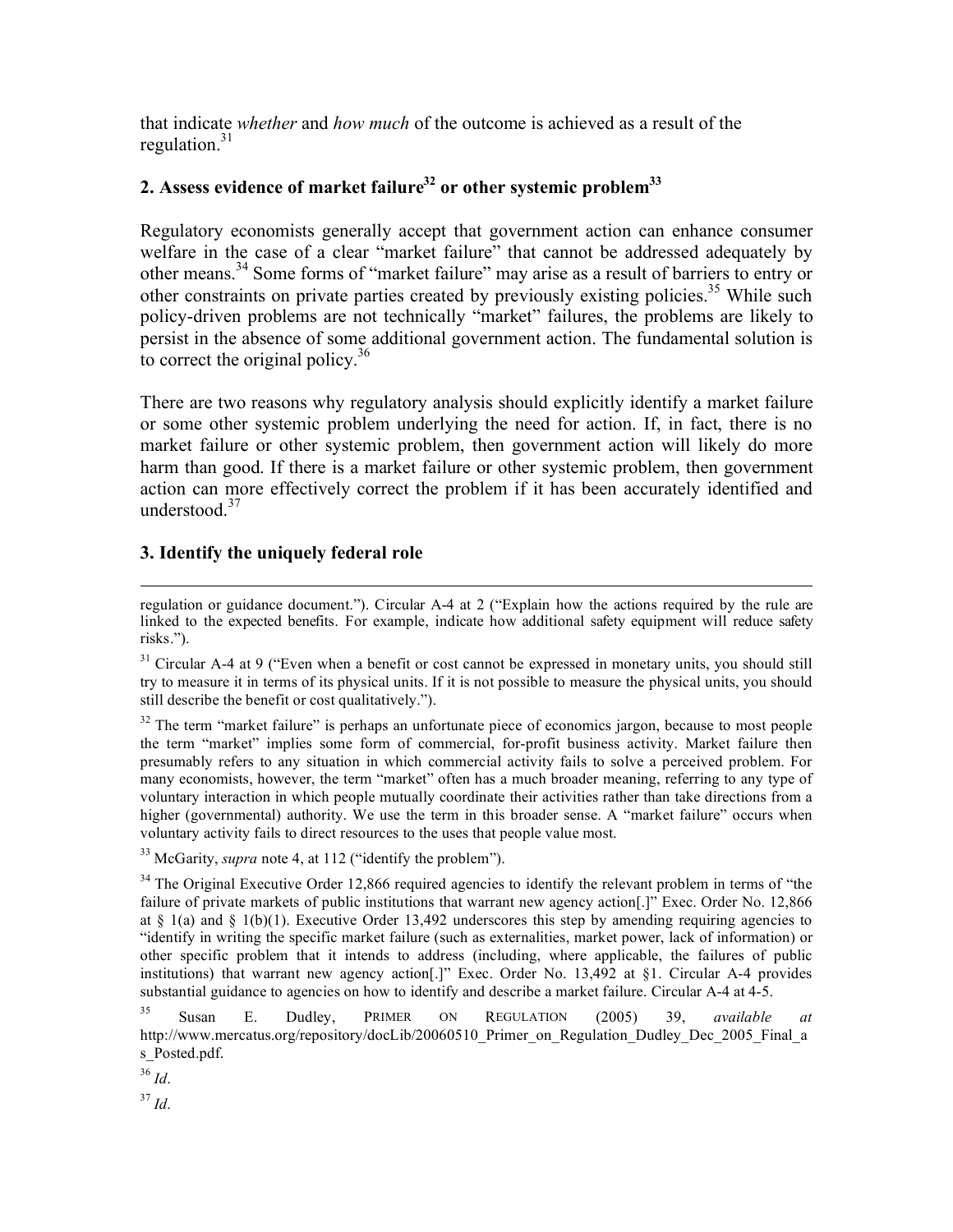The fact that a market failure or other systemic problem prevents the achievement of desired policy outcomes does not automatically mean that the federal government will provide the most effective remedy. Federal regulation may help promote a uniform national solution, but leaving regulation at the state or local level may foster experimentation and choice.<sup>38</sup> As OMB Circular A-4 explains:

In assessing whether Federal regulation is the best solution, you should also consider the possibility of regulation at the State or local level. In some cases, the nature of the market failure may itself suggest the most appropriate governmental level of regulation. For example, problems that spill across State lines (such as acid rain whose precursors are transported widely in the atmosphere) are probably best addressed by Federal regulation. More localized problems, including those that are common to many areas, may be more efficiently addressed locally.<sup>39</sup>

#### **4. Assess effectiveness of alternative approaches**<sup>40</sup>

A finding that market failure justifies *some* federal role does not mean that *any conceivable* federal role will do. Government has a wide variety of options to influence outcomes. These include direct provision of broadband service by government, various public-private partnerships, performance-based regulation, command-and-control regulation, nonbinding guidance, information disclosure regulations, antitrust enforcement, removal of entry barriers, commercial law, tort law, and contract law.<sup>41</sup> For any postulated outcome and market failure, regulators should assess which alternative is likely to achieve the goal most effectively. $^{42}$ 

 <sup>38</sup> *Id*. at 39-40.

<sup>39</sup> Circular A-4 at 6. *See also* E.O. 12,866 § 1(b)(9) (directing agencies to "assess the effects of Federal regulations on State, local, and tribal governments, including specifically the availability of resources to carry out those mandates, and seek to minimize those burdens that uniquely or significantly affect such governmental entities, consistent with achieving regulatory objectives.").

<sup>&</sup>lt;sup>40</sup> McGarity, *supra* note 4, at 112 ("identify alternative policies for resolving the problem ..." "investigate the consequences of each alternative").

<sup>&</sup>lt;sup>41</sup> E.O. 12,866 § 1(3) ("Each agency shall identify and assess available alternatives to direct regulation, including providing economic incentives to encourage the desired behavior, such as user fees or marketable permits, or providing information upon which choices can be made by the public."). Circular A-4 at 6 ("Even where a market failure clearly exists, you should consider other means of dealing with the failure before turning to Federal regulation. Alternatives to Federal regulation include antitrust enforcement, consumer-initiated litigation in the product liability system, or administrative compensation systems."). *See also* Exec. Order 12,866 §6(a)(3)(B)(iii) (requiring agencies to assess "alternatives to the planned regulation, identified by the agencies or the public (including improving the current regulation and reasonably viable nonregulatory actions), and an explanation why the planned regulatory action is preferable to the identified potential alternatives."). Circular A-4 describes possible alternatives agencies should consider. Circular A-4 at 7-9.

 $42$  Agency regulatory analysis is to include "An assessment, including the underlying analysis, of benefits anticipated from the regulatory action (such as, but not limited to, the promotion of the efficient functioning of the economy and private markets, the enhancement of health and safety, the protection of the natural environment, and the elimination or reduction of discrimination or bias) together with, to the extent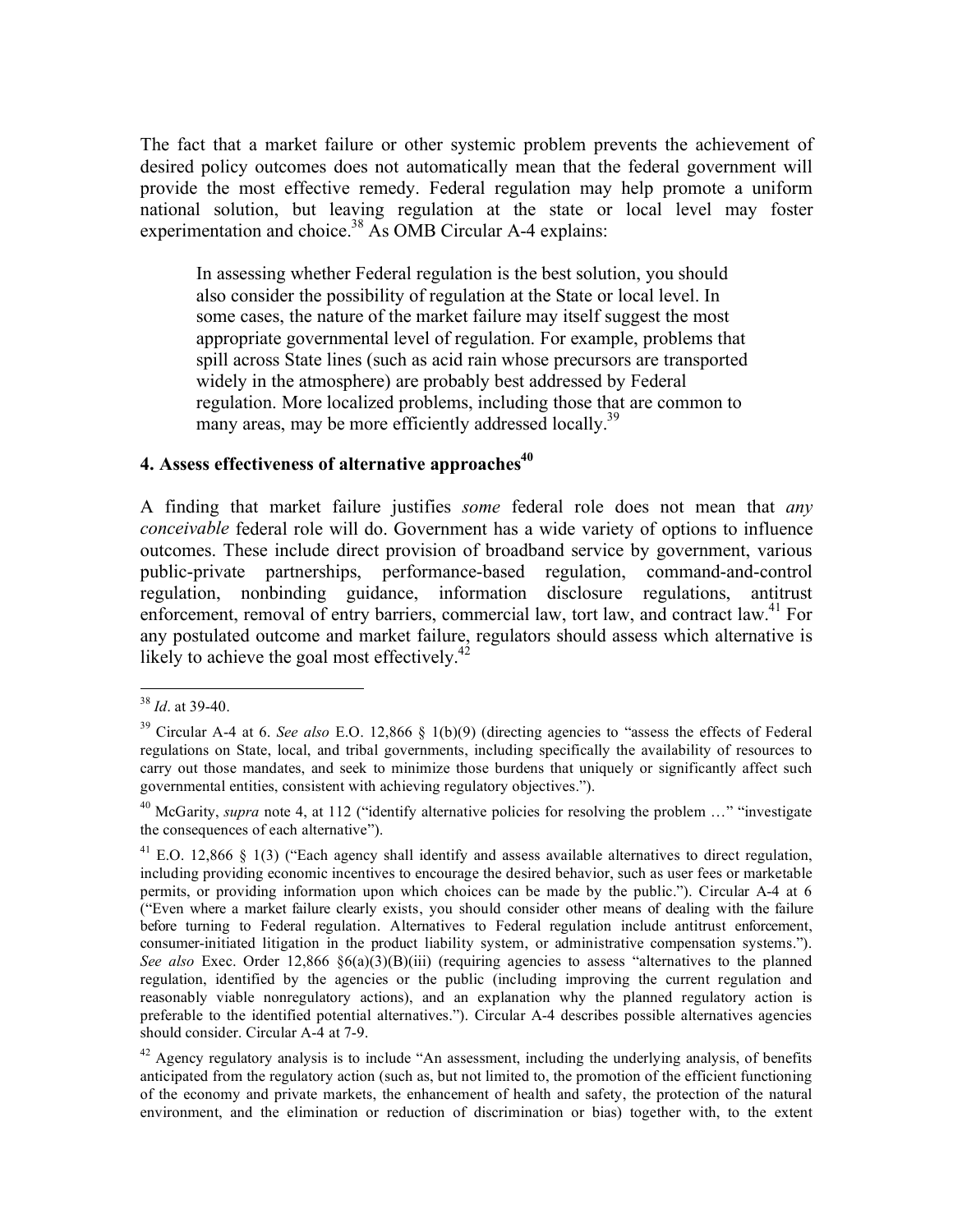#### 5. Identify costs<sup>43</sup>

The accurate measure of the cost of any government action is its opportunity cost: what did we as a society give up in order to devote resources to taking the action?<sup>44</sup> Government and private expenditures only partially measure the forgone benefits associated with a particular course of action.<sup>45</sup> Sound regulatory analysis also identifies hidden and indirect costs that are less obvious than direct expenditures.<sup>46</sup> One major study estimates that the annual cost of compliance with federal regulations totals \$1.1 trillion.<sup>47</sup>

When federal agencies and private firms spend money to enforce and comply with regulations, the money has to come from somewhere. Government, of course, gets money from taxes and borrowing.48 Businesses and other entities ultimately have to get the money by charging customers or reducing payments to the owners of resources the firm uses.<sup>49</sup> In both cases, the costs of regulation are likely to affect the prices that consumers pay for the things they buy.<sup>50</sup>

feasible, a quantification of those benefits[.]" Exec. Order  $12,866 \S 6(a)(3)(C)(i)$ . "A regulation may be appropriate when you have a clearly identified measure that can make government operate more efficiently. In addition, Congress establishes some regulatory programs to redistribute resources to select groups. Such regulations should be examined to ensure that they are both effective and cost-effective." Circular A-4 at 5.

43 McGarity, *supra* note 4, at 112 ("investigate the consequences of each alternative"); *Id*. at 113 ("Congress … and the President … wanted agencies to analyze regulatory problems in more detail, paying particular attention ot the economic impact of the regulations.").

44 Dudley, *supra* note 35, at 42.

<sup>45</sup> E.O. 12,866 §6(a)(3)(B)(ii) (requiring agencies to assess "costs anticipated from the regulatory action (such as, but not limited to, the direct cost both to the government in administering the regulation and to businesses and others in complying with the regulation, and any adverse effects on the efficient functioning of the economy, private markets . . ., health, safety, and the natural environment[.])"). *See also* Circular A-4 at 14-42 (explaining how to identify and calculate costs and explaining the concept of "opportunity cost").

 $46$  Circular A-4 at 37.

You should include these effects in your analysis and provide estimates of their monetary values when they are significant:

- Private-sector compliance costs and savings;
- Government administrative costs and savings;
- Gains or losses in consumers' or producers' surpluses;
- Discomfort or inconvenience costs and benefits; and
- Gains or losses of time in work, leisure and/or commuting/travel settings.

 $\overline{a}$ 

47 W. Mark Crain, *The Impact of Regulatory Costs on Small Firms*, Report Prepared for the Office of Advocacy, U.S. Small Business Administration, RFP No. SBHQ-03-M- 0522 (Sept. 2005) 1, *available at* http://www.sba.gov/advo/research/rs264tot.pdf.

<sup>48</sup> *See, e.g*., BUDGET OF THE UNITED STATES GOVERNMENT, FISCAL YEAR 2009 13, *available at* http://www.whitehouse.gov/omb/budget/fy2009/pdf/budget.pdf (showing that federal taxation accounted for 18.8 percent of Gross Domestic Product in fiscal 2007). *Id*. at 15 (showing a federal deficit of \$162 billion in fiscal 2007).

<sup>49</sup> Analyzing the effects of cost-increasing regulation is similar to analyzing the "incidence" of a tax. One of the most well-known tenets of the economics of taxation is that the party that formally "pays" a tax does

*Id*.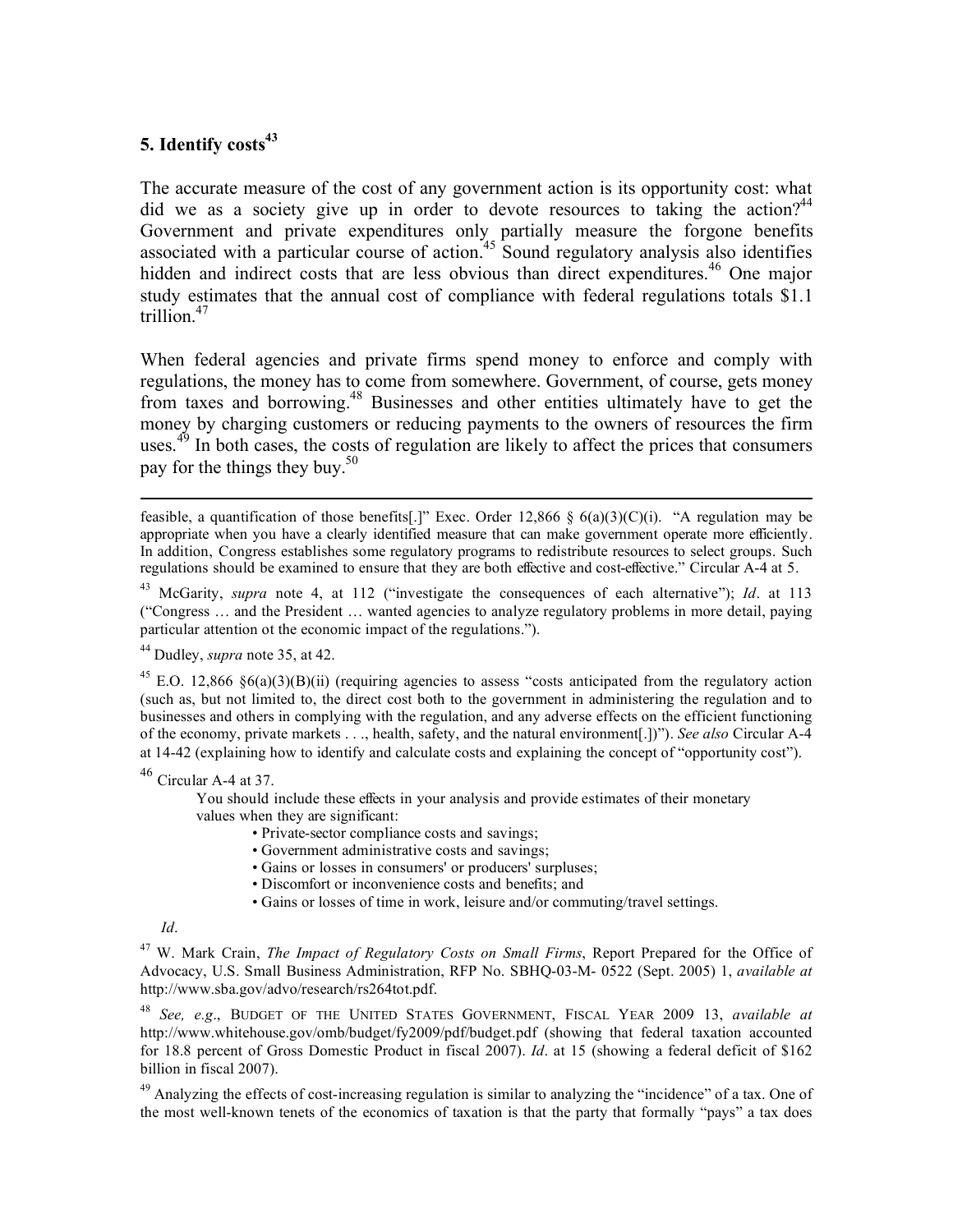When prices or taxes increase due to regulation, consumers pay more. Some consumers may also pay higher prices than they otherwise would due to regulations intended to prevent "discriminatory" pricing.<sup>51</sup> In addition to these direct costs are the indirect costs that arise when consumers respond to the price increases by purchasing less of the products or services whose prices have increased.<sup>52</sup> The value that this lost output would have created for consumers and producers is called the "deadweight loss" or "excess burden" associated with the tax or regulation.<sup>53</sup> Scholarly research finds that the deadweight loss associated with general taxation ranges from 25 to 40 cents per dollar raised.<sup>54</sup> An OMB "rule of thumb" assumes that the deadweight loss associated with federal taxation equals 25 percent of revenues.<sup>55</sup> The deadweight loss associated with regulation can be much higher.<sup>56</sup>

#### **6. Compare costs with outcomes57**

Cost information cannot be considered in isolation. A costly regulation may nevertheless create significant positive outcomes that are valuable to policymakers and citizens.<sup>58</sup> Information on outcomes and costs can be combined in a variety of ways to aid decision making, such as analysis of cost-effectiveness or comparison of costs and benefits.<sup>59</sup>

 $\overline{a}$ 

not necessarily bear the burden of the tax. The incidence of the tax—who really pays—depends on the elasticities of supply and demand, as well as the competitiveness of the market. *See*, *e.g.*, Edgar Browning & Jacqueline Browning, PUBLIC FINANCE AND THE PRICE SYSTEM (1979).

<sup>50</sup> *Id*.

<sup>51</sup> Michael Crew & Charles Rowley, *Toward a Public Choice Theory of Monopoly Regulation*, 57 PUBLIC CHOICE 49 (1988); Richard A. Posner, *Taxation by Regulation*, 2 BELL JOURNAL OF ECONOMICS 22 (1971).

<sup>52</sup> Dudley, *supra* note 35, at 42.

<sup>53</sup> Jerry Ellig, *Costs and Consequences of Federal Telecommunications Regulations*, 58 FED. COMM. L.J. 37, 57–60 (2006).

<sup>54</sup> Jerry Hausman, *Efficiency Effects on the US Economy from Wireless Taxation*, 53 NAT'L TAX J. 733  $(2000).$ 

<sup>55</sup> OFFICE OF MANAGEMENT AND BUDGET, *Guidelines and Discount Rates for Benefit-Cost Analysis of Federal Programs*, Circular No. A-94 Revised, Transmittal Memo No. 64, October 29, 1992, *available at* http://www.whitehouse.gov/omb/circulars/a094/a094.html.

<sup>56</sup> *See*, *e.g.*, Ellig, *supra* note 53, at tbl. 1.

<sup>57</sup> McGarity, *supra* note 4, at 112 ("investigate the consequences of each alternative … measure the consequences against the goals … select the policy that best advances the goals.").

 $58$  E.O. 12,866 §1(b)(6) (requiring agencies to assess "both the costs and the benefits of the intended regulation and, recognizing that some costs and benefits are difficult to quantify, propose or adopt a regulation only upon a reasoned determination that the benefits of the intended regulation justify its costs.")

<sup>&</sup>lt;sup>59</sup> McGarity, *supra* note 4, at 153-55. Circular A-4 explains to agencies the differences between Cost-Benefit Analysis and Cost-Effectiveness Analysis. Circular A-4 at 9-12.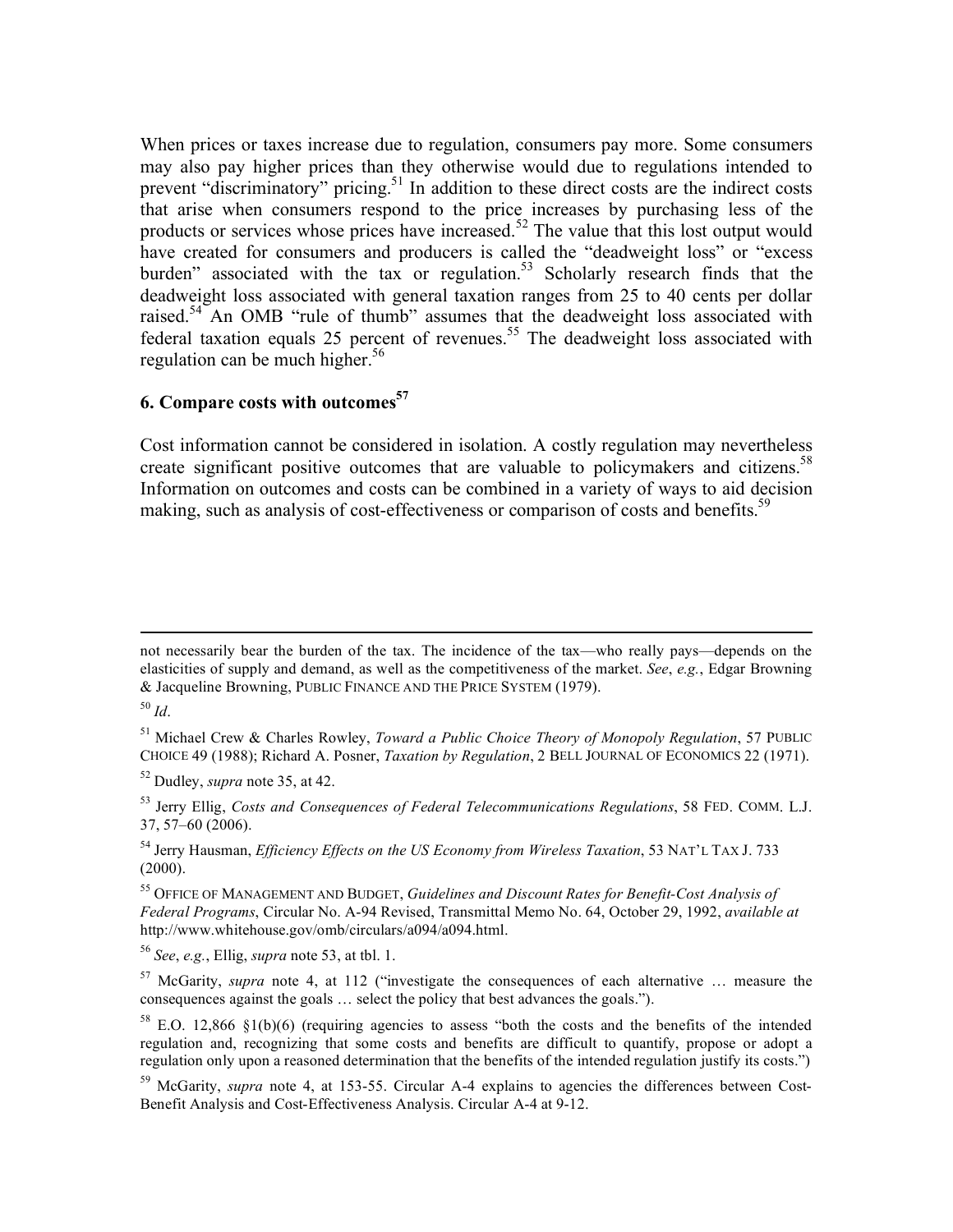Comparing costs and benefits does not automate decisions, because different decision makers may ascribe different values to the costs or benefits.<sup>60</sup> Even when benefits can be expressed in monetary terms, the dollar amounts usually reflect the value of the benefits to the "average" or "typical" person.<sup>61</sup> Cost-benefit analysis may mask significant diversity in the value that different people attach to the benefits.<sup>62</sup> For this reason, a complete cost-benefit analysis should also identify who bears the costs and who reaps the benefits.<sup>63</sup> Even so, two different decision makers, armed with the same information about cost effectiveness or the same cost-benefit comparisons, can still reasonably disagree about what to do based on their values.

#### C. NEXUS BETWEEN REGULATORY ANALYSIS AND PERFORMANCE MANAGEMENT

There are five principal parallels between performance management and regulatory analysis:

- 1. Performance management requires articulation of a mission and outcome-oriented goals. Regulatory analysis begins by identifying the desired outcomes the regulation is supposed to achieve.
- 2. Performance management requires strategic planning, to identify how the agency's actions affect outcomes and choose the most effective means of achieving the outcomes. Regulatory analysis requires that the regulatory agency assess the systemic problems regulation seeks to solve, assess the effectiveness of alternative means of achieving the outcomes and identify the federal government's unique role in achieving them.
- 3. Performance management requires outcome indicators that track how the agency will affect outcomes. Either the indicators should identify the agency's contribution to the outcomes, or a supporting analysis should demonstrate how and to what extent the agency's actions can be expected to affect the measured outcomes. Regulatory analysis requires a similar identification of outcome measures and analysis of cause and effect.
- 4. Performance management requires ex post program evaluation to determine whether the agency's programs have actually achieved their intended results. Although it has not been neglected in the past, sound regulatory analysis includes a similar ex post examination of the actual effects of regulation.<sup>64</sup>

<sup>&</sup>lt;sup>60</sup> Hatry, *supra* note 5, at 211 ("The calculations of monetary value usually require numerous assumptions that can be quite controversial."). For a fuller explication, *see* McGarity, *supra* note 4, at 142-53.

<sup>61</sup> Dudley, *supra* note 35, at 43.

<sup>62</sup> *Id*.

 $63$  Circular A-4 at 14 ("Your regulatory analysis should provide a separate description of distributional effects (i.e., how both benefits and costs are distributed among sub-populations of particular concern) so that decision makers can properly consider them along with the effects on economic efficiency.").

<sup>64</sup> E.O. 12,866 § 5 (directing executive agencies to develop plans for retrospective review of existing regulations).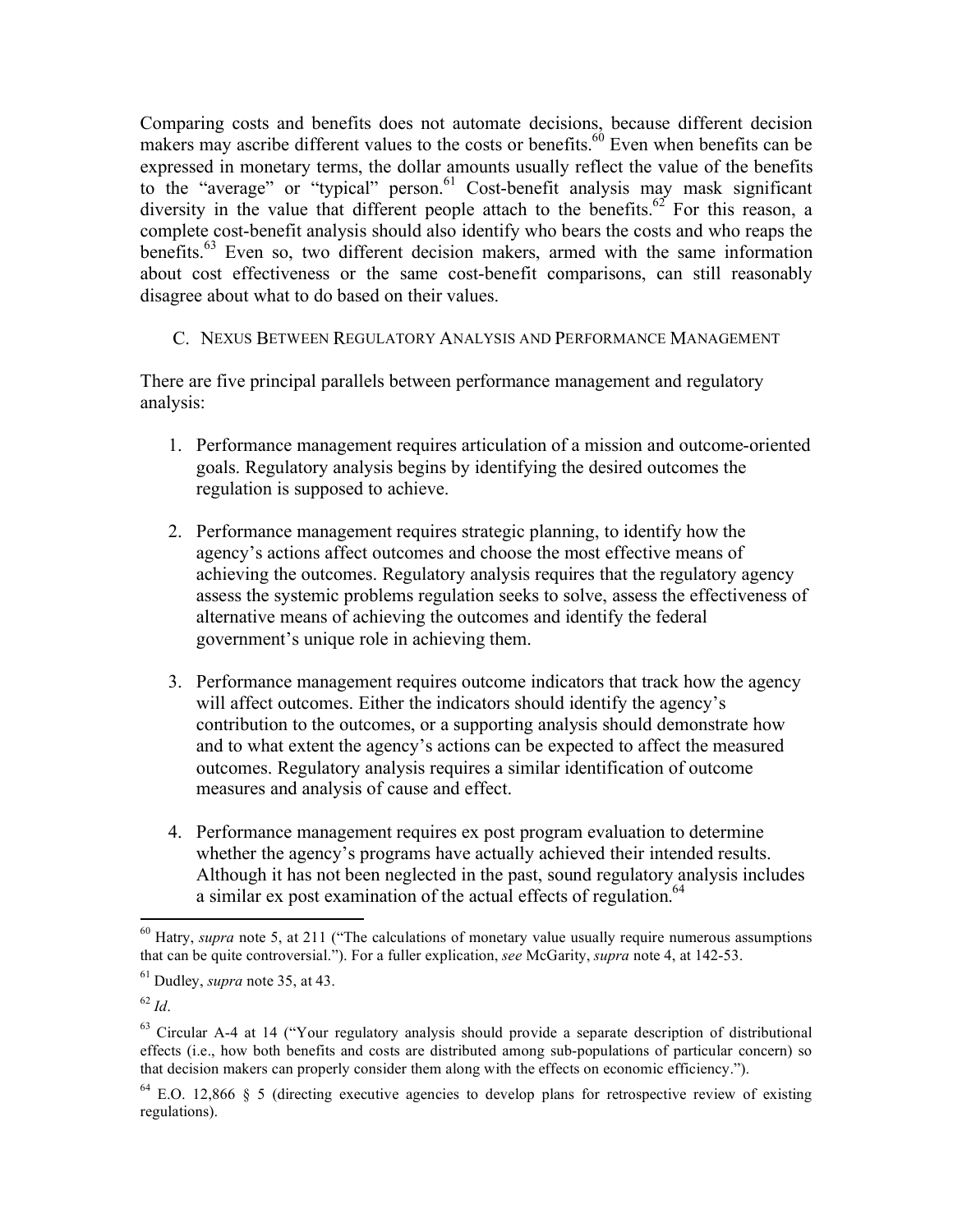5. Finally, effective performance management implies performance budgeting, which explicitly links expenditures with the outcomes those expenditures are expected to achieve. Regulation, by its nature, generates costs for government and for other parties; sound regulatory analysis identifies these costs and allows decision makers to compare them with outcomes.

Effective performance management of regulatory agencies requires regulatory analysis. Conversely, regulatory analysis is nothing more than sound strategic planning and performance management applied to regulation.

#### II. THE PRACTICAL LINK BETWEEN PERFORMANCE MANAGEMENT AND REGULATORY ANALYSIS

Beyond the theory lies the reality of how the twin concepts of performance management and regulatory analysis have been implemented in federal law. Performance management finds its legislative home in the Government Performance and Results Act of 1993, while the main regulatory analysis mandate can be found in Executive Order 12,866. Neither standing alone brings to bear all of the benefits of their foundational concepts, but each can each be used to supplement the other.

#### A. THE GOVERNMENT PERFORMANCE AND RESULTS ACT

Spurred by the reformist mood of the early 1990s, Congress in 1993 passed GPRA with wide bipartisan support.<sup>65</sup> Its purpose was to improve performance and increase the public's confidence in government "by systematically holding Federal agencies accountable for achieving program results."66 GPRA and the Clinton administration's initiative to "reinvent government" were inspired by experience suggesting that government served the public more effectively when it focused on the ends rather than the means.<sup>67</sup>

The roots of GPRA can be seen in the Chief Financial Officers Act of 1990, which sought to improve agencies' financial management, and created the office of Deputy Director for Management at the Office of Management and Budget (OMB), as well as the position of CFO at 23 large agencies.<sup>68</sup> Among other things, the Deputy Director was charged with overseeing managerial systems at federal agencies "including the systematic

<sup>&</sup>lt;sup>65</sup> Maurice McTigue, Henry Wray, and Jerry Ellig, MERCATUS CENTER AT GEORGE MASON UNIVERSITY  $7<sup>TH</sup>$ <br>ANNUAL PERFORMANCE REPORT SCORECARD (2006) at 21. *available at* ANNUAL PERFORMANCE REPORT SCORECARD (2006) at 21, *available at* http://www.mercatus.org/publications/pubid.2265/pub\_detail.asp ("With heavily bipartisan sponsorship, the Government Performance and Results Act passed the Senate by voice vote, passed the House without objection, and was signed by President Clinton in 1993.").

 $66$  GPRA § 2(b)(1).

<sup>67</sup> *See* Part I.A, *supra*.

 $68$  Chief Financial Officers Act of 1990, Pub. L. 101-576, 104 Stat. 2838 (codified in scattered sections of 31 U.S.C.) [hereinafter CFO Act].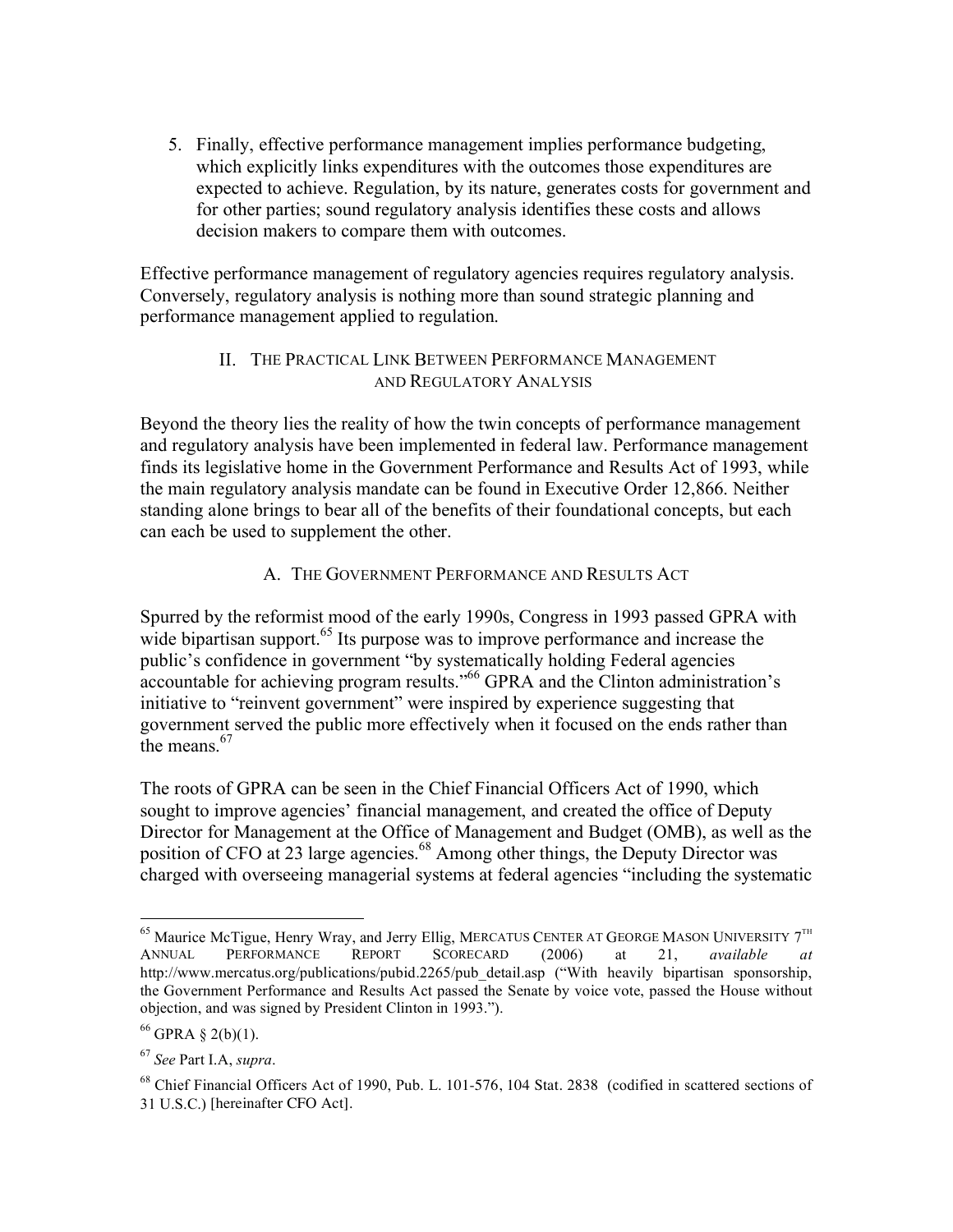measurement of performance,"69 and the new CFOs were charged with developing accounting systems that "provide<sup>[]</sup> for ... the systematic measurement of performance."<sup>70</sup> The Senate Government Affairs Committee's report on GPRA noted, however, that neither the CFO Act nor its legislative history explained what "systemic measurement of performance" meant and suggested that GPRA was intended to clarify the matter.<sup>71</sup> Remarking that unless clear expectations were set, the bureaucracy would resist performance measurement, the report stated: "The mandate for its implementation must be unambiguous. The specific requirements must be clear. And the effort must be sustained."72

GPRA sets out three clear requirements. First, it requires each agency to produce what the Act calls a "strategic plan," which must cover a period of at least five years.<sup>73</sup> In it the agency must define its missions, and state its general goals and objectives, "including outcome-related goals and objectives."74 The strategic plan must also explain how the agency plans to achieve its goals, identify program evaluations used to reevaluate goals and objectives, and set forth a schedule of program evaluations.<sup>75</sup> A program evaluation is defined as "an assessment, through objective measurement and systematic analysis, of the manner and extent to which Federal programs achieve intended objectives."<sup>76</sup>

Second, GPRA requires agencies to produce annual performance plans identifying measures that will be used to assess "the relevant outputs, service levels, and outcomes of each program activity" and resources required to produce those results.<sup>77</sup> Goals must be expressed "in an objective, quantifiable, and measurable form" unless the agency determines this is not feasible and the Office of Management and Budget approves an alternative evaluation scheme.<sup>78</sup> Goals and measures can aggregate or disaggregate programs as long as the plans and reports do not "omit or minimize the significance of any program activity constituting a major function or operation for the agency.<sup>"79</sup> Agencies thus have a great deal of flexibility in crafting goals and measures, as long as they reflect the major functions and results for which the agency is responsible.

- <sup>70</sup> *Id.* § 205, 31 U.S.C. § 902(a)(3)(D)(iv).
- $71$  S. REP. NO. 103-58, at 332 (1993).
- $^{72}$  *Id*.

- 76 31 U.S.C. § 1115(f)(2).
- $77$  31 U.S.C. § 1115(a)(4).
- $78$  31 U.S.C. § 1115(a)(2).
- $^{79}$  31 U.S.C. § 1115(c).

 <sup>69</sup> *Id*. § 202, 31 U.S.C. § 503(b)(2)(a).

 $^{73}$  5 U.S.C. §§ 306(a)(1) & 306(b).

 $74$  5 U.S.C. §§ 306(a)(1)-306(a)(2).

 $^{75}$  5 U.S.C. § 306.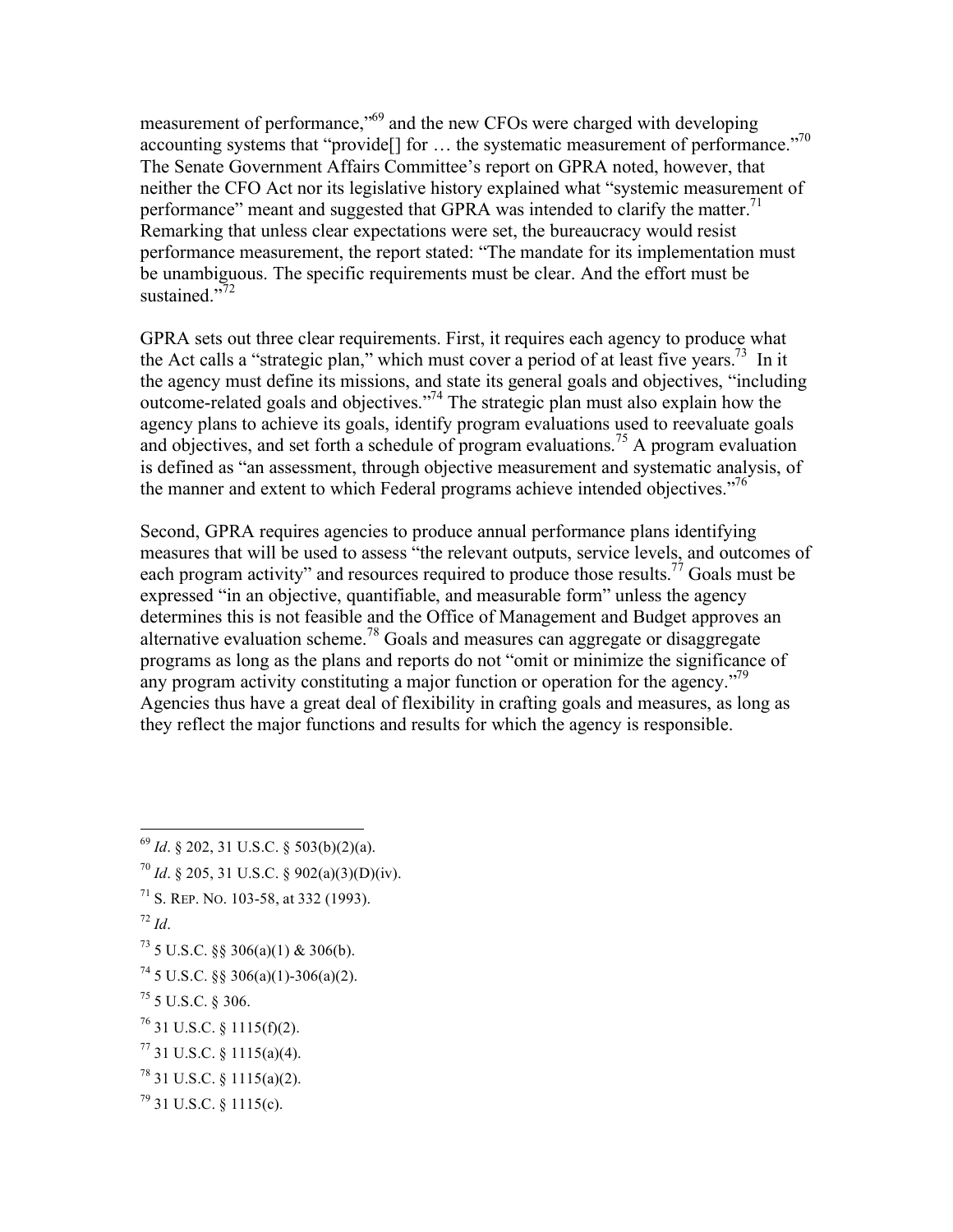Third, agencies must produce annual performance reports that compare actual program performance with the goals in the performance plan.<sup>80</sup> If the agency fails to meet a goal, it must explain why and present a plan for remedying the deficiency.<sup>81</sup> The performance report must also summarize the results of program evaluations concluded in that fiscal year. 82

Finally, GPRA moved toward linking results with expenditures by initiating pilot projects in "performance budgeting."<sup>83</sup> A performance budget presents the varying levels of outcomes that can be expected to result from different budgeted amounts of expenditures.<sup>84</sup> Performance budgeting directly addresses one of the principal concerns expressed in the congressional findings: that policy and spending decisions paid insufficient attention to program results.

Through these statutory requirements, GPRA instituted radical positive changes to the way agencies measure their performance. Consistent with the performance management and regulatory analysis frameworks, GPRA requires that agencies state the desired outcomes of their activities in advance, and that they do so in measurable terms. Before GPRA, an agency might have operated a community development grants program without a clear articulation of the outcomes it expected the program to generate. Also in line with performance management and regulatory analysis, GPRA requires retrospective review of program performance to discover whether the stated goal has been reached. What is key about this type of backward-looking review is that it measures whether the desired outcome (e.g. a ten percent reduction in poverty) has been achieved. Prior to GPRA, measuring outputs (e.g. number of grants awarded) was the norm.

Every year, since the first full cycle of GPRA reporting was completed in 1999, a research team at the Mercatus Center at George Mason University has evaluated the quality of the performance reports produced by the 24 "CFO Act agencies" that account for 99 percent of federal outlays.<sup>85</sup> The evaluation criteria are derived from the provisions of GPRA and scholarly research on performance management.<sup>86</sup> While agencies have complied with GPRA by producing the required documents, the quality of reporting has varied widely. Nevertheless, reporting quality has improved substantially since the first reports covering fiscal 1999.<sup>87</sup>

85 McTigue et al., *supra* note 22, at i. A complete set of annual Scorecards is available at http://www.mercatus.org/programs/pageID.350,programID.4/default.asp.

<sup>86</sup> *Id*. at 5-7.

87 Each report is evaluated on 12 criteria using a 5-point scale. *Id*. at 9. Thus, scores can range between 12 and 60 points. *Id*. The average score has increased from 31.2 in fiscal 1999 to 36.4 in fiscal 2006, in spite of the fact that the evaluation team tightens the scoring criteria each year to reflect the previous year's best practices. *Id*. at 10. For average scores, *see* Jerry Ellig, MERCATUS CENTER AT GEORGE MASON

 $80$  31 U.S.C.  $8$  1116.

 $81$  31 U.S.C. § 1116(d)(3).

 $82$  31 U.S.C. § 1116(d)(5).

<sup>83 31</sup> U.S.C. § 1119.

 $84$  31 U.S.C. § 1119(c).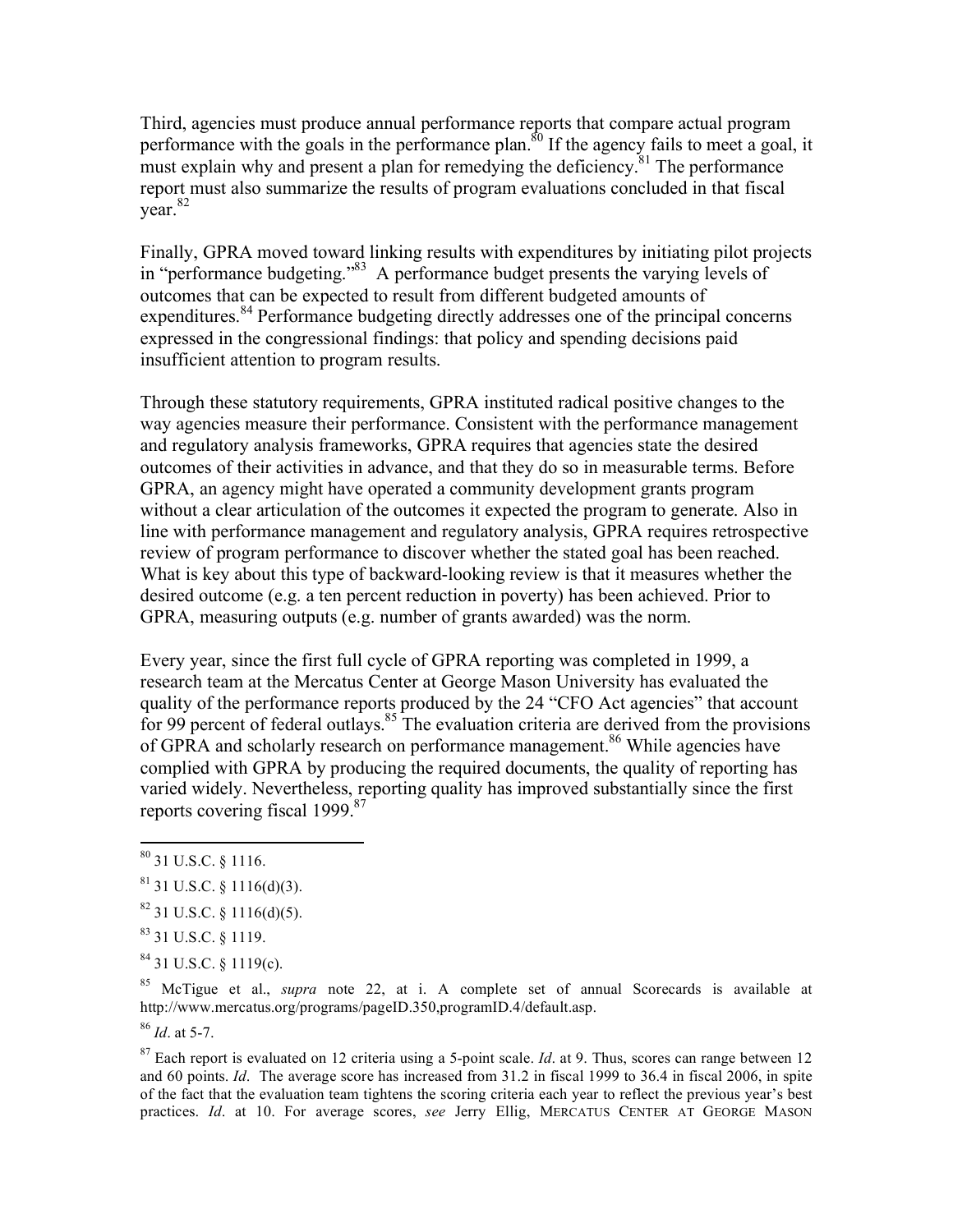Despite GPRA's revolutionary nature and substantial progress in performance reporting, GPRA does not implement every aspect of performance management or regulatory analysis.

First, although GPRA does require agencies to produce "strategic plans," it does not necessarily require agencies to engage in strategic planning. That is, while GPRA requires agencies to state their goals and how they intend to achieve them, it says nothing about how agencies should choose the activities they will pursue to reach their desired outcomes. In contrast, the performance management and regulatory analysis view of strategic planning requires that an agency consider alternative means to achieve desired ends and conduct a cost-benefit analysis on each alternative to identify the most effective and efficient course of action. GPRA does not explicitly require agencies to engage in this sort of planning or analysis as an input into the strategic plan. Agencies are also not required to determine if a market failure exists before pursuing an activity or regulation, nor must they determine whether a particular course of action duplicates existing state or local initiatives. There is simply an implicit expectation that agencies will plan strategically and choose the most effective and efficient course of action. Perhaps such an explicit requirement was omitted because the Clinton administration's steady drumbeat of admonishments to make government "work better, cost less, and get results" may have made it seem unnecessary.<sup>88</sup>

Second, while GPRA requires agencies to report annually on their performance, there is no statutory requirement that they incorporate the results into their strategic planning. If a goal is not met, the agency must explain its plan to remedy the deficiency or explain why the goal is not feasible and must be changed. $89$  This requirement gives agency managers an opportunity to use performance results to revise their strategic plans, but they are not required to do so. They might respond to performance shortfalls by setting new numerical goals, adopting new performance measures, or adopting sundry initiatives aimed at improving performance without altering their fundamental goals or strategies.

Finally, GPRA lacks a strong mechanism forcing managers to actually use the strategic plans and performance information to manage agencies. Section 10 states that private citizens have no standing to sue for enforcement of the Act.<sup>90</sup> There is only the implicit understanding that poor performance may affect an agency's budget. Therefore, GPRA can be seen as imposing little more than a reporting requirement. Once an agency has produced its goals and performance documents, it has complied with GPRA. The Act does not provide a way to check the quality of those reports. As we will see, this is in

UNIVERSITY 1<sup>st</sup> ANNUAL PERFORMANCE REPORT SCORECARD (2000) at ii; McTigue et al., *supra* note 22, at tbl. 1.

<sup>88</sup> *See* mission of the National Partnership for Reinventing Government at http://govinfo.library.unt.edu/npr/library/vision2000.html.

<sup>89</sup> GPRA § 4, 31 U.S.C. § 1116(d)(3).

 $^{90}$  GPRA § 10, 31 U.S.C. § 1115 note.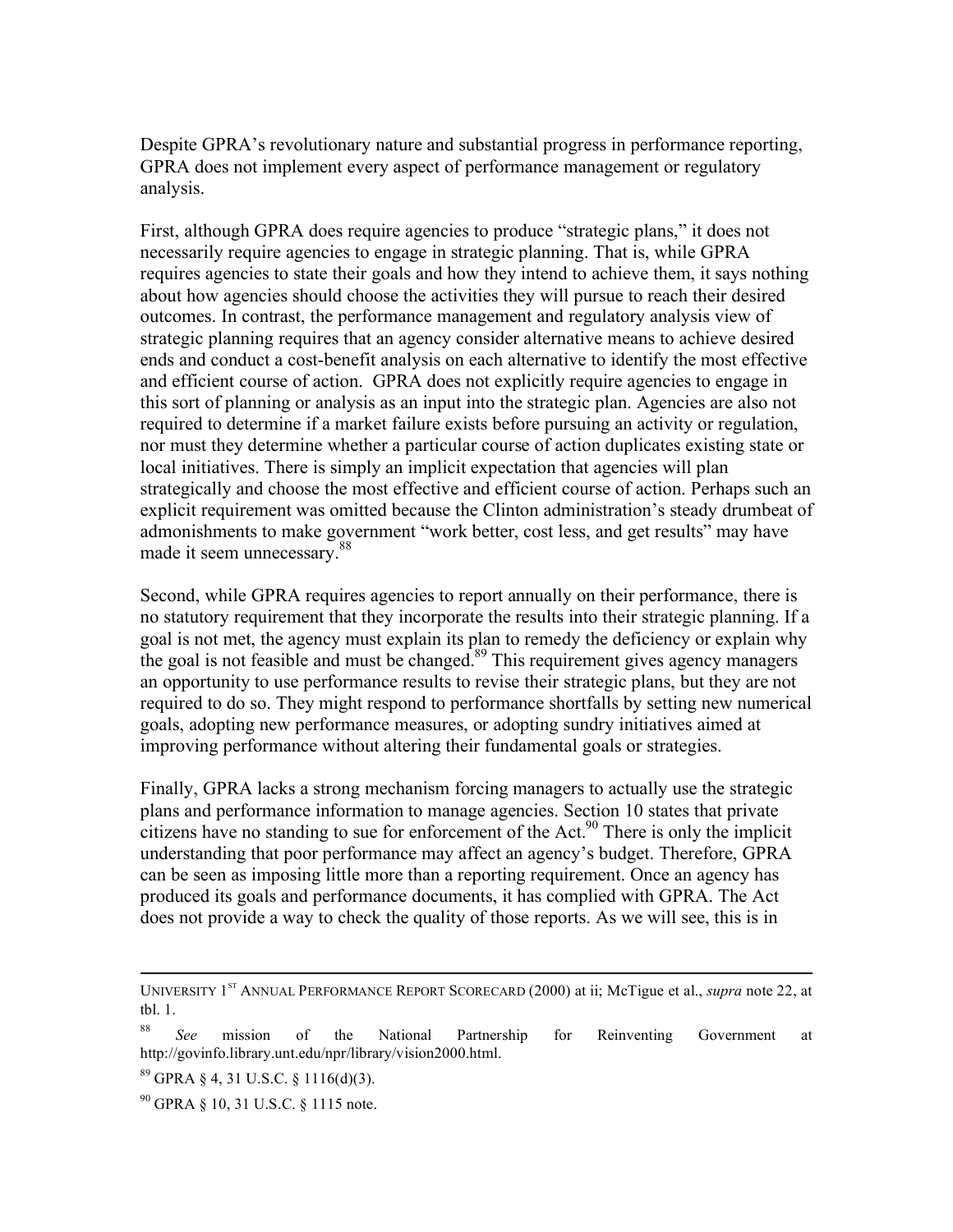contrast to Executive Order 12,866, which gives OMB the authority to delay a regulation if an agency has not conducted a proper regulatory analysis.

#### B. EXECUTIVE ORDER 12,866 AND THE OIRA REVIEW PROCESS

For several decades, a series of executive orders have required executive agencies to perform economic analysis of the effects of proposed regulations.<sup>91</sup> The Office of Information and Regulatory Affairs, within the Office of Management and Budget, oversees agencies' regulatory analysis and can delay some regulations if it believes either that the agencies' analysis is inadequate or that the decision in the rule did not take into account the findings of the analysis. The executive branch has not sought to require independent agencies to perform regulatory analysis or submit regulations to OMB for review.

The cost of federal regulation, which is paid by consumers, workers, and shareholders, is very large. The most recent estimate suggests that compliance with federal regulations costs approximately \$1.1 trillion.<sup>92</sup> Every president since Gerald Ford has relied on a formal system to review new regulations before they are issued. As we will see, these regulatory review programs have been implemented largely through executive order and have found a home exclusively in the Executive Office of the President. Regulatory review is the mechanism by which the president checks his own administration's regulations. It is the executive's tool "to combat the tunnel vision that plagues the thinking of single-mission regulators," as former OIRA Administrator John Graham has said.<sup>93</sup> And as the D.C. Circuit found in *Sierra Club v. Costle*, a case challenging the executive's power to influence agency rulemaking (in this instance the Carter White House's involvement in influencing an EPA rule), regulatory review is within the president's purview:

The court recognizes the basic need of the President and his White House staff to monitor the consistency of agency regulations with Administration policy. He and his advisors surely must be briefed fully and frequently about rules in the making, and their contributions to policymaking considered. The executive power under our Constitution, after all, is not shared—it rests exclusively with the President. $94$ 

http://www.whitehouse.gov/omb/inforeg/2007\_cb/2007\_draft\_cb\_report.pdf (last visited Mar. 27, 2007).

 <sup>91</sup> *See* E.O. 12,866 and Circular A-4.

<sup>&</sup>lt;sup>92</sup> Crain, *supra* note 47, at 1. This figure far exceeds the figures reported in the Office of Management and Budget's annual report on the costs and benefits of federal regulations, because the OMB report covers only those regulations adopted during the previous ten years. *See* Office of Management and Budget, Draft 2007 Report to Congress on the Costs and Benefits of Federal Regulations*,*

<sup>93</sup> John D. Graham, Remarks to the Board of Trustees the Keystone Center, June 18, 2002, *available at* http://www.whitehouse.gov/omb/inforeg/keystone\_speech061802.html.

<sup>94</sup> Sierra Club v. Costle, 657 F.2d 298 (D.C. Cir. 1981).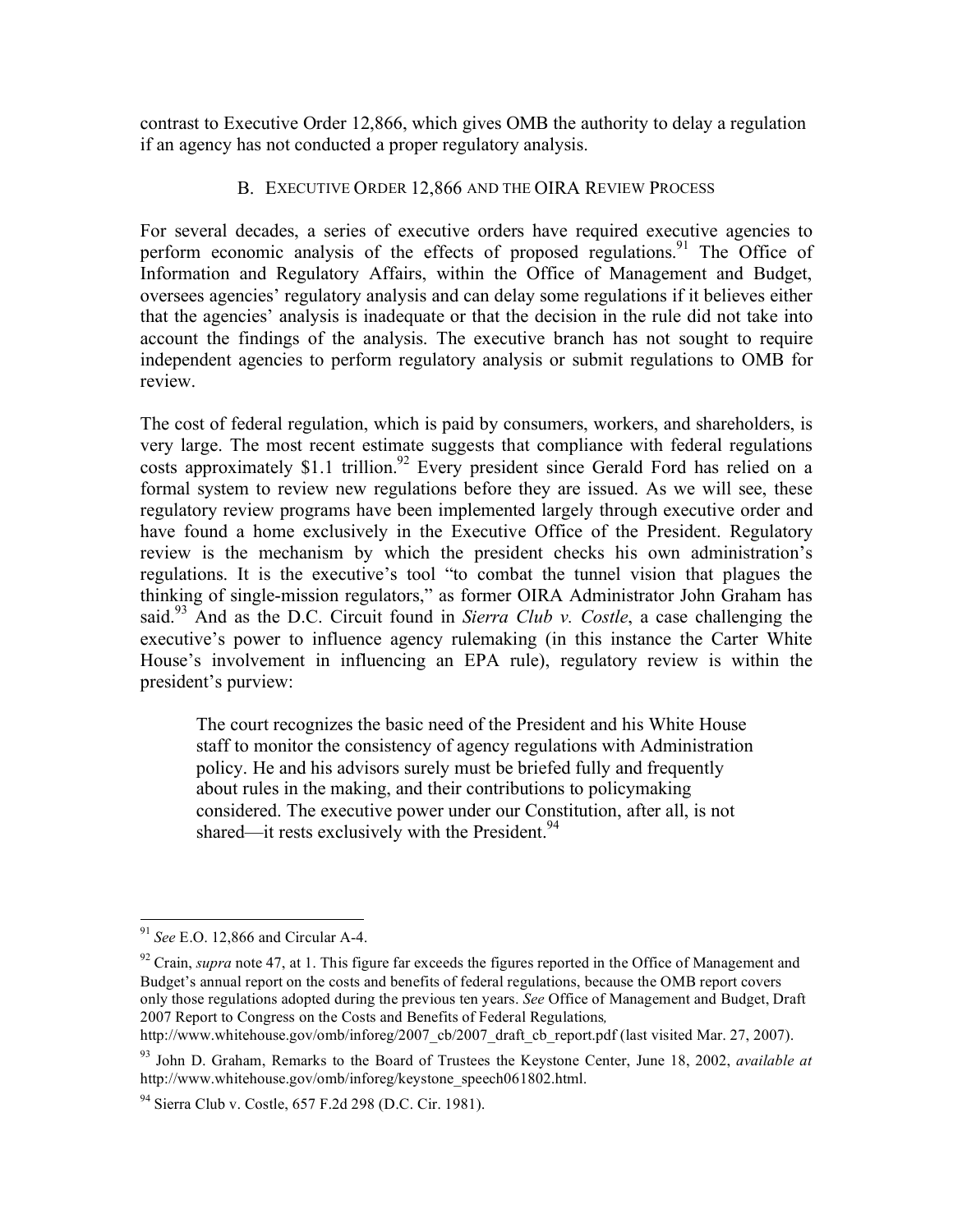The recurring themes evident in these programs are an insistence that regulatory agencies consider possible alternatives to achieving the outcome that is their target, and that they estimate the costs of these alternatives.

Regulatory review has its origins in President Nixon's so-called "Quality of Life" review process.<sup>95</sup> Soon after the establishment of the EPA in 1970, the White House took notice of the cost—both to society and the treasury—of the new regulation spawned by the Clean Water Act and other newly minted environmental laws.<sup>96</sup> Alarmed by a multimillion dollar supplementary budget request by the EPA in December 1970, the OMB concluded that the effects of EPA's regulation on the budget and on the private sector were going unchecked and that it should take on this mission. $97$ 

If agencies' regulations were to be checked (at least for budgetary reasons), they had to be reviewed before they were promulgated—something the White House had not theretofore done. OMB Director George Schultz sent a letter to EPA Administrator William Rucklehaus in 1971 "asserting authority to review *and clear* EPA's regulations."98 At the same time, the White House established a "Quality of Life Committee" composed of Cabinet members, including the EPA administrator, and senior White House staff.<sup>99</sup> Its purpose was to formulate a regulatory review process for significant regulations in order to ensure that the costs of alternatives had been considered.<sup>100</sup>

The resulting review process was established in a memorandum from OMB Director George Schultz dated October 5, 1971.<sup>101</sup> First it required the covered agencies to submit to OMB "a schedule . . . covering the ensuing year showing estimated dates of future announcements of all proposed and final regulations, standards, guidelines or similar  $m$  that were "significant"<sup>103</sup> in nature. More notably, it also required the agencies to submit significant proposed rules to OMB at least 30 days before their publication and accompanied by "the principal objectives of the regulations, standard,

<sup>98</sup> *Id*. at 48.

<sup>99</sup> *Id*.

 $100$  *Id*.

 $102$  *Id.* 

 <sup>95</sup> Murray Weidenbaum, *Regulatory Process Reform: From Ford to Clinton*, REGULATION, Spring 1997, *available at* http://www.cato.org/pubs/regulation/reg20n1a.html; GEORGE C. EADS & MICHAEL FIX, RELIEF OR REFORM? REAGAN'S REGULATORY DILEMMA 46 (1984).

<sup>96</sup> GEORGE C. EADS & MICHAEL FIX, RELIEF OR REFORM? REAGAN'S REGULATORY DILEMMA 46-47 (1984).

<sup>97</sup> *Id*. at 47.

<sup>101</sup> Memorandum from George P. Schultz to Heads of Deparnment and Agencies (Oct. 5, 1971) *available at* http://www.thecre.com/ombpapers/QualityofLife1.htm.

 $103$  A "significant" rule was defined as a rule that would "have a significant impact on the policies, programs, and procedures of other agencies; or impose significant costs on, or negative benefits to, non-Federal sectors; or increase the demand for Federal funds for programs of Federal agencies which are beyond the funding levels provided for in the most recent budget requests submitted to the Congress." *Id*.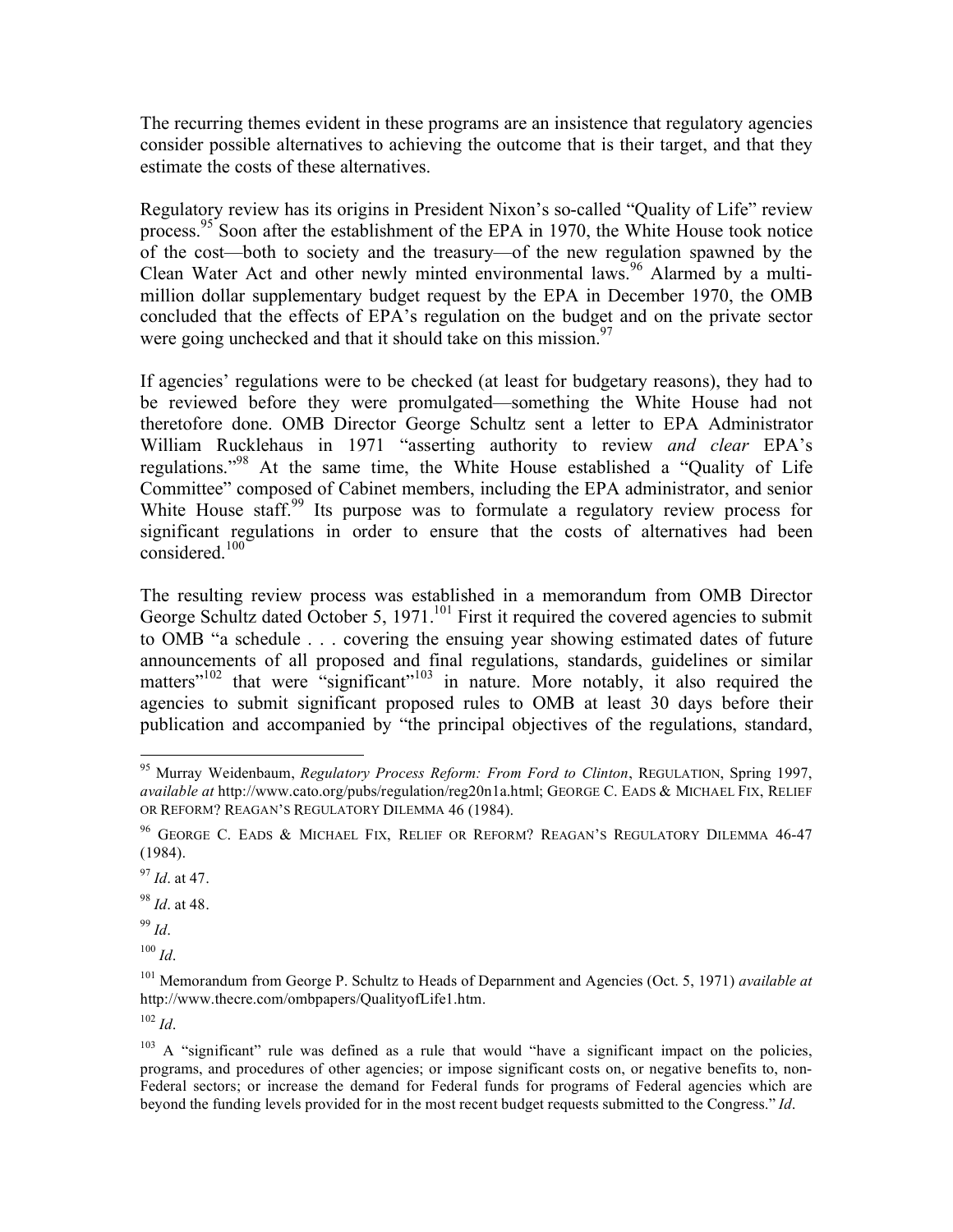guidelines, etc.; alternatives to the proposed actions, that have been considered; a comparison of the expected benefits or accomplishments and the costs (Federal and non-Federal) associated with the alternatives considered; and the reasons for selecting the alternative that is proposed."104 OMB then began to circulate the proposed rules and their explanations to other agencies for comment and forwarded the feedback to the issuing agency, something it does with most policy statements and proposals.<sup>105</sup>

Intentionally left out of this interagency review process for political reasons was a mechanism by which conflicts among agencies would be resolved.<sup>106</sup> In practice, the White House often played arbiter.<sup>107</sup> If nothing else, the Quality of Life Review process, by forcing agencies such as the EPA to answer certain questions, curbed reflexive rulemaking and made regulators consider alternatives and take into account the cost of the rules they were proposing.

While the Quality of Life review process continued through 1977,<sup>108</sup> President Gerald Ford expanded regulatory review to address concerns about the effect of regulation on inflation, then a major national concern.109 Ford sought and received legislation establishing the Council on Wage and Price Stability (CWPS) in August  $1974$ <sup>110</sup> Among other things, the council was charged with reviewing regulations to ascertain their impact on the economy.<sup>111</sup> Three months after establishing the CWPS, President Ford issued Executive Order 11,821 establishing procedures for preparing Inflation Impact Statements, which addressed the economic effect of proposed rules on productivity and competition.<sup>112</sup> The CWPS reviewed the statements prepared by executive branch agencies and then filed comments on the public record with those agencies.<sup>113</sup>

President Ford was also interested in addressing the impact of regulation by independent regulatory agencies. As Murray Weidenbaum tells it,

In July 1975, President Ford met with the members of ten independent regulatory commissions and urged them to reform their regulatory processes. Because the so-called independent agencies are not subject to the jurisdiction of presidential executive orders, President Ford and his staff tried to coax them into following the spirit, if not the letter, of his directive. Ford focused on four reforms: (1) measuring and considering the

109 Weidenbaum, *supra* note 95.

 <sup>104</sup> *Id*.

<sup>105</sup> *Id;* Eads & Fix, *supra* note 96, at 48.

<sup>106</sup> *Id*. at 48-50

<sup>107</sup> *Id*. at 49.

<sup>108</sup> *Id*. at 52.

<sup>110</sup> Eads & Fix, *supra* note 96, at 50; Weidenbaum, *supra* note 95.

<sup>111</sup> *Id*.

<sup>112</sup> Weidenbaum, *supra* note 95.

<sup>113</sup> Weidenbaum, *supra* note 95, Eads & Fix, *supra* note 96, at 51-52.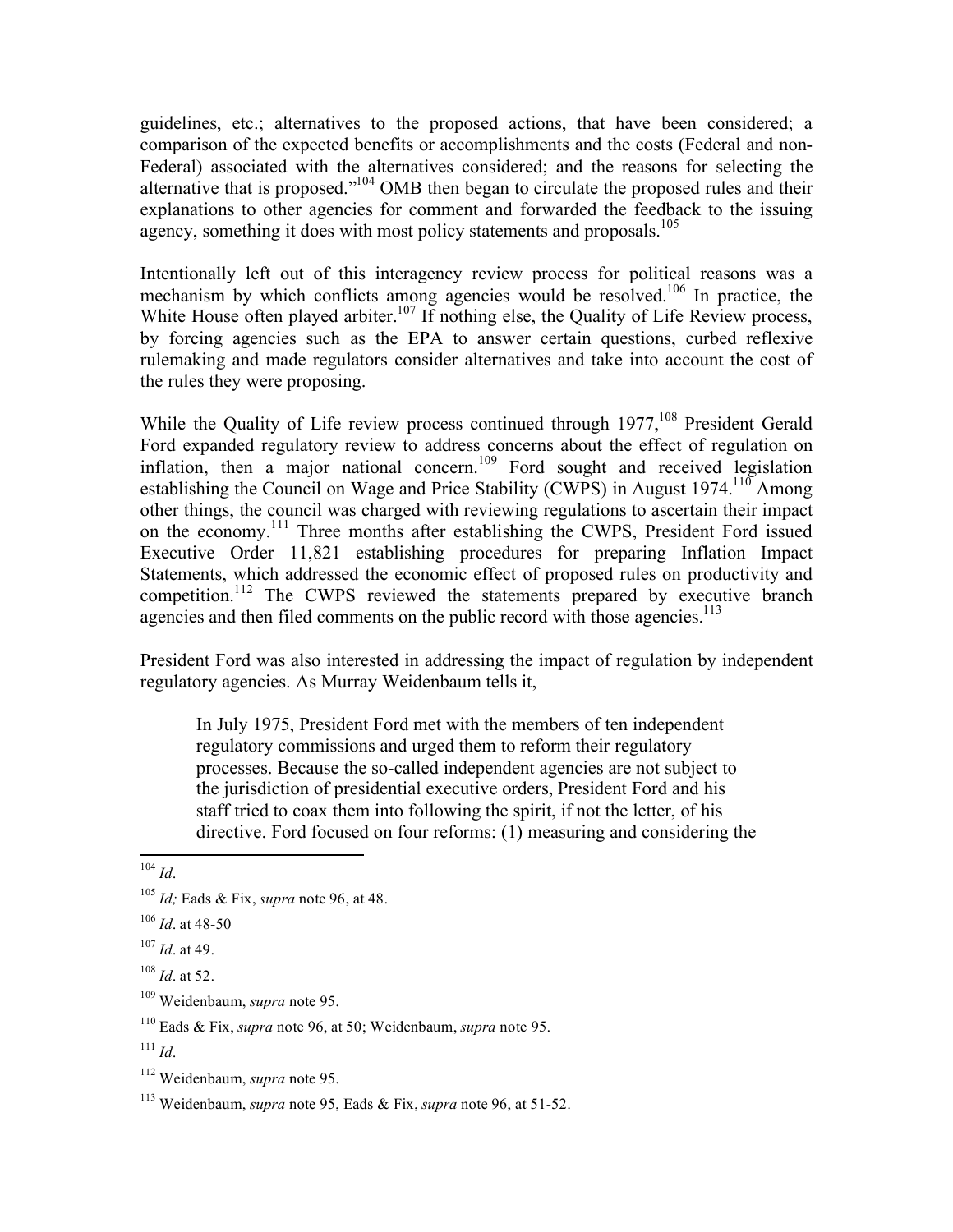costs and benefits of proposed regulations; (2) reducing the backlog and delays in regulatory proceedings; (3) suggesting changes in the legislation under which each regulatory commission operates, including deregulation where appropriate; and (4) assuring that the consumers' interests prevail in regulatory proceedings.<sup>114</sup>

At this time the FTC began a program of self-assessment similar to the Inflation Impact Statements<sup>115</sup> and other independent agencies, such as the Nuclear Regulatory Commission, have since established policy offices to engage in similar regulatory analysis. To this day the independent agencies, such as the FTC and the FCC, have remained outside the scope of Executive regulatory review.<sup>116</sup>

President Jimmy Carter continued the formalization of the regulatory review process begun in the Ford administration. In 1978 Carter established the cabinet-level Regulatory Analysis Review Group (RARG) with authority to review major proposed rules.<sup>117</sup> He also issued Executive Order 12,044 in March 1978, which replaced Ford's Economic Impact Statement with the "Regulatory Analysis."<sup>118</sup> The Order was remarkably similar to the Nixon and Ford efforts. It required proposed rules with an effect on the economy of \$100 million or more to be reviewed before they were published in the Federal Register, and required the agencies' analysis to "contain a succinct statement of the problem; a description of the major alternative ways of dealing with the problem that were considered by the agency; an analysis of the economic consequences of each of these alternatives and a detailed explanation of the reasons for choosing one alternative over the others." 119 Also, much like the 1971 Schultz memo, Executive Order 12,044 required agencies to prepare and publish a semiannual agenda "of significant regulations under

<sup>&</sup>lt;sup>114</sup> Weidenbaum, *supra* note 95. It should be noted that it whether an executive order mandating regulatory review can apply to independent regulatory agencies is a debated question. *See* Robert W. Hahn & Cass R. Sunstein, *A New Executive Order for Improving Federal Regulation? Deeper and Wider Cost-Benefit Analysis*, AEI-Brookings Joint Center for Regulatory Studies Working Paper 02-4 (Mar. 2002) at 40, available at http://www.aei-brookings.org/publications/abstract.php?pid=220.

<sup>115</sup> Weidenbaum, *supra* note 95.

 $116$  Whether independent agencies such as the FCC and FTC can be made subject to an Executive Order mandating regulatory review remains a controversial question. Robert W. Hahn & Cass R. Sunstein, *A New Executive Order for Improving Federal Regulation? Deeper and Wider Cost-Benefit Analysis*, 150 U. PENN. L. REV. 1489, 1531-37 (2002). While the President has the authority to fire at will any executive agency head that does not comply with an executive order mandating review, an independent agency head may be dismissed only for good cause. *Id*. at 134. It is unclear whether ignoring an executive order mandating review would constitute sufficient for dismissal since Congress created independent agencies precisely so that the executive would not control them. As a result, no president has pressed the matter and independent agencies are explicitly exempt from review. E.O. 12,866 § 3(b).

<sup>117</sup> Eads & Fix, *supra* note 96, at 55-56; Weidenbaum, *supra* note 95.

<sup>118</sup> Exec. Order No. 12,044, available at http://www.presidency.ucsb.edu/ws/print.php?pid=30539.

<sup>119</sup> *Id*.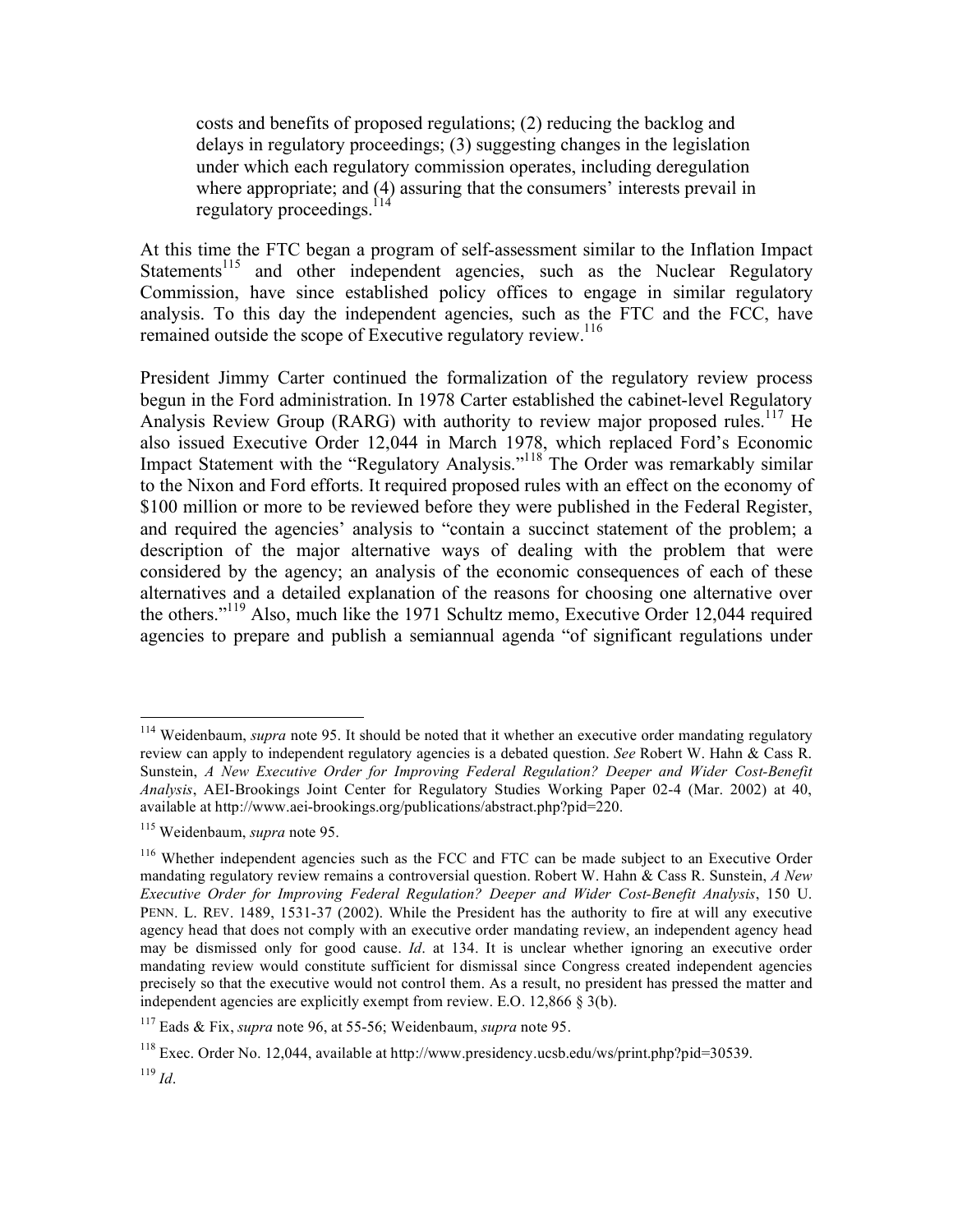development or review."120 This obligation was later codified into law during the last year of the Carter Administration in the Regulatory Flexibility Act.<sup>121</sup>

It was under the administration of Ronald Reagan, however, that we saw the crystallization of the regulatory review process as we know it today. The stage for this was set during the last year of the Carter administration with the passage of the Paperwork Reduction Act.<sup>122</sup> That Act created the Office of Information and Regulatory Affairs within OMB.<sup>123</sup> Its primary purpose was to enforce the Act's limits on the amount of reporting agencies could require from the private sector.<sup>124</sup> President Reagan, however, expanded the role of OIRA.

One month into his presidency, Reagan signed Executive Order 12,291 titled "Federal Regulation" and mandating that "Regulatory action shall not be undertaken unless the potential benefits to society from the regulation outweigh the potential costs to society."<sup>125</sup> The order required agencies to prepare regulatory impact analyses for proposed "major rules."126 What constituted a "major rule" was left largely to the discretion of OMB.<sup>127</sup> Although the order did not mention OIRA specifically, but only OMB generally, the review of regulatory impact analyses fell to  $OIRA$ <sup>128</sup> As a result, federal agencies could not publish notices of proposed rulemaking until OIRA had completed a regulatory review and its concerns had been addressed.<sup>129</sup>

At the same time, President Reagan established a "Task Force on Regulatory Relief," headed by Vice President George H.W. Bush, which gave direction to OIRA.<sup>130</sup> Unlike the Nixon, Ford, and Carter programs of regulatory review, which did not address how an impasse between the agency and the reviewing authority would be settled, $^{131}$  the Reagan system placed the power to hold back regulations in the hands of OIRA. The Task Force

 $120$  *Id*.

<sup>121</sup> Weidenbaum, *supra* note 95; 5 U.S.C. § 602 (2007).

<sup>122</sup> 44 U.S.C. § 3501 *et seq*. (2007).

 $123$  44 U.S.C. § 3503 (2007).

 $124$  44 U.S.C. § 3504 (2007).

<sup>125</sup> Exec. Order No. 12,291, *available at* http://www.archives.gov/federal-register/codification/executiveorder/12291.html.

<sup>126</sup> *Id*.

<sup>&</sup>lt;sup>127</sup> *Id.* Although "major rule" was defined as \$100m or more in  $\S1(b)$ , in  $\S3(b)$  the director/taskforce is given authority to treat other rules as major rules. *Id*.

<sup>128</sup> *Id.*; Curtis W. Copeland, *Federal Rulemaking: The Role of the Office of Information and Regulatory Affairs*, CRS Report, May 28, 2004, at 4.

<sup>129</sup> Weidenbaum, *supra* note 95.

<sup>130</sup> Curtis W. Copeland, *Federal Rulemaking: The Role of the Office of Information and Regulatory Affairs*, CRS Report, May 28, 2004, at 3.

<sup>&</sup>lt;sup>131</sup> Eads & Fix, *supra* note 96, at 48-50. The White House staff and the president were often the mediators. Include Carter intervention on cotton dust standards here. *Id*.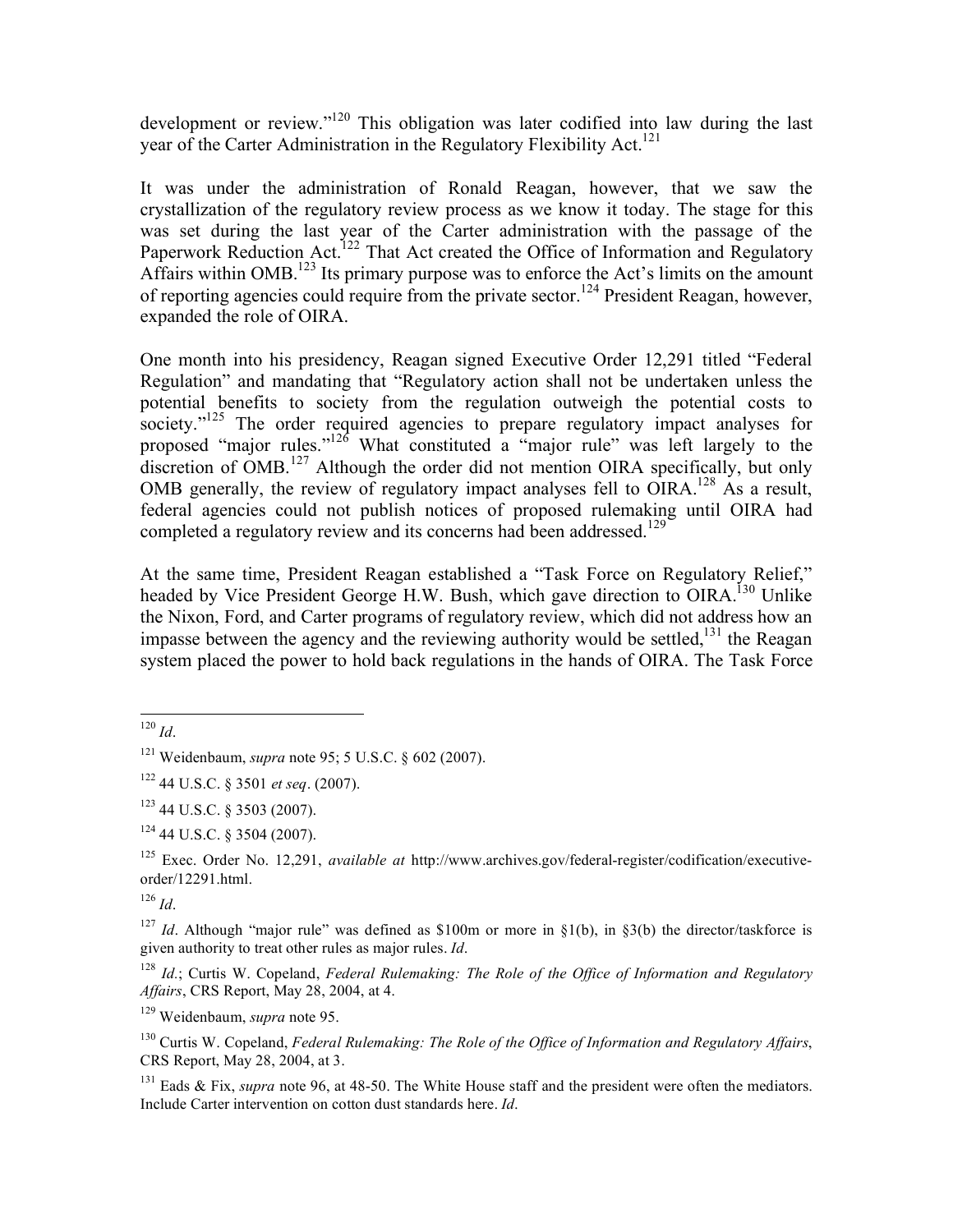on Regulatory Relief would then, in Murray Weidenbaum's words, "often act[] as a court of appeals for issues on which the OIRA and the regulatory agencies could not agree."<sup>132</sup>

The regulatory review process established in Executive Order 12,291 and carried out by OIRA went largely unchanged through the presidency of George H.W. Bush.133 The only major change was that the Task Force on Regulatory Relief was replaced by the "Council on Competitiveness," also headed by the Vice President (in this case Dan Quayle), and supported by OIRA. $^{134}$ 

President Bill Clinton made significant changes to the regulatory review process by abolishing the Council on Competitiveness and rescinding President Reagan's Executive Order 12,291.<sup>135</sup> President Clinton issued Executive Order 12,866 in September 1993, articulating a new regulatory review process that was less a radical departure and more an evolution consistent with past programs.<sup>136</sup> The most significant change was that it was no longer in OMB's complete discretion to decide what constituted a "major rule." Instead of "major rules" the new executive order refers to "significant regulatory action," and it enumerated the type of rules that could come under OIRA review.<sup>137</sup> Chief among those was the limitation that proposed rules would be considered significant if they might "have an annual effect on the economy of \$100 million or more[.]"<sup>138</sup> Predictably, this caused the number of rules reviewed by OIRA to drop markedly.<sup>139</sup>

Although it changed the *process* of regulatory review, the Clinton Executive Order kept the substance of regulatory analysis that had been developing since the Nixon Quality of Life reviews. The framework it announced maintained the emphasis on identifying all practical alternatives to regulation and selecting the most cost-effective option:

Each agency shall identify and assess available alternatives to direct regulation, including providing economic incentives to encourage the desired behavior, such as user fees or marketable permits, or providing information upon which choices can be made by the public. . . . When an agency determines that a regulation is the best available method of

 <sup>132</sup> Weidenbaum, *supra* note 95.

<sup>133</sup> Copeland, *supra* note 130, at 9-10; Weidenbaum, *supra* note 95.

<sup>134</sup> Weidenbaum, *supra* note 95; Copeland, *supra* note 130, at 10.

<sup>135</sup> Weidenbaum, *supra* note 95.

<sup>136</sup> Exec. Order No. 12,866, 58 Fed. Reg. 51,735 (Sept. 30, 1993).

<sup>&</sup>lt;sup>137</sup> OIRA only reviews "significant" rules. E.O. 12,866 § (6)(a)(3)(F)(1). All proposed regulation that has a potential economic impact of \$100 million or more are automatically considered "significant." E.O. 12,866 § 3(f)(1). A proposed rule may also be considered significant if it creates "a serious inconsistency or otherwise interfere with an action taken or planned by another agency," or if it raises "novel legal or policy issues arising out of legal mandates, the President's priorities, or the principles set forth in [E.O. 12,866]." E.O. 12,866 § 3(f).

<sup>138</sup> *Id*.

<sup>&</sup>lt;sup>139</sup> From an average of about 2,500 rules reviewed annually before 1993, to an average of about 600 rules reviewed annually after 1993. Copeland, *supra* note 130, at 12.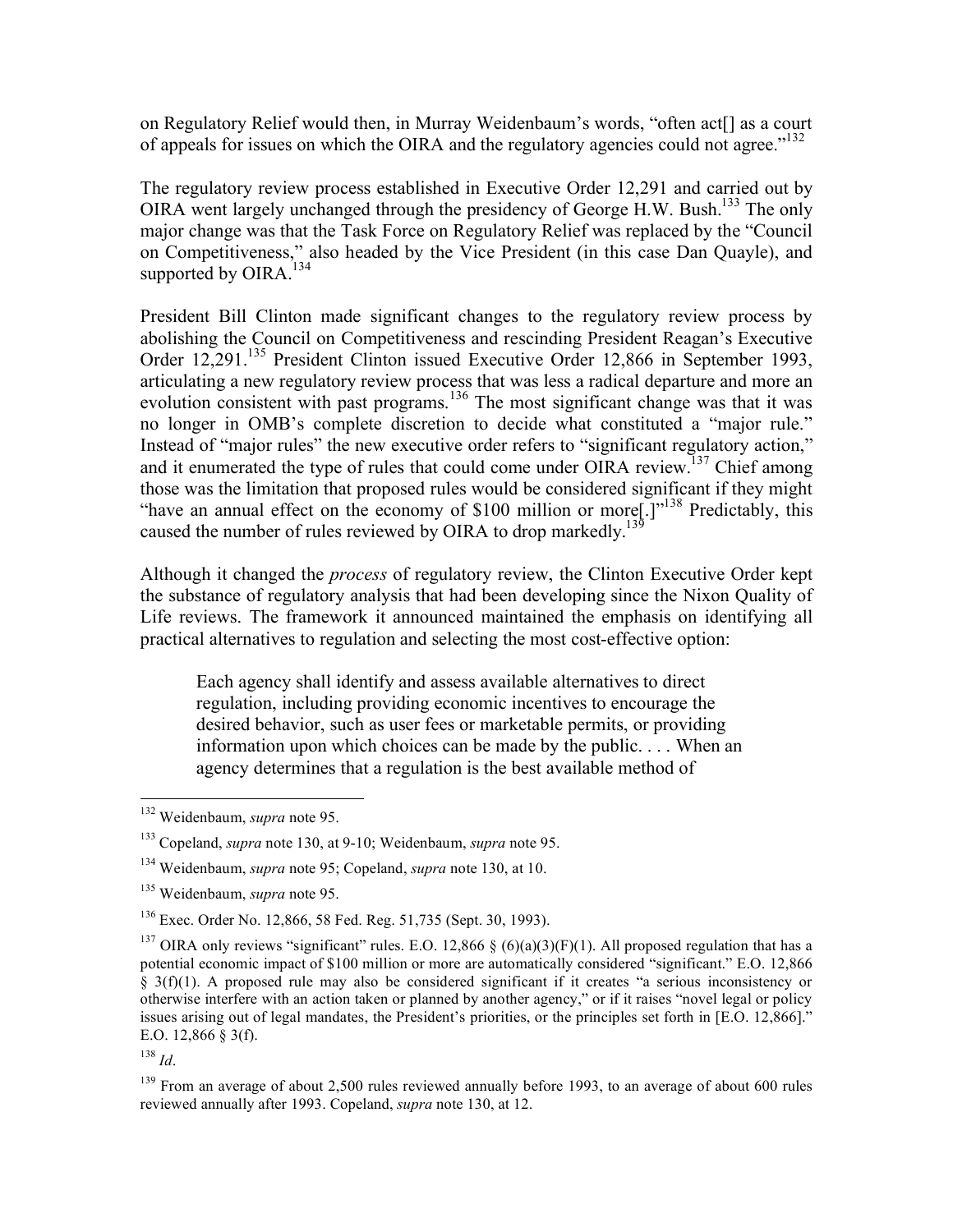achieving the regulatory objective, it shall design its regulations in the most cost-effective manner to achieve the regulatory objective. . . . Each agency shall assess both the costs and the benefits of the intended regulation and, recognizing that some costs and benefits are difficult to quantify, propose or adopt a regulation only upon a reasoned determination that the benefits of the intended regulation justify its costs. . . . Each agency shall identify and assess alternative forms of regulation and shall, to the extent feasible, specify performance objectives, rather than specifying the behavior or manner of compliance that regulated entities must adopt. $140$ 

Additionally, Executive Order 12,866 embodied the evolution of modern regulatory analysis by adding a new first step to the regulatory analysis framework. It ordered, "Each agency shall identify the problem that it intends to address (including, where applicable, the failures of private markets or public institutions that warrant new agency action) as well as assess the significance of that problem."<sup>141</sup> This first step, to identify the market failure or other problem, is a critical and often dispositive step.

President George W. Bush recently issued Executive Order 13,422 amending Executive Order 12,866 that, among other procedural changes, underlines the importance of identifying a problem to be addressed by regulation.<sup> $142$ </sup> The new order requires agencies to "identify *in writing* the specific market failure (such as externalities, market power, lack of information) or other specific problem that it intends to address (including, where applicable, the failures of public institutions) $[.]^{y143}$  This requirement highlights the insight first expressed in the Clinton Executive Order 12,866 that cost-benefit analysis is not the only criterion used to assess whether a regulation is necessary; a market failure or some other systemic problem must also be identified.

Like GPRA, the review process embodied in Executive Order 12,866 encompasses much, but not all, of the performance management and regulatory review frameworks discussed in Part I. Both GPRA and 12,866 require agencies to state at the outset the outcomes they intend to achieve through their activities. Unlike GPRA, however, the Executive Order also mandates that agencies identify the market failure or systemic problem that justifies their actions, as well as analysis of alternative courses of action, and consideration of costs and benefits in order to identify the most effective alternative. However, OIRA review is limited to regulation by executive agencies (independent commissions are exempt from the Executive Order) and to "significant rules," which are generally those have an economic impact of \$100 million or more.<sup>144</sup> In contrast, GPRA applies to all

 <sup>140</sup> Exec. Order No. 12,866, 58 Fed. Reg. 51,735 (Sept. 30, 1993).

<sup>141</sup> *Id*.

<sup>142</sup> Exec. Order No. 13,422; Curtis W. Copeland, *Changes to the OMB Regulatory Review Process by Executive Order 13422*, CRS Report, Feb. 5, 2007, at 3-4.

<sup>&</sup>lt;sup>143</sup> Exec. Order No. 13,422. Emphasis added.

<sup>&</sup>lt;sup>144</sup> Independent agencies are explicitly exempted from OIRA review. E.O. 12,866 § 3(b). OIRA only reviews "significant" rules. E.O. 12,866 § (6)(a)(3)(F)(1). All proposed regulation that has a potential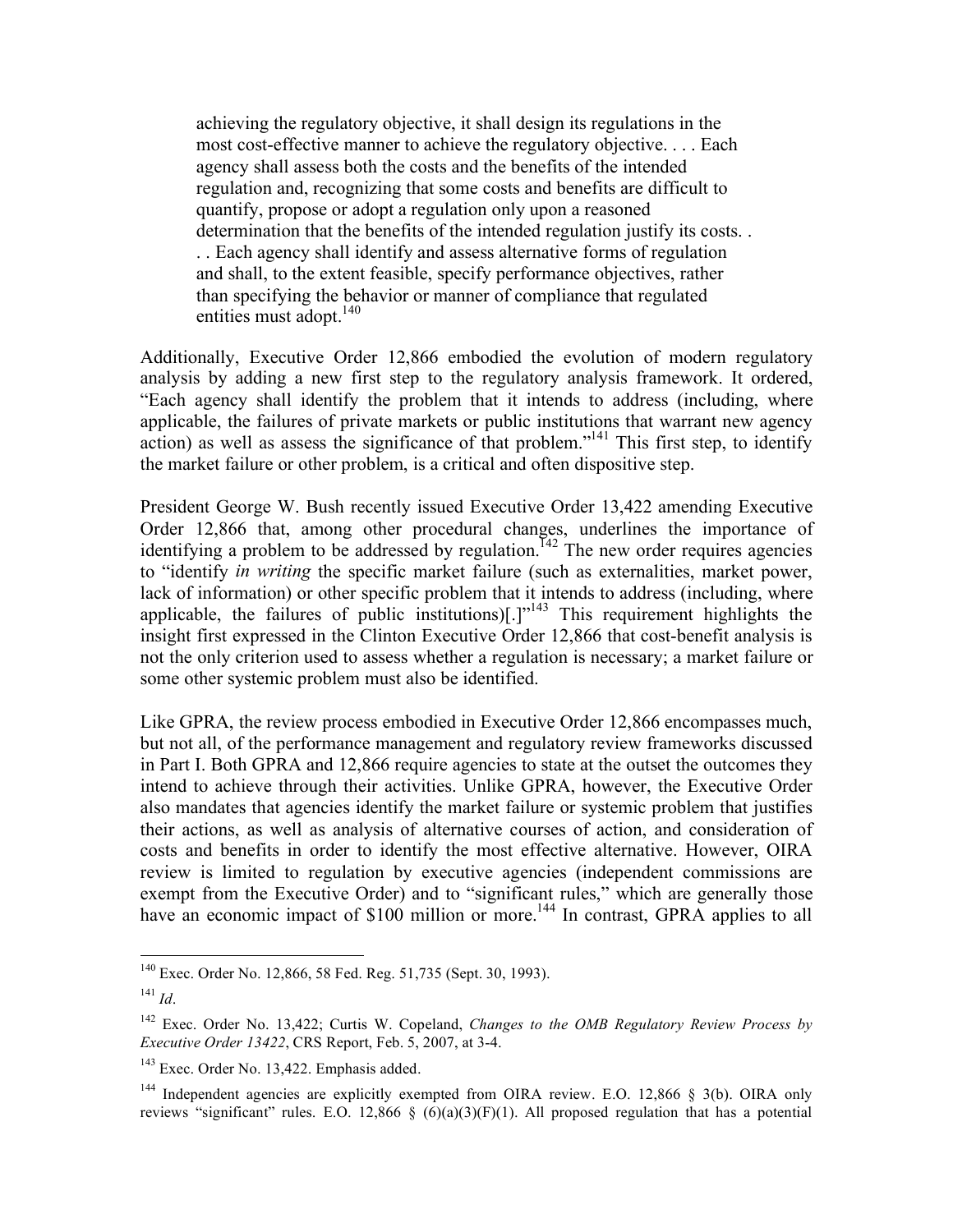federal agencies, executive or independent, and to all of their activities, "significant" or not  $^{145}$ 

Also in contrast to GPRA, and to the performance management and regulatory analysis framework, the OIRA review process is primarily focused on ex-ante analysis of agency activity. While Executive Order 12,866 requires executive agencies to develop a program to periodically review existing regulations, $146$  few agencies seem to heed the directive. This is evidenced by the fact that OMB's annual report on costs and benefits of federal regulations uses estimates from the regulatory analyses agencies prepared when they enacted the regulations, rather than ex post analyses of the costs and benefits that actually occurred after the regulations were adopted.<sup>147</sup>

Regulatory agencies conduct numerous retrospective reviews of regulations, but these reviews only occasionally provide ex post estimates of costs and benefits of either the regulation or of possible alternatives. A recent GAO report found that nine federal agencies conducted more than 1,300 regulatory reviews between 2001 and 2006, of widely varying scope.<sup>148</sup> The report notes, "Our limited review of agency summaries and reports on completed retrospective reviews revealed that agencies' reviews more often attempted to assess the effectiveness of their implementation of the regulation rather than the effectiveness of the regulation in achieving its goal."<sup>149</sup> The agencies GAO examined were much more likely to alter their regulations as a result of reviews initiated at their own discretion, rather than reviews mandated by law or executive order.<sup>150</sup> Reviews that did not change regulations nevertheless achieved other objectives, such as providing Congress with information about a regulation's effects, provoking changes in agency guidance to regulated entities, or developing new ideas for further study.<sup>151</sup>

#### C. OTHER STATUTORY MANDATES OF REGULATORY REVIEW

 $\overline{a}$ 

<sup>149</sup> *Id*. at 20.

<sup>150</sup> *Id*. 30-33.

<sup>151</sup> *Id*. at 34.

economic impact of \$100 million or more are automatically considered "significant." E.O. 12,866 § 3(f)(1). A proposed rule may also be considered significant if it creates "a serious inconsistency or otherwise interfere with an action taken or planned by another agency," or if it raises "novel legal or policy issues arising out of legal mandates, the President's priorities, or the principles set forth in [E.O. 12,866]." E.O. 12,866 § 3(f).

<sup>&</sup>lt;sup>145</sup> GPRA makes special exemptions for "the Central Intelligence Agency, the General Accounting Office, the Panama Canal Commission, the United States Postal Service, and the Postal Rate Commission." 5 U.S.C. § 306(f); *see also* GPRA § 7.

 $^{146}$  E.O. 12,866 § 5.

<sup>&</sup>lt;sup>147</sup> See Office of Management and Budget, Draft 2007 Report to Congress on the Costs and Benefits of Federal Regulations, http://www.whitehouse.gov/omb/inforeg/2007\_cb/2007\_draft\_cb\_report.pdf (last visited Mar. 27, 2007).

<sup>&</sup>lt;sup>148</sup> Government Accountability Office, REEXAMINING REGULATIONS: OPPORTUNITIES EXIST TO IMPROVE EFFECTIVENESS AND TRANSPARENCY OF RETROSPECTIVE REVIEWS (2007) at 16-19.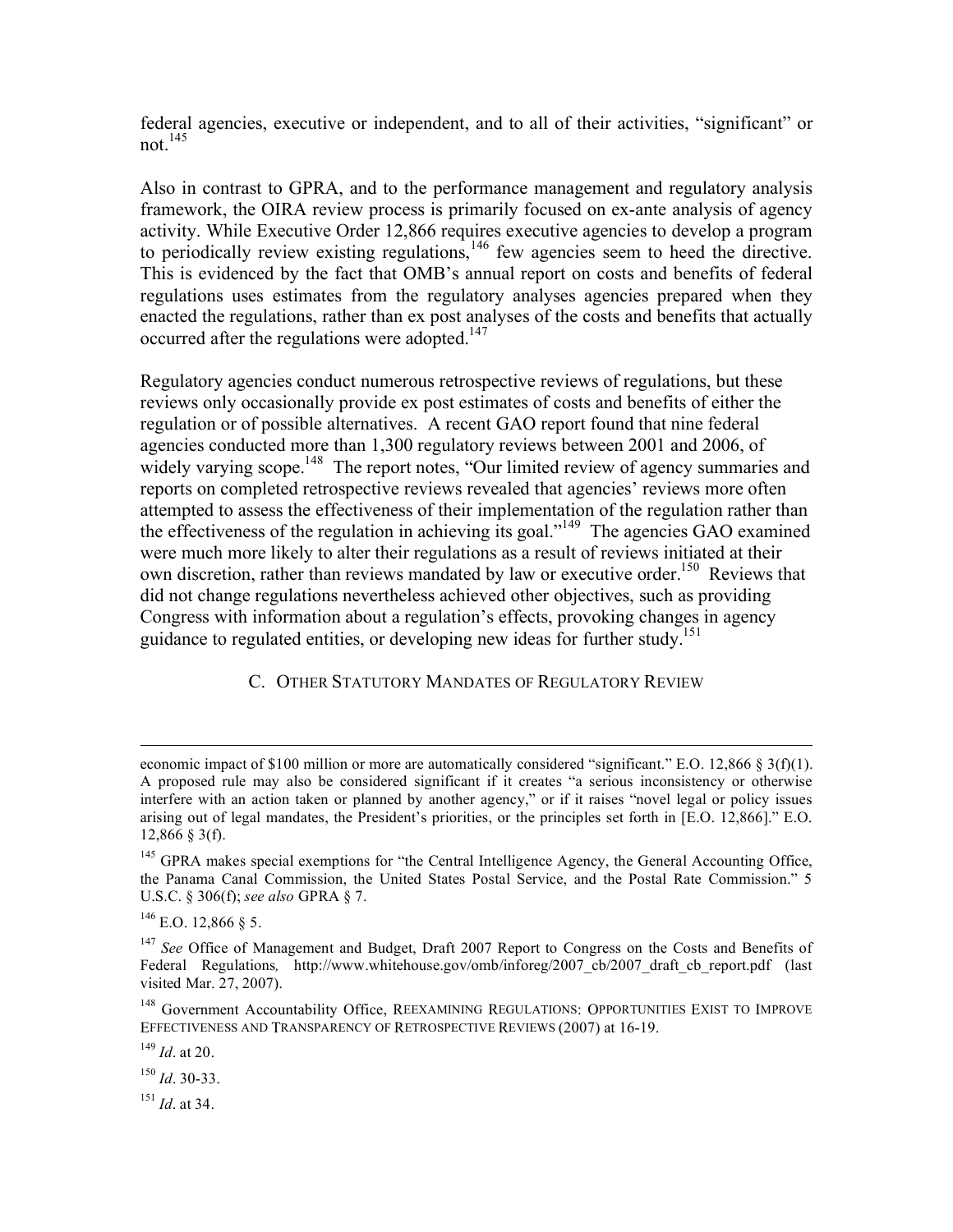While regulatory analysis has largely been a tool employed by the Executive, Congress has also mandated regulatory analysis on several occasions. It has required regulatory analysis in laws aimed at checking the burden imposed by regulation on smaller entities, as well as in the organic laws of some agencies. Below is a brief survey of some of those mandates.

#### 1. Unfunded Mandates Reform Act

The Unfunded Mandates Reform Act of 1995 sought to curb the number of unfunded mandates imposed on State and local governments.<sup>152</sup> To that end Title I of the Act established rules for the House and the Senate to consider the impact of regulations on small entities.<sup>153</sup> Title II of the Act applies to regulatory agencies and requires them to analyze the impact of proposed regulations on small entities.<sup>154</sup> Specifically, Section 202 of the Act requires agencies to prepare a regulatory impact statement for proposed regulations that might result in the "expenditure by State, local, and tribal governments, in the aggregate, or by the private sector," of \$100 million or more in a year.155 That statement must include a "qualitative and quantitative" analysis of the costs and benefits of the Federal mandate, as well as an assessment of the mandates effect on "health, safety, and the natural environment[.]"<sup>156</sup>

The Act also requires agencies to consider regulatory alternatives. For proposed regulations requiring a regulatory impact statement, Section 205 directs agencies to "identify and consider a reasonable number of regulatory alternatives and from those alternatives select the least costly, most cost-effective or least burdensome alternative that achieves the objectives of the rule, for" State, local, and tribal government or the private sector in the case of a private sector mandate.<sup>157</sup> The agency may nevertheless choose the regulatory alternative that is not the least costly or burdensome as long as the agency head published with the rule an explanation of the decision.<sup>158</sup>

#### 2. Regulatory Flexibility Act

The Regulatory Flexibility Act as amended by the Small Business Regulatory Enforcement Fairness Act requires agencies to consider, and find ways to mitigate, the burden of any regulation that would "have a significant economic impact on a substantial number of small entities."<sup>159</sup> To accomplish this goal, agencies must perform for each

<sup>&</sup>lt;sup>152</sup> Unfunded Mandates Reform Act of 1995, Pub. L. 104-4, 109 Stat. 48 (codified in scattered sections of 2 U.S.C.).

<sup>153</sup> *Id*.

<sup>154</sup> *Id*. Title II.

<sup>155 2</sup> U.S.C. § 1532.

 $156$  2 U.S.C. § 1532(a)(2).

 $157$  2 U.S.C. § 1535(a).

 $158$  2 U.S.C. § 1535(b)(1).

 $159$  5 U.S.C. § 602(a)(1).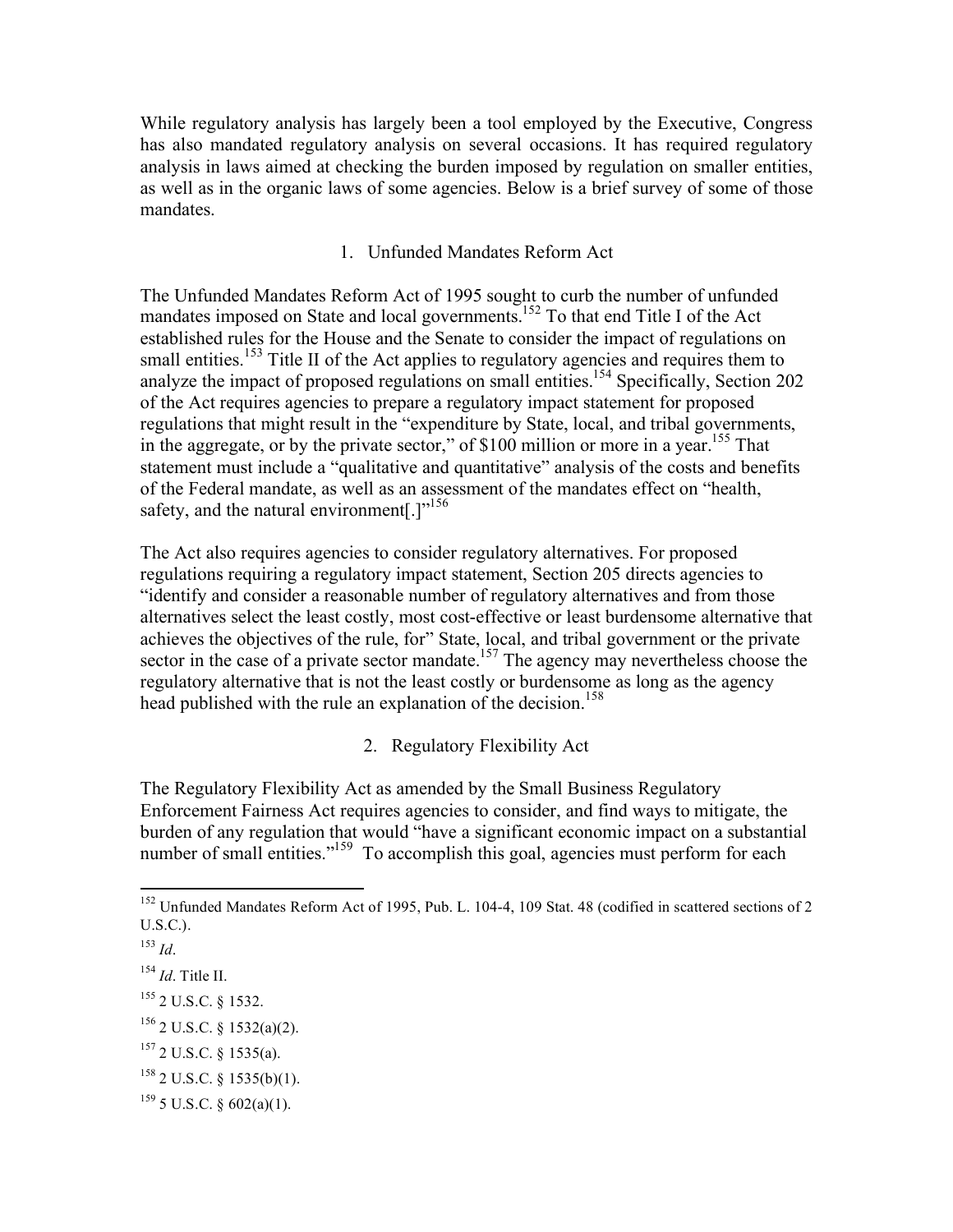proposed regulation a "regulatory flexibility analysis" that outlines the reason for and objectives of the regulation, the agency's statutory authority, other overlapping federal regulations, the compliance burden on small entities, and alternatives that would minimize the burden on small entities while still accomplishing the regulation's purpose.<sup>160</sup> Alternatives can include (but are not limited to) different compliance or reporting requirements for small entities, use of performance rather than design standards, or exemptions for small entities.<sup>161</sup> The Small Business Administration's Office of Advocacy assists agencies with this analysis and reports annually on their compliance with the law.<sup>162</sup> This office claims that the legislation has resulted in onetime cost savings of \$54.1 billion for small businesses, plus annual recurring cost savings exceeding  $$20$  billion.<sup>163</sup>

The Act analysis utilizes many of the principal tools of regulatory analysis, but for the express purpose of examining the effects of proposed regulations on small entities rather than the general public interest. The results of a regulatory flexibility analysis can, however, feed into a larger regulatory analysis when they reveal information about the incidence of costs and benefits.

Another requirement of the Act is periodic retrospective analysis of promulgated regulations that affect small entities.<sup>164</sup> Each agency is required to publish on a regular basis a plan for reviewing existing rules "to determine whether such rules should be continued without change, or should be amended or rescinded . . . to minimize any significant economic impact of the rules" on small entities.<sup>165</sup> Among other things, the review plan must consider "the continued need for the rule" and "the extent to which the rule overlaps, duplicates or conflicts" with other Federal, State, or local rules.<sup>166</sup>

#### 3. Agency-Specific Laws

Several agency-specific statutes include aspects of regulatory analysis. For example, the Consumer Product Safety Act requires that consideration of new regulations be commenced with an advanced notice of proposed rulemaking that clearly states the goal of the proposed regulation and the alternatives available to achieve it. In these advanced notices, the Consumer Product Safety Commission must include a statement of the nature of the risk associated with the product in question, information about any standard that currently applies to the product and why the Commission believes that it does not

 $160$  5. U.S.C. § 603.

<sup>161</sup> *Id*.

<sup>162</sup> *See*, *e.g.*, Small Business Administration, Annual Reports of the Chief Counsel for Advocacy on Implementation of the Regulatory Flexibility Act, *available at* http://www.sba.gov/advo/laws/flex/.

<sup>163</sup> Keith W. Holman, *The Regulatory Flexibility Act at 25: Is the Law Achieving its Goal?*, 23 FORDHAM URBAN L.J. 1119, 1131 (2006).

<sup>164 5</sup> U.S.C. § 610.

 $165$  5 U.S.C. § 610(a).

 $166$  5 U.S.C. § 610(b).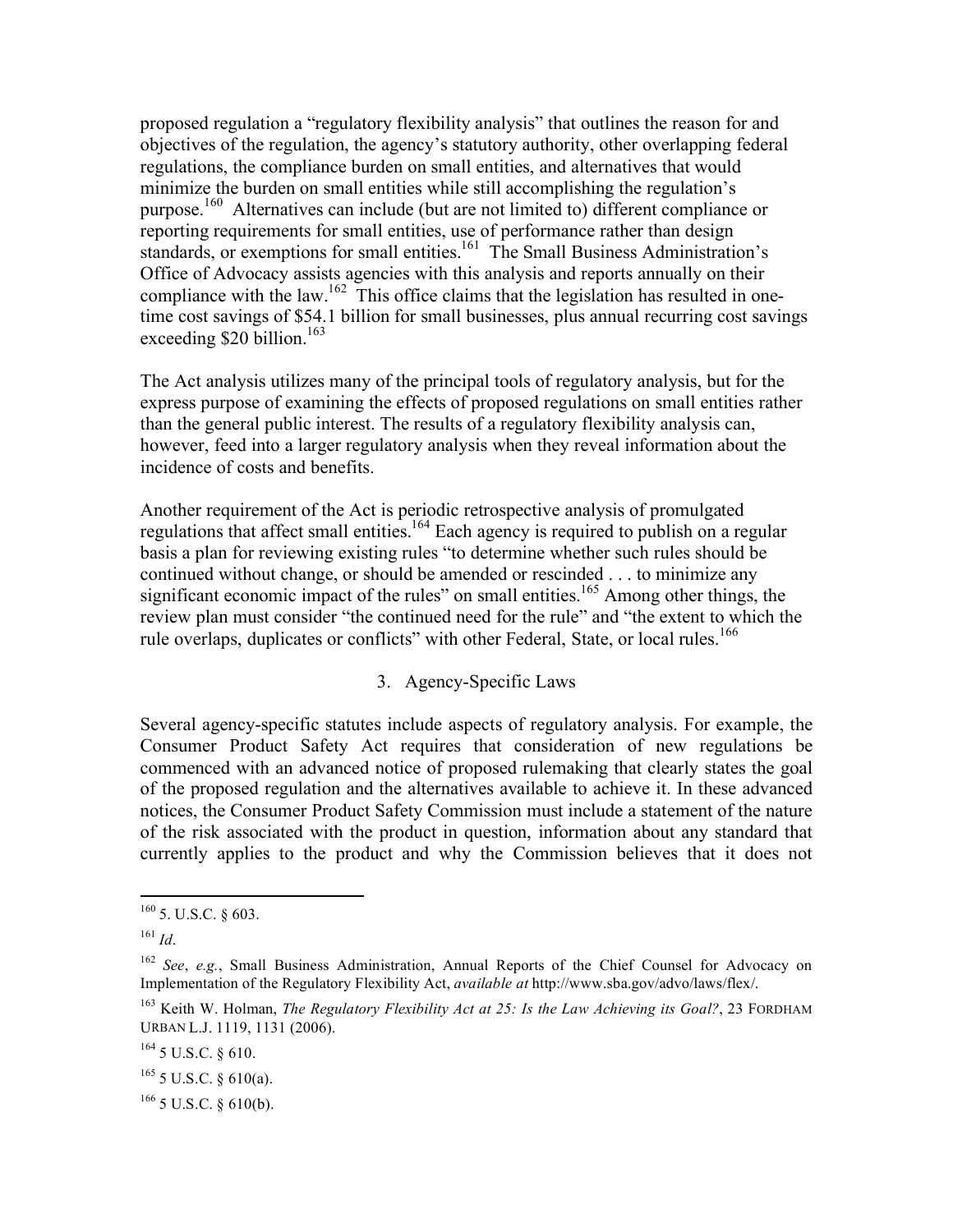adequately deal with the stated risk, and "a summary of each of the regulatory alternatives under consideration by the Commission (including voluntary consumer product safety standards)[.]"<sup>167</sup> After considering comments from the public on the advanced notice, if the Commission continues with the regulatory proceeding, it must then issue a notice of proposed rulemaking that includes a regulatory analysis. The Act states:

No consumer product safety rule may be proposed by the Commission unless . . . the Commission publishes in the Federal Register the text of the proposed rule, including any alternatives, which the Commission proposes to promulgate, together with a preliminary regulatory analysis containing—

(1) a preliminary description of the potential benefits and potential costs of the proposed rule, including any benefits or costs that cannot be quantified in monetary terms, and an identification of those likely to receive the benefits and bear the costs; . . .

(4) a description of any reasonable alternatives to the proposed rule, together with a summary description of their potential costs and benefits, and a brief explanation of why such alternatives should not be published as a proposed rule.<sup>168</sup>

Another agency-specific regulatory analysis mandate can be found in the Federal Crop Insurance Reform and Department of Agriculture Reorganization Act of 1994. 169 That Act established the Office of Risk Assessment and Cost-Benefit Analysis in the U.S. Department of Agriculture to comply with new regulatory analysis obligations imposed on the department.<sup>170</sup> Among those is the obligation to publish every six months a regulatory analysis for "each proposed major regulation the primary purpose of which is to regulate issue of human health, human safety, or the environment $[.]^{1,171}$  According to the Act, these analyses must include a statement of the risk that the regulation aims to avoid and a comparison of the risk relative to other regulated risks, as well as a costbenefit analysis. $172$ 

The Safe Drinking Water Act Amendments of 1996 also introduce regulatory analysis to the EPA's rulemaking. In enacting the amendments, Congress found that "in considering the appropriate level of regulation for contaminants in drinking water, risk assessment, based on sound and objective science, and benefit-cost analysis are important tools for

 <sup>167 15</sup> U.S.C. § 2058(a).

 $168$  15 U.S.C. § 2058(c).

<sup>&</sup>lt;sup>169</sup> Federal Crop Insurance Reform and Department of Agriculture Reorganization Act of 1994, Pub. L. 103-354, 7 U.S.C. § 2204e.

<sup>170 7</sup> U.S.C. § 2204e(a).

 $171$  7 U.S.C. § 2204e(b)(1).

 $172$  7 U.S.C. § 2204e(b)(1).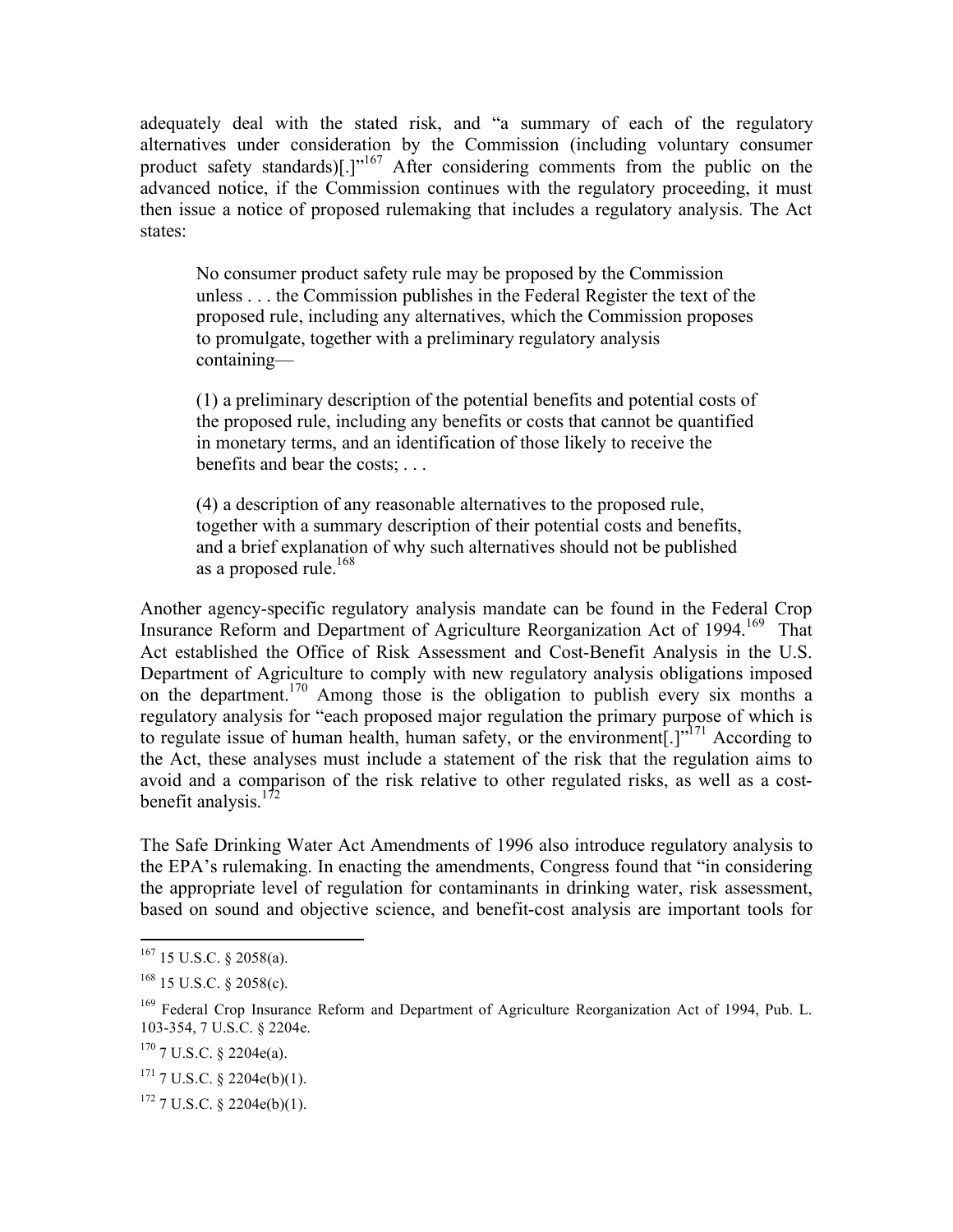improving the efficiency and effectiveness of drinking water regulations to protect human health $[.]^{,173}$ 

For each regulated contaminant, the EPA is authorized to set a maximum level that will be allowed in drinking water.<sup>174</sup> In determining that level, the Act requires the Agency to consider "health risk reduction benefits,"<sup>175</sup> as well as the costs related to compliance with the proposed maximum contaminant level<sup>176</sup> and "incremental costs and benefits associated with each alternative maximum contaminant level considered."<sup>177</sup> After analysis, if the costs do not justify compliance with the proposed level, the agency may set maximum contaminant level "that maximizes health risk reduction benefits at a cost that is justified by the benefits."<sup>178</sup> When it sets a maximum level, the agency is also required to publish a list of alternative "feasible technologies" that will achieve compliance.<sup>179</sup>

Finally, the Securities and Exchange Commission, an independent commission that is not subject to Executive Order 12,866, is charged by its enabling statute to consider whether a proposed regulation "will promote efficiency, competition, and capital formation."<sup>180</sup> This mandate standing alone does not seem like much. However, answering the PART questions related to whether the Commission conducts regulatory analysis for the rules it promulgates, the SEC has stated that the efficiency mandate "has been interpreted as a requirement to conduct cost-benefit analyses."<sup>181</sup>

#### III. SYMBIOSIS BETWEEN GPRA AND REGULATORY ANALYSIS

Regulatory analysis is performance management applied to regulation. Just as regulatory analysis and performance management are mutually reinforcing concepts, so are GPRA and Executive 12,866 mutually reinforcing mandates. The Office of Management and Budget is charged with overseeing both, and its implementation of the mandates has taken advantage of the tools available in one to strengthen the other.

#### A. HOW GPRA STRENGTHENS REGULATORY ANALYSIS

<sup>&</sup>lt;sup>173</sup> Safe Drinking Water Act Amendments of 1996, Pub. L. 104-182, 110 Stat. 1613 (codified in scattered sections of 42 U.S.C.), at  $\S$  3(7).

 $174$  42 U.S.C. § 300g-1(b).

<sup>&</sup>lt;sup>175</sup> 42 U.S.C. § 300g-1(b)(3)(C)(i)(I) & (II).

 $176$  42 U.S.C. § 300g-1(b)(3)(C)(i)(III).

 $177$  42 U.S.C. § 300g-1(b)(3)(C)(i)(IV).

 $178$  42 U.S.C. § 300g-1(b)(6)(a).

 $179$  42 U.S.C. § 300g-1(b)(4)(E).

 $180$  15 U.S.C. § 77b(b).

<sup>&</sup>lt;sup>181</sup> Office of Management and Budget, ExpectMore.gov: Regulation of Major Securities Market Participants, http://www.whitehouse.gov/omb/expectmore/detail/10009060.2007.html (last visited March 27, 2008) at § 3.RG2.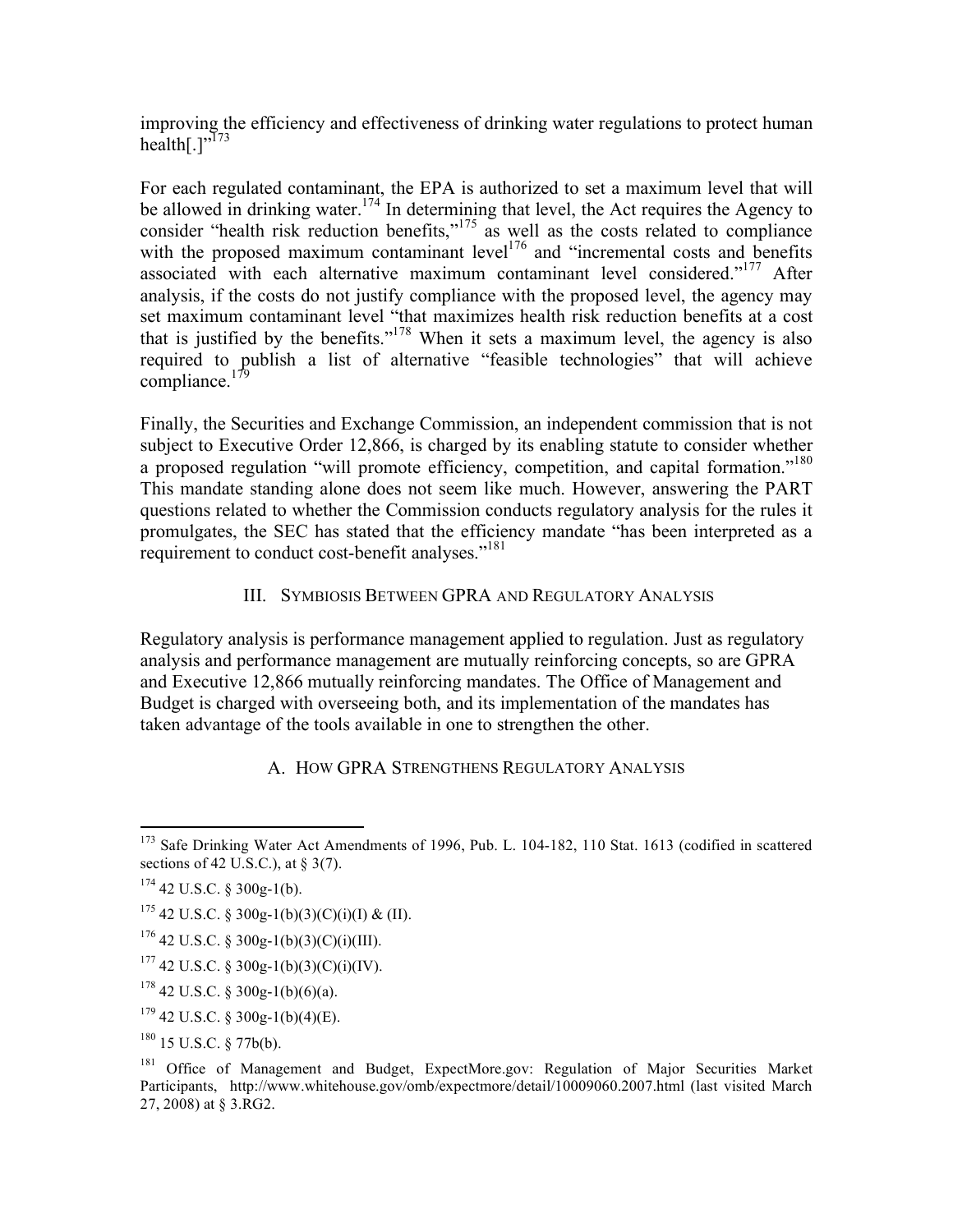As we have seen, the executive's regulatory review process does not apply to independent regulatory agencies, nor to most regulations costing less than \$100 million, and it is heavily focused on prospective review of proposed regulations rather than retrospective review of existing regulations. OMB's implementation of GPRA can help address those gaps in order to strengthen regulatory analysis and make GPRA reporting have real consequences for agencies.

One arguable shortcoming of Executive Order 12,866 is that administrations have not sought to apply it to independent agencies. These agencies, therefore, do not generally engage in regulatory analysis unless required by specific legislation, and such legislative requirements lack the specific guidance on elements and methods laid out in Executive Order 12,866 and OMB Circular A-4. GPRA, on the other hand, applies to all agencies and, as we have seen, the performance management framework that GPRA embodies shares a nexus with regulatory analysis. While this is not the same as formal regulatory analysis subject to OIRA review under Executive Order 12,866, GPRA's performance management mandates allow OMB to expect at least some regulatory analysis from independent regulatory agencies. By the same logic, while most of Executive Order 12,866's regulatory analysis requirements apply only to "significant" regulations, the analytical framework embodied in GPRA is applicable to all regulations that serve as tools to reach an agency's outcome-related goals.

In practice, OMB does in fact seem to require all agencies to consider regulatory analysis as they work to comply with GPRA. Congress gave OMB the responsibility to implement GPRA's requirements.<sup>182</sup> To that end, OMB has issued a guidance document that instructs agencies on how to comply with GPRA.<sup>183</sup> OMB's Circular A-11 is the Executive's manual on the development and execution of the budget, and Part 6 is titled "Preparation and Submission of Strategic Plans, Annual Performance Plans, and Annual Program Performance Reports."184 This document underscores OMB's expectation of proper regulatory analysis when regulation is involved.

For example, Circular A-11 requires agencies to report "efficiency measures."<sup>185</sup> Efficiency measures are defined in the Circular:

**Efficiency Measures** – Effective programs not only accomplish their outcome performance goals, they strive to improve their efficiency by achieving or accomplishing more benefits for a given amount of resources. Efficiency measures reflect the economical and effective acquisition, utilization, and management of resources to achieve program outcomes or produce program outputs. They may also reflect ingenuity in the

 <sup>182</sup> *See*, *e.g.*, GPRA §§ 306(a), 1115(a), & 1117.

<sup>183</sup> OFFICE OF MANAGEMENT AND BUDGET, *Circular No. A-11: Preparation, Submission, and Execution of the Budget* (Jul. 2007) §§ 200-230, *available at* http://www.whitehouse.gov/omb/circulars/a11/current\_year/a\_11\_2007.pdf [hereinafter Circular A-11]. <sup>184</sup> *Id*.

<sup>&</sup>lt;sup>185</sup> Circular A-11 § 220(c).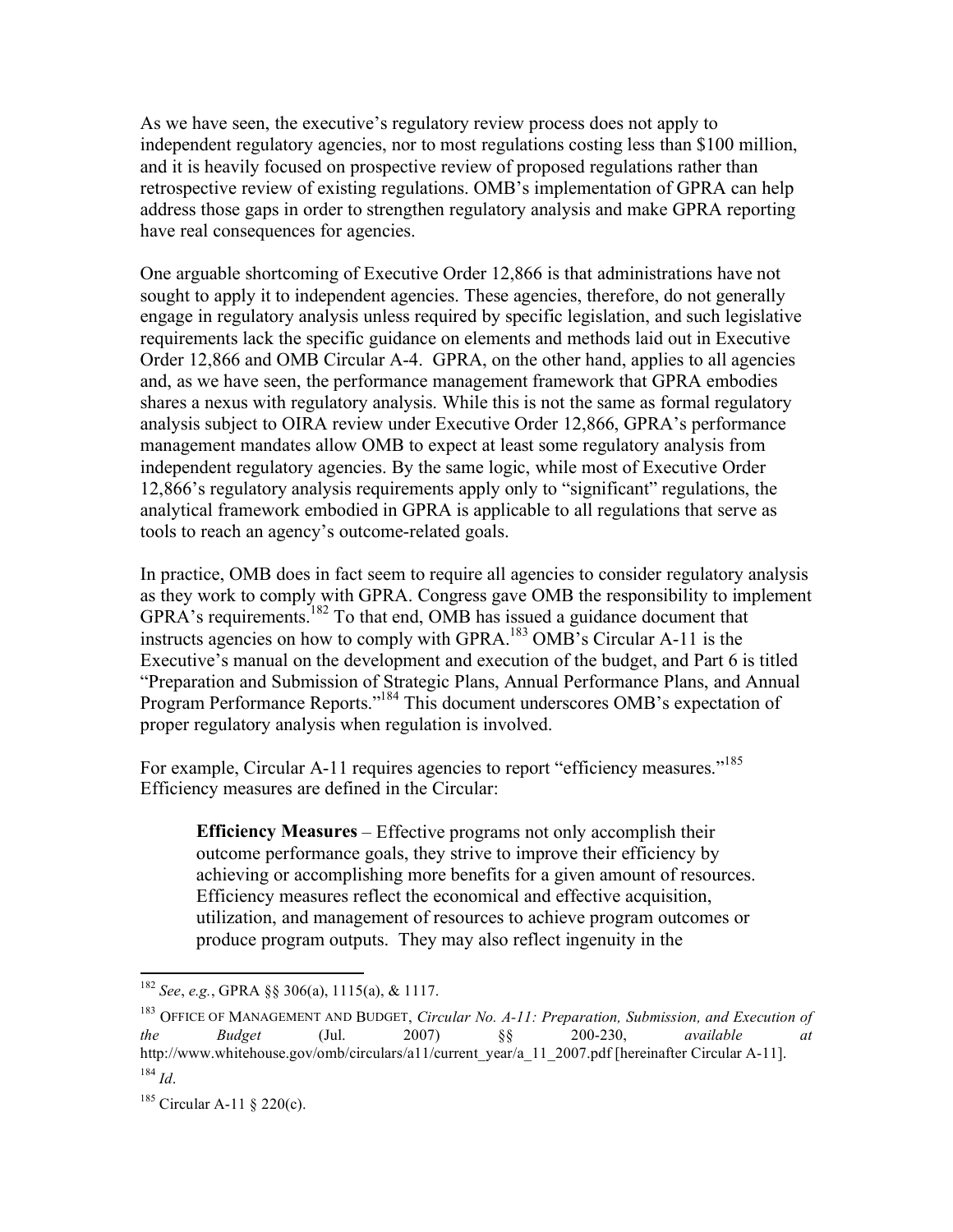improved design, creation, and delivery of services to the public, customers, or beneficiaries by capturing the effect of intended changes made to outputs aimed to reduce costs and/or improve productivity, such as the improved targeting of beneficiaries, redesign of goods or services for simplified customer processing, manufacturability, or delivery.<sup>186</sup>

As we've seen, the foremost method of judging regulatory efficiency is by conducting a retrospective regulatory analysis.

Aside from its Circular A-11 guidance, OMB has also developed the Program Assessment Rating Tool (PART) to help it implement GPRA. PART is a framework "used to evaluate a program's purpose, design, planning, management, results, and accountability to determine its overall effectiveness."<sup>187</sup> It is also intended to help OMB and Congress make performance budgeting decisions.

PART is a questionnaire that OMB requires agencies to complete about their programs and which it scores to produce a rating of the program's performance and management. PART questionnaires contain 25 questions divided into four categories: program purpose and design, strategic planning, management, and results.<sup>188</sup> Each section receives a score between 0 and 25 points. The program's total score is a weighted average of the four scores: purpose and design (20 percent), strategic planning (10 percent), management (20 percent), and results (50 percent). If information on results is available, a program can be rated Effective (85 points and above), Moderately Effective (70-84 points), Adequate (50-69 points), or Ineffective (0-49 points). Regardless of the numerical score, a program can also be rated "Results Not Demonstrated" if it has not established goals and measures and collected data to evaluate performance.<sup>189</sup>

OMB also assigns programs into one of seven categories and asks different questions of each type of program. The seven PART categories are: Direct Federal, Competitive Grant, Block/Formula Grant, Regulatory, Capital Assets and Service Acquisition, Credit, and Research and Development.

PART seeks to link measurement of program results with GPRA's requirements for measurement of the agency's overall results: "When annual plans and reports include programs that have been assessed in the PART, the measures used for GPRA should be the same as those included in the PART." $190$  OMB also advises that agency strategic goals should group multiple (presumably related) program outcome goals.<sup>19</sup>

<sup>&</sup>lt;sup>186</sup> Circular A-11 § 200.3.

<sup>&</sup>lt;sup>187</sup> Office of Management And Budget, ExpectMore.gov: The Program Assesment Rating Tool (PART), http://www.whitehouse.gov/omb/expectmore/part.html (last visited Mar. 27, 2007).

<sup>188</sup> *Id*.

 $189$  *Id.* 

<sup>&</sup>lt;sup>190</sup> Circular A-11 § 200.2.

<sup>&</sup>lt;sup>191</sup> Circular A-11 § 200.3.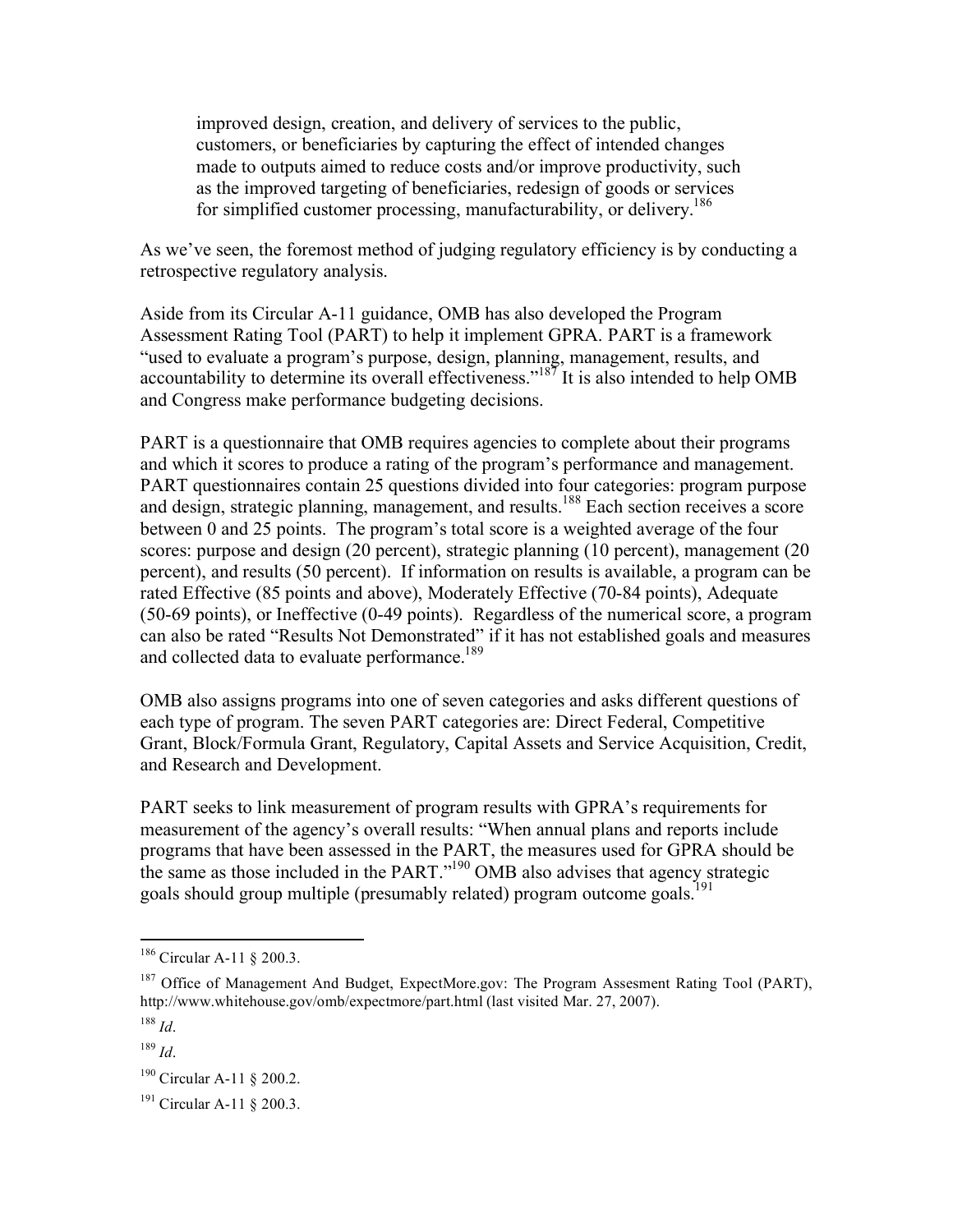"Programs" include regulatory programs. Numerous PART questions reflect the fundamental tenets of performance management and regulatory analysis: $192$ 

- Does the program address a specific and existing problem, interest, or need?
- Is the program designed so it is not redundant or duplicative of any other federal, state, local, or private effort?
- Does the program have a limited number of specific long-term performance measures that focus on outcomes and meaningfully reflect the purpose of the program?
- Are independent evaluations of sufficient scope and quality conducted on a regular basis or as needed to support program improvement and evaluate effectiveness and relevance to the problem, interest, or need?
- Are all regulations issued by the program/agency necessary to meet the stated goals of the program, and do all regulations clearly indicate how the rules contribute to the achievement of the goals?
- Did the program seek to take into account the views of all affected parties (e.g., consumers; large and small businesses; state, local, and tribal governments; beneficiaries; and the general public) when developing significant regulations?
- Did the program prepare adequate regulatory impact analyses if required by Executive Order 12,866, regulatory flexibility analysis if required by the Regulatory Flexibility Act and SBREFA, and cost-benefit analyses if required under the Unfunded Mandates Reform Act; and did those analyses comply with OMB guidelines?
- Does the program systematically review its current regulations to ensure consistency among all regulations in accomplishing program goals?
- Are the regulations designed to achieve program goals, to the extent practicable, by maximizing net benefits of its regulatory activity?
- Has the program demonstrated adequate progress in achieving its long-term performance goals?
- Do independent evaluations of sufficient scope and quality indicate that the program is achieving results?

<sup>&</sup>lt;sup>192</sup> The list below comes from Office of Management and Budget, Guide to the Program Assessment Rating Tool (PART), OMB Guidance No. 2007-02 (Jan. 29, 2007), *available at* http://www.whitehouse.gov/omb/part/fy2007/2007\_guidance\_final.pdf.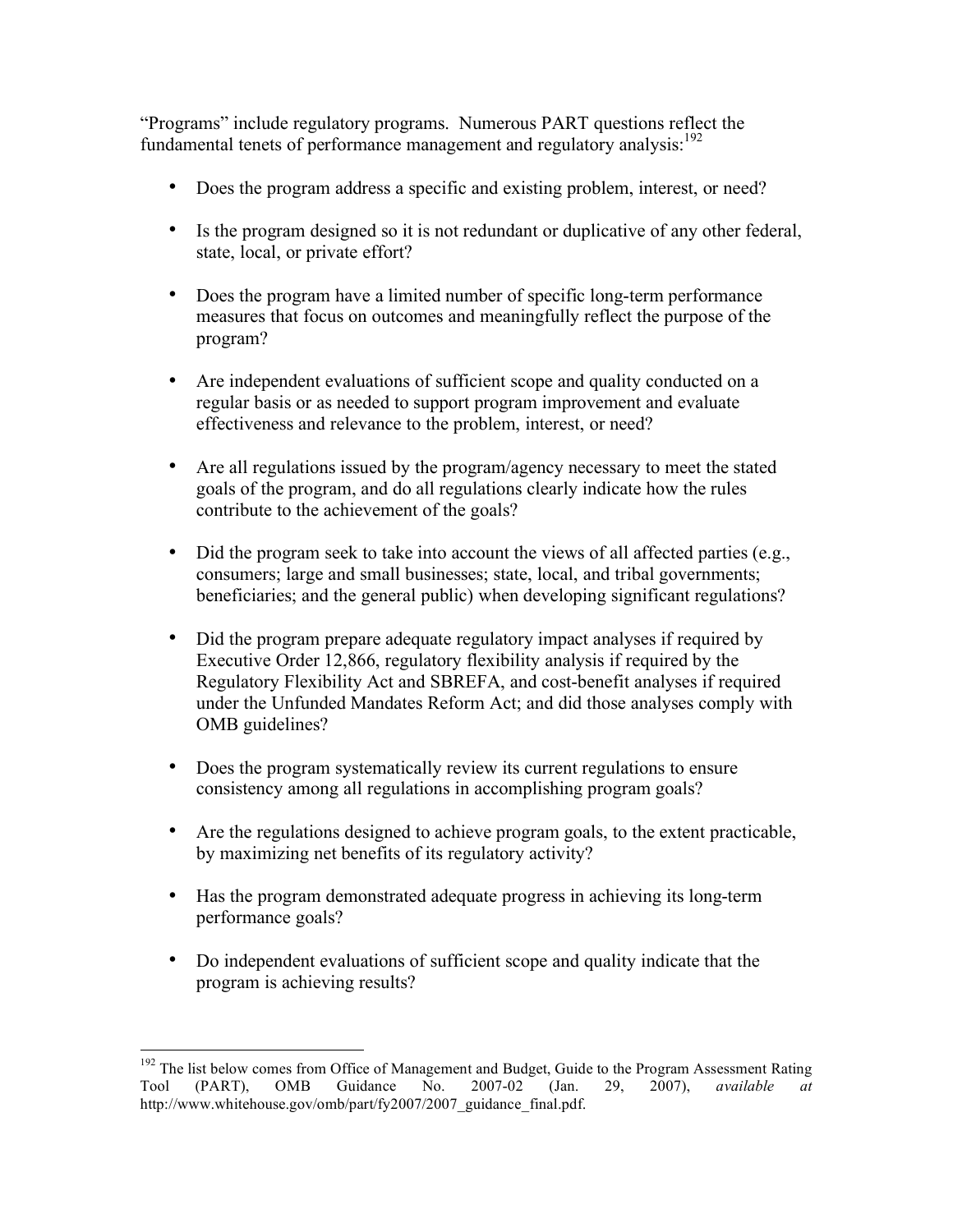• Were programmatic goals (and benefits) achieved at least incremental societal cost and did the program maximize net benefits?

These questions clearly highlight OMB's concern that regulatory agencies identify and measure outcomes, conduct program evaluations to determine whether regulation actually caused the desired outcomes to occur, and take all social costs of regulation into account in order to maximize the net benefits of regulation. It is not sufficient that a regulatory agency engage in activities intended to produce desired outcomes; the agency must also examine whether it actually did produce the outcomes, and at what cost.

The questions dealing with prospective regulatory analysis also indicate that, prior to adoption of a regulation, OMB expects regulatory agencies to have solid evidence that a proposed regulation is likely to accomplish its outcomes at an acceptable cost. True, one of these questions includes qualifying phrases indicating that it is only relevant if the agency is required to perform regulatory analysis under Executive Order 12,866 or a statutory mandate. All of the other questions, however, lack these qualifiers. Regulatory agencies are expected to articulate and measure results, achieve results, avoid conflict with other government or private efforts, conduct program evaluations, minimize costs, and maximize net benefits, regardless of whether they are covered by the executive order or legislative regulatory analysis mandates.

Circular 11 and PART also help to address the perception that GPRA does little more than force agencies to generate reports. Circular 11 ties performance reporting to budgeting by instructing agencies to "prepare performance budgets in lieu of the annual performance plans that satisfy all statutory requirements for the annual performance plan."<sup>193</sup>

For all of the GPRA reports, OMB instructs agencies "not only to meet the basic requirements, but to describe the relationship between the results they expect to achieve and the resources they are requesting."<sup>194</sup> Measured outputs should lead to outcomes in a logical fashion.<sup>195</sup> Most strategic goals, however, should be outcomes, and each strategic goal should encompass outcome goals for a (presumably related) group of programs.<sup>196</sup> The strategic plan should focus on the principal activities and results that accomplish the agency's mission.<sup>197</sup>

OMB emphasizes the link between strategic planning and budgeting: "Strategic plans should guide the formulation and execution of the budget. A strategic plan is a tool to be used in setting priorities and allocating resources consistent with these priorities."<sup>198</sup>

<sup>195</sup> *Id*. at § 200.3.

<sup>197</sup> *Id*. at § 210.1.

<sup>&</sup>lt;sup>193</sup> Circular A-11 § 200.1.

<sup>&</sup>lt;sup>194</sup> Circular A-11 § 200.2.

<sup>196</sup> *Id*. at § 210.1.

<sup>198</sup> *Id*. at § 210.1.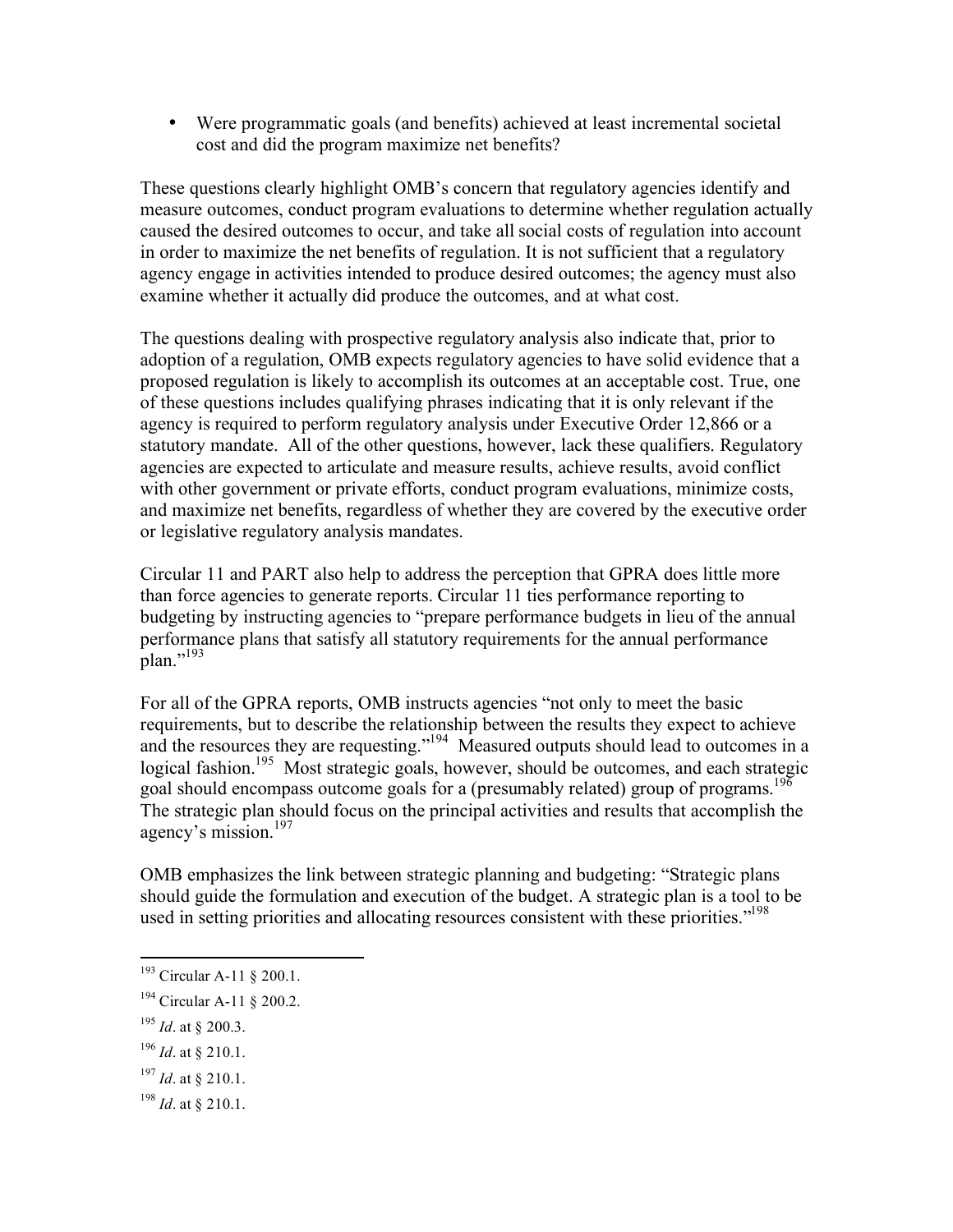OMB requires agencies to submit performance budgets that satisfy all the legislative requirements of annual performance plans.<sup>199</sup> The performance budget should describe strategies to achieve outcomes: "These strategies include program, policy, management, *regulatory*, and legislative initiatives and approaches<sup>[1]</sup><sup>200</sup>

Like GPRA, PART is intended to inform policy and budget decisions as well as agencies' internal management decisions. OMB's discussion of PART notes that the detailed PART findings should influence budget recommendations.<sup>201</sup> Several studies find that programs with higher PART scores tend to receive larger budget increases.<sup>202</sup> The president tends to recommend funding increases for programs rated effective and moderately effective, and funding decreases for programs rated ineffective or results not demonstrated.<sup>203</sup> Congress shows the same tendency, thought no to the same extent as the president.<sup>204</sup> The majority of programs recommended for termination in the president's fiscal 2008 budget were rated ineffective or results not demonstrated.205 Thus PART, like GPRA, is more than just a reporting exercise; real consequences result from PART evaluations.

Finally, as we have seen, while Executive Order 12,866 does provide for retrospective review of rules to determine whether they have been effective, it mainly focuses on prospective analysis of significant regulations. As a result, GPRA complements 12,866 nicely because it includes ex post performance analysis and reporting. Circular A-11 requires agencies to submit performance reports that report performance measures for the past fiscal year, including baseline and trend data for the measures, and discussing reasons for successes and shortfalls.<sup>206</sup> The annual performance report must also include program evaluations.207 A program assessment is defined as "A determination, through objective measurement and systematic analysis, of the manner and extent to which Federal programs achieve intended objectives."<sup>208</sup> Circular A-11 specifies, "Most relevant are rigorous evaluations that make positive or negative conclusions about the impact attributable to the program."<sup>209</sup>

 <sup>199</sup> *Id*. at § 51.8, 200.1.

 $^{200}$  *Id.* at § 56-1.

<sup>201</sup> *See* Office of Management and Budget, ExpectMore.gov: Frequently Asked Questions, http://www.whitehouse.gov/omb/expectmore/faq.html (last visited Mar. 27, 2007) (see question 19).

<sup>202</sup> *See* Eileen Norcross and Joseph Adamson, *An Analysis of the Office of Management and Budget's Program Assessment Rating Tool (PART) for Fiscal Year 2008* 26 (Mercatus Center at George Mason University Working Paper 2007), *available at* http://www.mercatus.org/repository/docLib/20070725\_Analysis\_of\_PART\_for\_FY\_2008.pdf.

<sup>203</sup> *Id*. at 25.

<sup>204</sup> *Id* at 27.

<sup>205</sup> *Id*. at 29.

<sup>206</sup> Circular A-11 § 230.2.

<sup>207</sup> *Id*.

<sup>208</sup> *Id* at § 200.3.

<sup>209</sup> *Id*. at § 230.2 (i).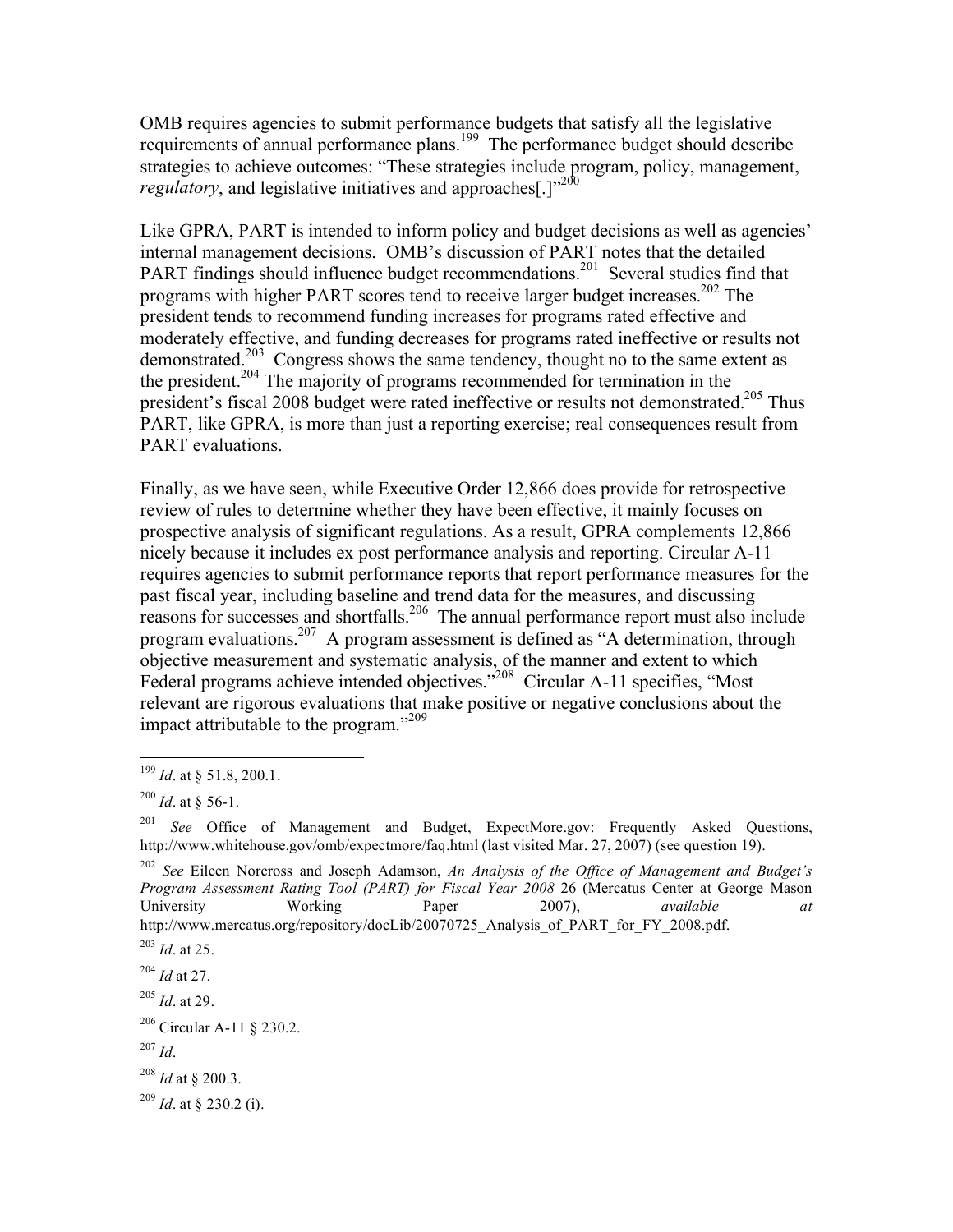To the extent agencies enact regulations to achieve program outcomes, they must measure their performance and report results to comply with GPRA. If a regulatory agency produces poor regulatory analysis, or no regulatory analysis, its budget may suffer because it cannot demonstrate that it is achieving intended outcomes. Thus, the budget process provides an enforcement mechanism OMB can use to encourage even the independent agencies to conduct high-quality regulatory analysis.

#### B. HOW REGULATORY ANALYSIS STRENGTHENS GPRA

GPRA is strengthened less by mandates requiring regulatory analysis, such as Executive Order 12,866, than it strengthens those mandates. However, there is nevertheless a positive effect.

One of the shortcomings of GPRA's implementation of the performance management concept is that while GPRA requires agencies to publish "strategic plans" and "performance plans," it does not require agencies to engage in the type of genuine strategic planning described in Section I.A. That is, there is no requirement that agencies consider alternative means to achieve their stated ends, nor that they develop a logic model, combined with evidence, that explains how the course of action they choose will result in their intended outcomes. These may be best practices in performance management, but GPRA does not explicitly require them. To the extent regulation is an agency's tool, regulatory analysis mandates shore up this weakness in GPRA by requiring agencies to demonstrate how they have evaluated their options.

For example, just as OMB's Circular A-11 guides agencies on how to comply with GPRA, its Circular A-4 explains how to comply with Executive Order 12,866. Unlike GPRA or Circular A-11, A-4 is explicit on the type of planning and analysis that is expected of agencies:

A good regulatory analysis should include the following three basic elements: (1) a statement of the need for the proposed action, (2) an examination of alternative approaches, and (3) an evaluation of the benefits and costs—quantitative and qualitative—of the proposed action and the main alternatives identified by the analysis.

To evaluate properly the benefits and costs of regulations and their alternatives, you will need to do the following:

- Explain how the actions required by the rule are linked to the expected benefits. For example, indicate how additional safety equipment will reduce safety risks. A similar analysis should be done for each of the alternatives.
- Identify a baseline. Benefits and costs are defined in comparison with a clearly stated alternative. This normally will be a "no action" baseline: what the world will be like if the proposed rule is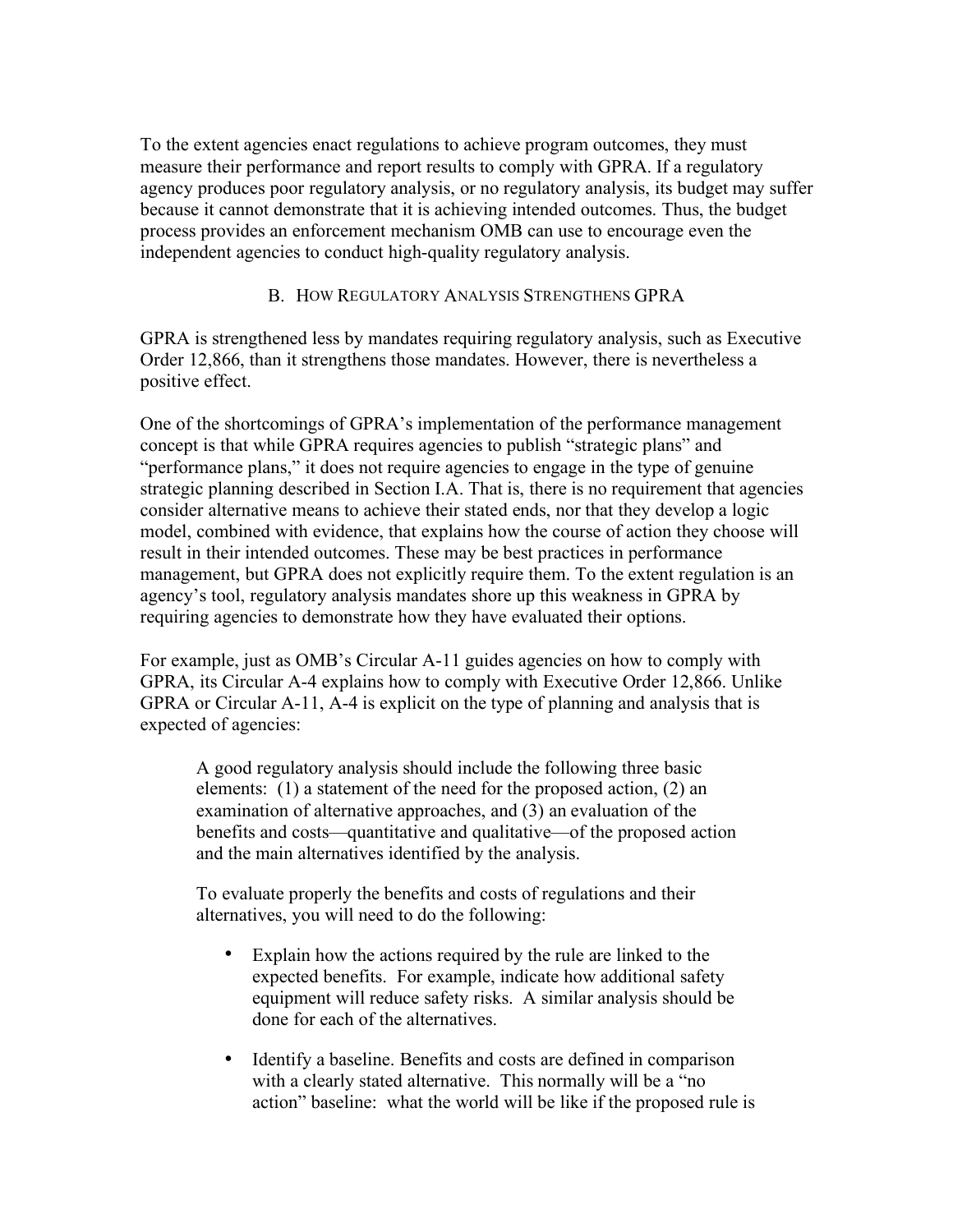not adopted. Comparisons to a "next best" alternative are also especially useful.

• Identify the expected undesirable side-effects and ancillary benefits of the proposed regulatory action and the alternatives. These should be added to the direct benefits and costs as appropriate. $210$ 

This type of prospective analysis also complements GPRA performance reporting, which is focused on retrospective measurement of results achieved.

#### IV. RECOMMENDATIONS

Performance management and regulatory analysis are highly complementary undertakings, both in theory and in practice. Executive Order 12,866 and OMB Circular A-11 are the primary tools an administration possesses to shape agencies' performance management and regulatory analysis. These documents incorporate many key principles of performance management and regulatory analysis that are well-grounded in scholarly literature. Yet no administration has fully exploited the potential synergies.

The following revisions to these documents would ensure that federal regulatory analysis more fully reflects best practices in performance management, and that federal performance management more fully reflects best practices in regulatory analysis.

A. REVISIONS TO EXECUTIVE ORDER 12,866

#### **1. Incorporate GPRA-style performance measurement into proposed regulations**

Intuition and evidence both suggest that much of the value of strategic planning and performance measurement stems from what managers learn from going through the process, rather than the value of the plan or report after it is written. As Dwight Eisenhower remarked, "Plans are useless, but planning is indispensable."<sup>211</sup> Agency efforts have greater focus, direction, and effectiveness when a tangible outcome is defined, measures are identified, and goals are set.<sup>212</sup> There is no reason regulators would not benefit from such an improved focus when writing regulations.

Therefore, Executive Order 12,866 should explicitly require agencies to:

• identify the specific outcomes of value to the public that the regulation is supposed to produce;

 $210$  Circular A-4 at 2-3.

<sup>&</sup>lt;sup>211</sup> BrainyQuote, Dwight D. Eisenhower Quotes, http://www.brainyquote.com/quotes/authors/d/dwight\_d\_eisenhower.html (last visited Mar. 27, 2007).

<sup>&</sup>lt;sup>212</sup> *See* discussion of the relationship between strategic planning and agency effectiveness in Part I.A, *supra*.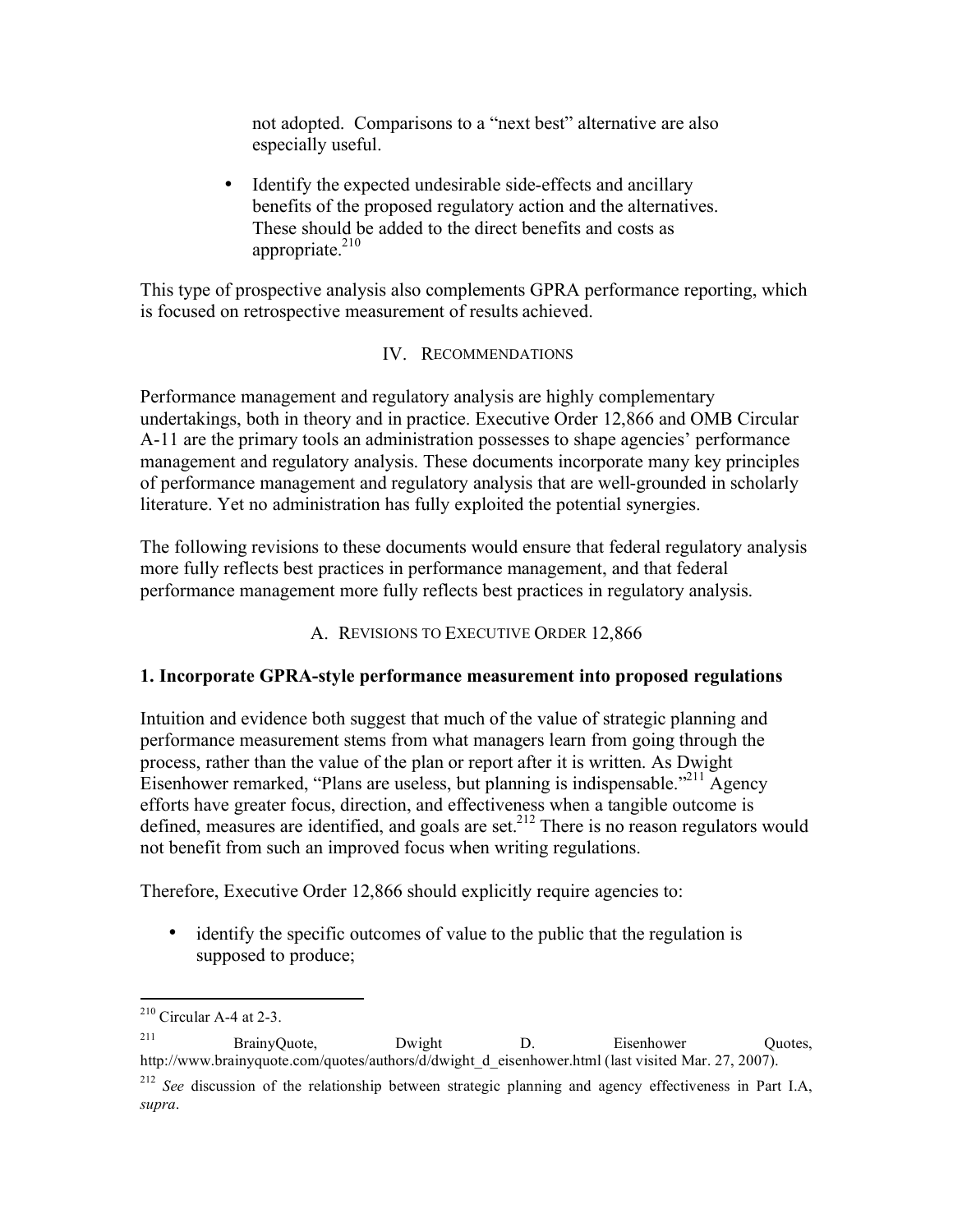- explain how these outcomes are related to one or more strategic goals in the agency's GPRA-mandated strategic plan;
- identify what indicators the agency will use to measure progress toward these outcomes;
- estimate ex ante marginal benefits of proposed and final rules that measure, in terms of outcomes, how much of a goal the regulation is expected to achieve;
- determine what kinds of retrospective program evaluations will be necessary to identify how the regulation has affected outcomes; and
- track and report the annual progress (through one or multiple regulations) toward achieving a given goal and the social costs expended toward achieving that goal.

The proposed outcomes, goals, and measures should be included in any Notice of Proposed Rulemaking so that the public has an opportunity to comment on them.

There is precedent for regulatory agencies seeking comment on goals and performance measures for individual regulations. In 2005, the Federal Communications Commission sought public comment on goals and performance measures for telecommunications "universal service" programs.<sup>213</sup> These programs, created via regulatory proceedings at the FCC, impose charges on interstate telecommunications services in order to subsidize rural telephone companies, telephone service for low-income households, Internet service for schools and libraries, and telecommunications services for rural health care facilities.<sup>214</sup> It is perhaps unfortunate that the FCC did not seek comment on performance measures until 11 years after GPRA and nine years after passage of the legislation directing the FCC to create the programs, but the FCC's action demonstrates that it is entirely feasible for a regulatory agency to do so.

Our suggested change to EO 12866 is much more specific and detailed than the executive order's current requirements. The executive order does require agencies to assess the anticipated benefits of the significant regulations they propose.<sup>215</sup> But the benefits need not be quantified, $2^{16}$  and in practice agencies often define them so broadly that outcomes are not well-identified.<sup>217</sup> Nor does the executive order require regulators to link the

 <sup>213</sup> Federal Communications Commission, *In the Matter of Comprehensive Review of Universal Service Fund Management, Administration, and Oversight, Notice of Proposed Rulemaking and Further Notice of Proposed Rulemaking*, WC Docket No. 05-195 et. al. (adopted June 9, 2005) at  $\P$  24. See also the CPSC annual planning exercise which involves the entire staff and the public?

 $^{214}$  *Id.* at ¶ 3.

<sup>&</sup>lt;sup>215</sup> E.O. 12,866 § 6(a)(3)(B)(ii).

 $^{216}$  *Id* at § 1.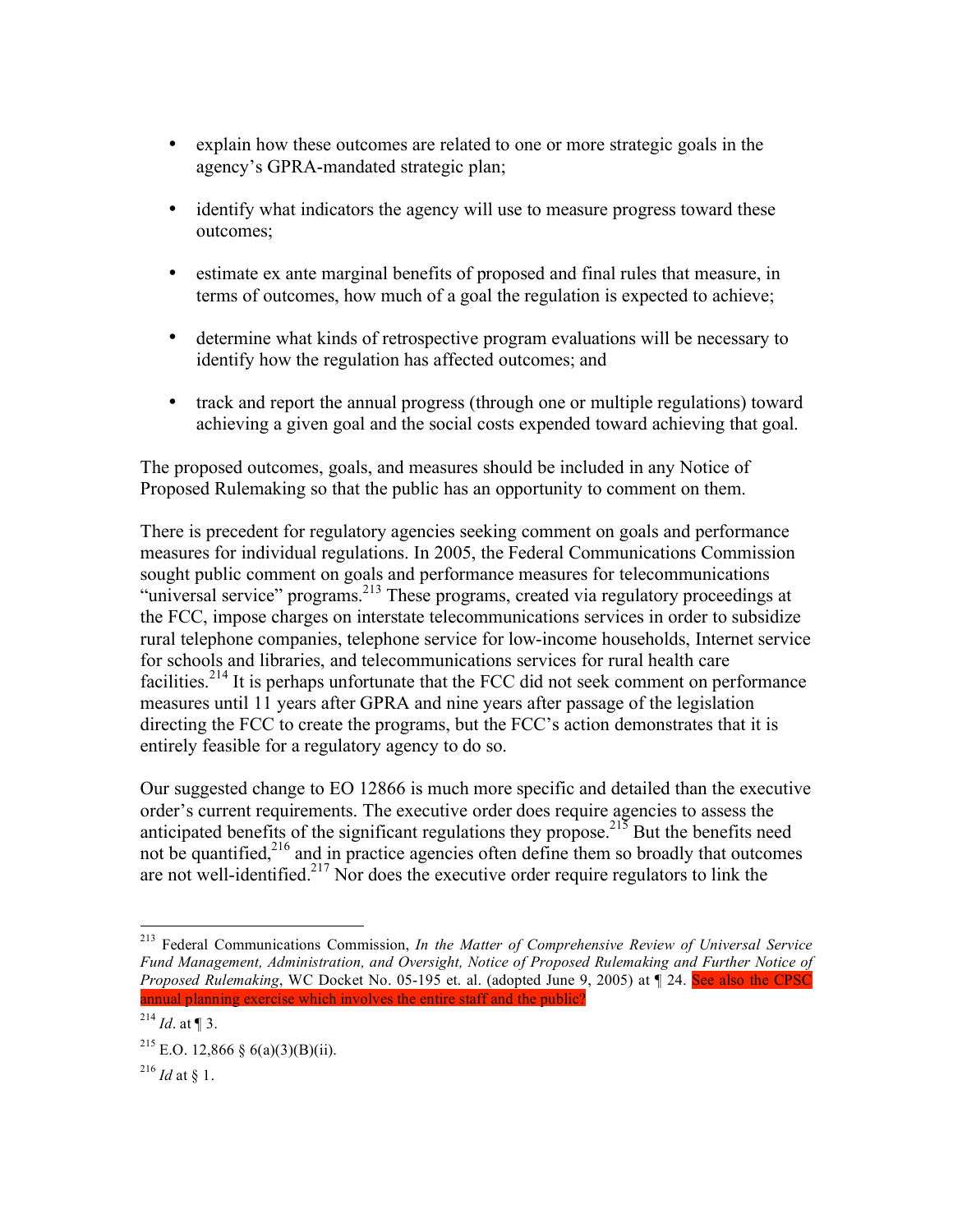regulation's outcomes to the agency's strategic goals, identify indicators to measure progress after the regulation is implemented, or set goals for the indicators. In short, there is no real commitment to accountability for results at the time regulations are issued.

A major benefit of our proposal is that it would compel agencies to do the homework necessary to produce truly informative annual performance reports. GPRA requires annual tracking of outcome indicators in relation to goals.<sup>218</sup> Regulatory agencies, by definition, accomplish at least some of their strategic goals through regulation; an agency that is nothing but a regulatory agency accomplishes all of its strategic goals through regulation.<sup>219</sup> Regulatory agencies should be able to "roll up" outcomes from regulations or groups of regulations into measures of accomplishment of their strategic goals. Alternatively, the principal outcome measures for the regulations that contribute most significantly to achievement of a strategic goal might also be used as outcome measures for the strategic goal.

One potential criticism of this proposed change is that it might be taken to imply that the only benefits that count for regulatory analysis are those that can be quantified. We intend no such thing. The best outcome indicators are those that directly measure ultimate outcomes, but such indicators are not always feasible.<sup>220</sup> Sometimes the best indicators available measure only intermediate outcomes. Indicators that measure activity might sometimes be acceptable if rigorous research has documented how changes in the activity actually cause changes in the outcome of interest. Thus, a requirement that regulatory agencies must identify observable indicators for performance evaluation is not the same as a requirement that they must quantify all benefits or ignore non-quantifiable benefits when deciding whether or how to regulate.

#### **2. Require independent annual retrospective cost and benefit estimates**

Section 5 of Executive Order 12,866 requires agencies to periodically review significant regulations to determine whether they should be modified or eliminated.<sup>221</sup> An expansive interpretation of this section would take it to mean agencies should evaluate the costs and benefits of regulations after they have been adopted, regulated entities have complied, and secondary effects have worked their way through the economy. Apparently few agencies have interpreted the language this way, as evidenced by OMB's annual report on the costs and benefits of federal regulations, which relies largely upon estimates that

 $^{221}$  E.O. 12,866 § 5.

 <sup>217</sup> *See*, *e.g.*, Jamie Belcore and Jerry Ellig, Mercatus Center at George Mason University, Homeland Security and Regulatory Analysis: Are We Safe Yet?, unpublished manuscript on file with authors, tbl. 4 (finding that the Department of Homeland Security defines specific outcomes for no more than five of the 13 major regulations it issued between its inception in 2003 and the end of 2007).

 $218$  31 U.S.C. § 1116(b)(1).

<sup>&</sup>lt;sup>219</sup> If they did not accomplish their strategic goals through regulation, they would not be called regulatory agencies.

<sup>220</sup> See Part I.A.3, *supra*, and references cited therein.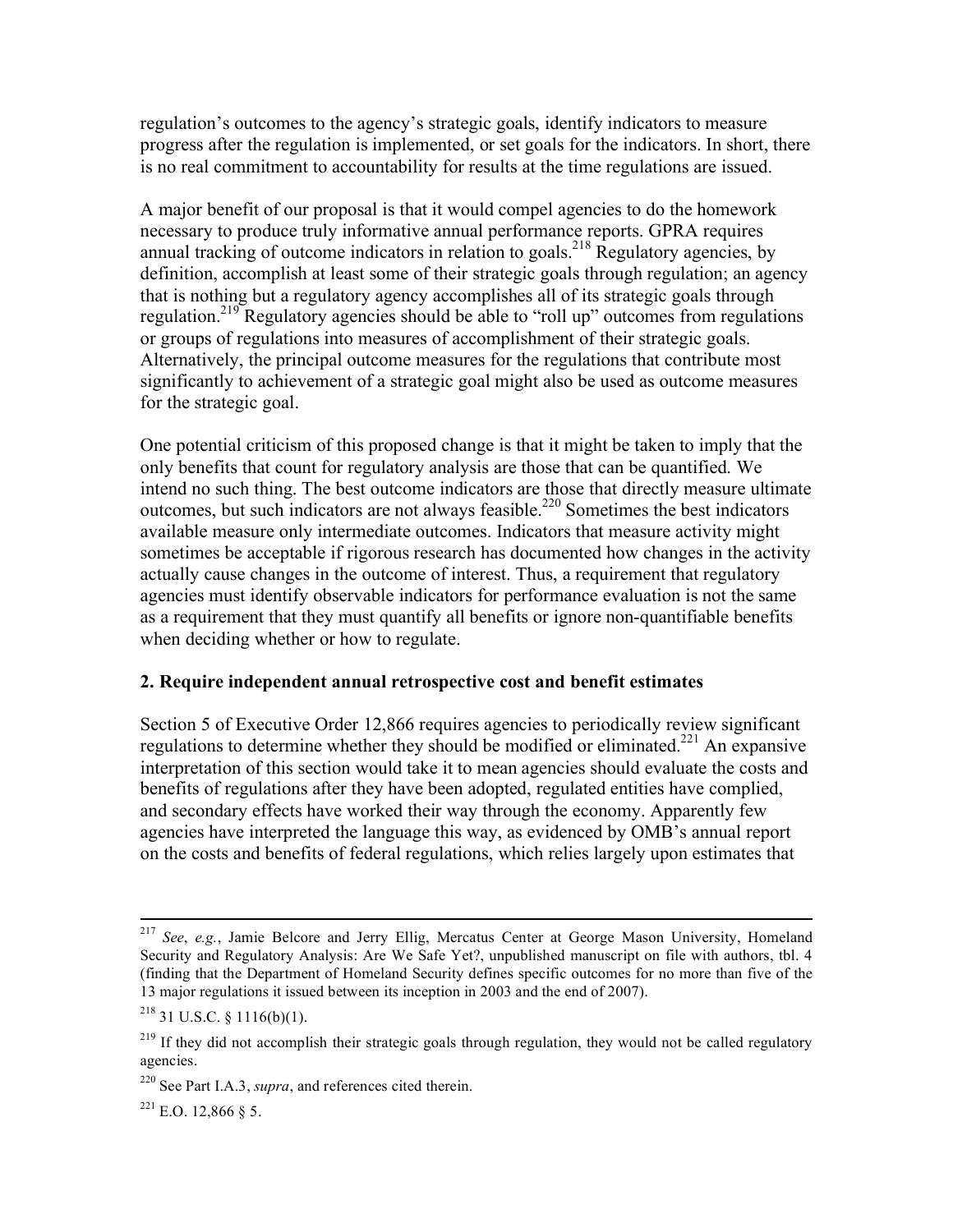agencies produce in their Regulatory Impact Analyses prior to adoption of the regulations.<sup>222</sup>

To remedy this problem, Section 5 of the executive order should be amended to require agencies to arrange for and publicly release independent annual assessments of the ex post costs and benefits of existing regulations. Such analysis need not be conducted on a regulation-by-regulation basis. It is often possible to group many closely related regulations that aim at the same outcomes and generate the same kinds of costs; indeed, in many cases it may be difficult to identify separate effects of closely related regulations that are already on the books. $223$ 

An "independent" analysis would be one that satisfies the criteria for independence outlines in OMB's PART guidance:

To be independent, non-biased parties with no conflict of interest should conduct the evaluation. Evaluations conducted by the program itself should generally not be considered "independent;" however, if the agency or program has contracted out the evaluation to a third party this may qualify as being sufficiently independent. Evaluations conducted by an agency's Inspector General or program-evaluation office would be considered independent.<sup>224</sup>

An annual reporting requirement does not imply that agencies must conduct a de novo study of costs and benefits of every regulation every year. If a thorough study occurs in one year and the agency is reasonably confident that underlying conditions have not changed in ways that would significantly alter costs or benefits, then the results of that study should be useful for multiple years. In other cases, certain quantitative relationships used to estimate the effects of the regulations (such as consumer price elasticities of demand) may be relatively stable from year to year, and the agency could update the previous year's study simply by inserting more recent data.

Requiring ex post assessment of costs and benefits of regulations annually would have several benefits. First, the information generated would serve as an input into OMB's annual study of the costs and benefits of regulation, thus permitting OMB to finally produce an annual report consistent with the intent of Congress.<sup>225</sup> Second, periodic retrospective estimates would help agencies assess, and hopefully improve, the accuracy of the prospective estimates they make when considering new regulations.<sup>226</sup> This could

 <sup>222</sup> *See* notes 146-147 and accompanying text.

<sup>223</sup> *See*, *e.g.*, Ellig, *supra* note 53.

<sup>&</sup>lt;sup>224</sup> Office of Management and Budget, PROGRAM ASSESSMENT RATING TOOL GUIDANCE NO. 2008-01 (JAN. 29, 2008) at 31-32, available at http://www.whitehouse.gov/omb/part/fy2008/part\_guid\_2008.pdf.

<sup>&</sup>lt;sup>225</sup> Regulatory Right-to-Know Act, Pub. L. No. 106-554 § 624, 31 U.S.C. § 1105 note.

<sup>226</sup> For classic examples of studies comparing *ex ante* and *ex post* estimates of the effects of regulation and deregulation, *see* Clifford Winston, *Economic Deregulation: Day of Reckoning for Microeconomists*, 31 J. ECON. LIT. 1263 (1993); Clifford Winston, *U.S. Industry Adjustment to Economic Deregulation*, J. ECON.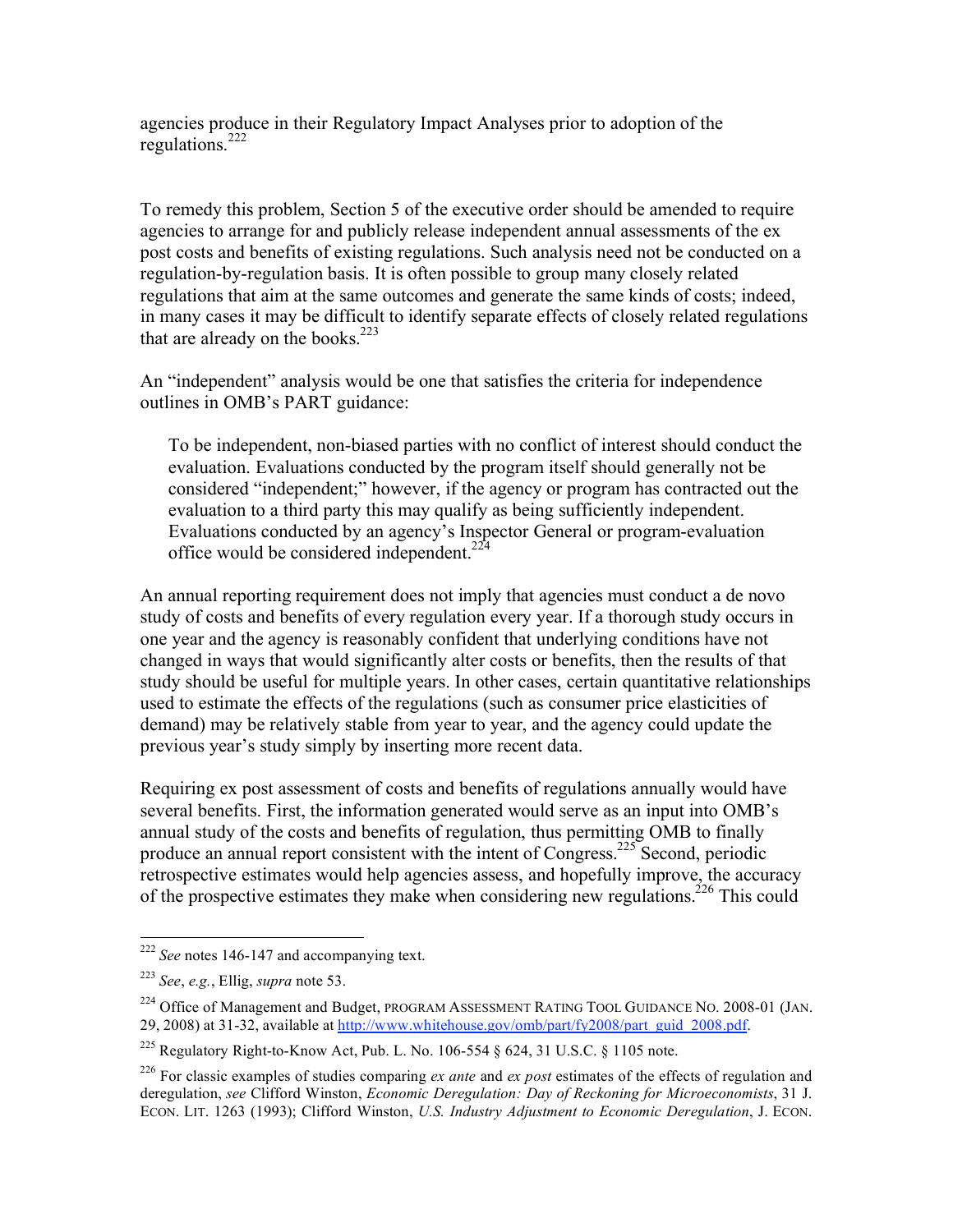occur either because agencies learn specific things that help them better understand how to evaluate similar regulations, or simply because the experience of overseeing *ex post* evaluations hones the staff's analytical abilities. Third, the requirement would create incentives for regulatory agencies to better integrate regulatory analysis with their strategic planning and performance measurement since they may be able to save a substantial amount of time and effort by devising performance measures for regulations that would track actual cost and benefit outcomes.

#### B. REVISIONS TO OMB CIRCULAR A-11

GPRA requires agencies to produce strategic plans, annual performance plans, and annual performance reports. It does not explicitly require agencies to do sound strategic planning or use the plans and reports to guide action. Yet GPRA's statement of purpose, $227$  as well as the Senate Government Affairs Committee's report on GPRA, $228$ indicate that the spirit of the law goes beyond reporting to include action. Congress required agencies to do strategic planning and performance reporting with the expectation that planning and reporting would lead to better management, different budgeting decisions, and improved performance. Similarly, by developing PART—a GPRA-style analysis of programs with budgets—OMB has indicated that planning and reporting are not goals in themselves, but rather guides to action. Several amendments to Circular A-11 would help ensure that strategic planning and performance reporting live up not only to the letter of GPRA, but to the spirit as well, by incorporating time-tested principles of performance management and regulatory analysis.

#### **1. Require analysis of alternatives in strategic planning and performance reporting**

GPRA says that agencies must produce strategic plans; it does not explicitly say that agencies must consider alternative ways of achieving desired outcomes. Yet our discussion of both strategic planning and regulatory analysis clearly indicates that consideration of alternatives is a critical element of sound decision-making. "Steer, Don't Row" was one of the fundamental credos of the reinventing government movement that spawned GPR $A^{229}$ 

OMB could promote consideration of alternatives through two changes to Part 6 of Circular A-11. First, the circular should instruct agencies to include in their strategic plans a discussion of the benefits and costs of alternative ways of accomplishing their goals—much like Executive Order 12,866 requires agencies to consider a wide range of alternative regulations and alternatives to regulation. In several places, the Executive Order urges consideration of a wide scope of alternatives, including modification or

PERSPECTIVES 12:3 (1998), at 89-110; Jerry Ellig, *Railroad Deregulation and Consumer Welfare*, J. REG. ECON. 21:2 (2002), at 143-67.

 $227$  GPRA § 2(b)(4).

<sup>228</sup> S. REP. NO. 103-58, at 328-329 & 336 (1993).

<sup>229</sup> Osborne & Gaebler, *supra* note 9, *at* 25-44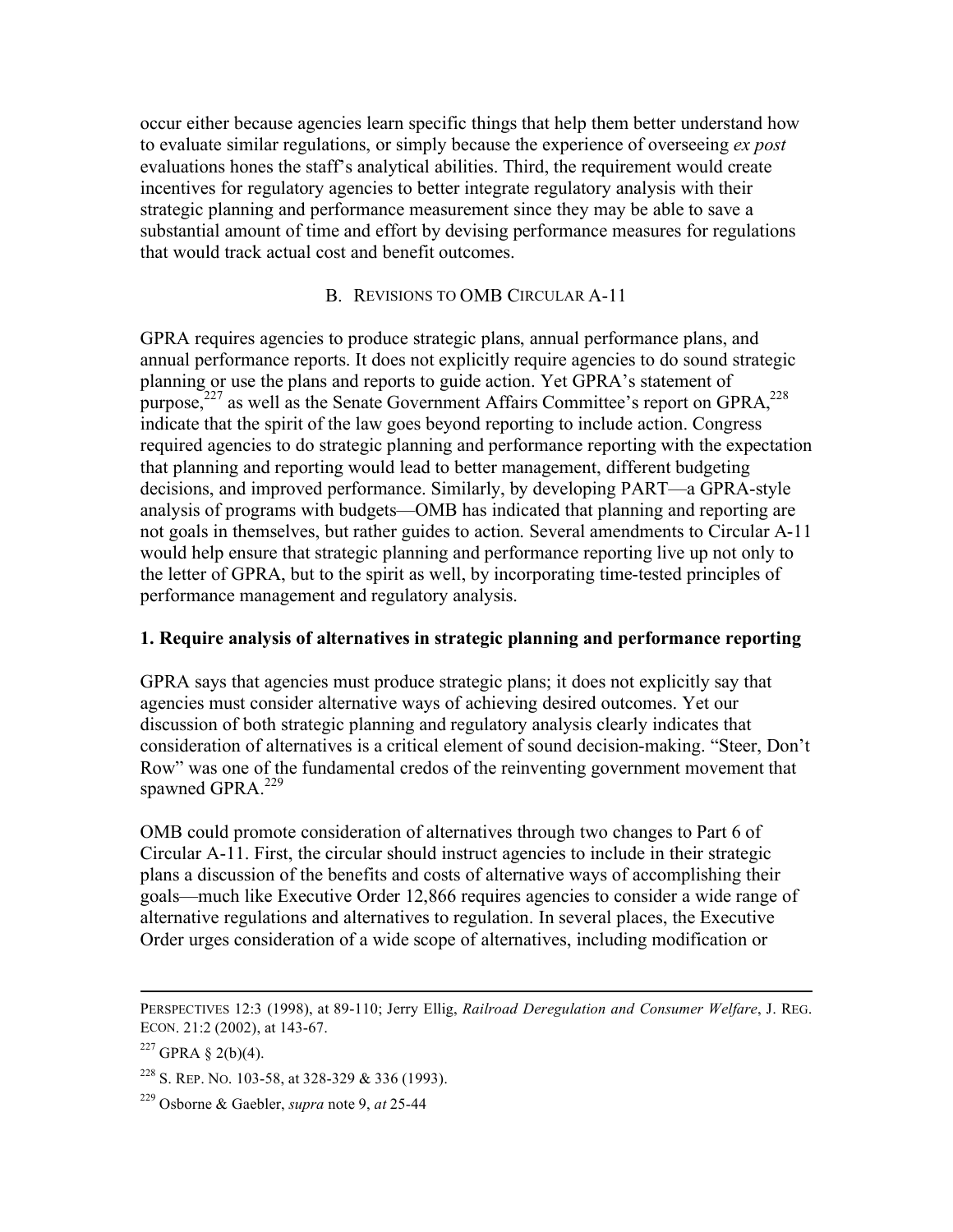repeal of existing regulations,  $230$  economic incentives,  $231$  information disclosure,  $232$ performance standards,<sup>233</sup> and "nonregulatory actions."<sup>234</sup> Second, the circular should instruct agencies to include in their annual performance reports a discussion of alternative approaches to remedy performance shortfalls (failures to meet goals). Agencies should identify other federal programs that might accomplish the same outcomes more effectively—a task rendered much easier by the existence of PART evaluations—but they should also be required to consider non-federal and non-governmental means of accomplishing the outcomes they failed to achieve.

For regulatory agencies, these changes would effectively clarify the executive order's requirements for consideration of a broad range of alternatives. More importantly, the mandate to evaluate alternatives would be extended to a different level. It would force regulatory agencies to consider alternatives at the broad, strategic level as well as for individual regulations. Because Circular A-11 applies to independent as well as executive agencies, our proposed changes would also encourage independent agencies to consider a wide range of alternatives—something they do not currently have to do unless required by specific legislative mandates.

We recognize that the Constitutional question of whether an administration could apply E.O. 12,866 to independent agencies is a controversial one,<sup>235</sup> and we do not intend to join that controversy here. We suspect, however, that a good deal of the controversy over the applicability of the executive order to independent agencies arises because of OIRA's ability to review and return regulations under the executive order.<sup>236</sup> By instructing agencies in Circular A-11 to consider alternatives when developing and revising strategies and plans, the president would not be asserting any authority to review, return, or delay any particular regulations issued by independent agencies.

#### **2. Require assessment of costs and benefits of regulation in performance reports**

Since regulatory agencies accomplish their goals through regulation, they should be expected to understand and report on the results produced by their regulations. A GPRA performance report is the appropriate place for agencies to report on the benefits and costs that resulted from all the regulations that substantially advance their strategic goals. Circular A-11 should require agencies to enumerate in their performance reports the primary regulations or groups of regulations that contribute to the accomplishment of each strategic goal, along with an assessment of outcomes and costs.

<sup>232</sup> *Id*.

 $^{230}$  E.O. 12,866 § 1(b)(2).

 $^{231}$  E.O. 12,866 § 1(b)(3).

 $^{233}$  E.O. 12,866 § 1(b)(8).

<sup>&</sup>lt;sup>234</sup> E.O. 12,866 § 6(a)(3)(c)(iii).

<sup>235</sup> *See* note 116.

<sup>&</sup>lt;sup>236</sup> E.O. 12,866 § 6(b)(2)(C)(3).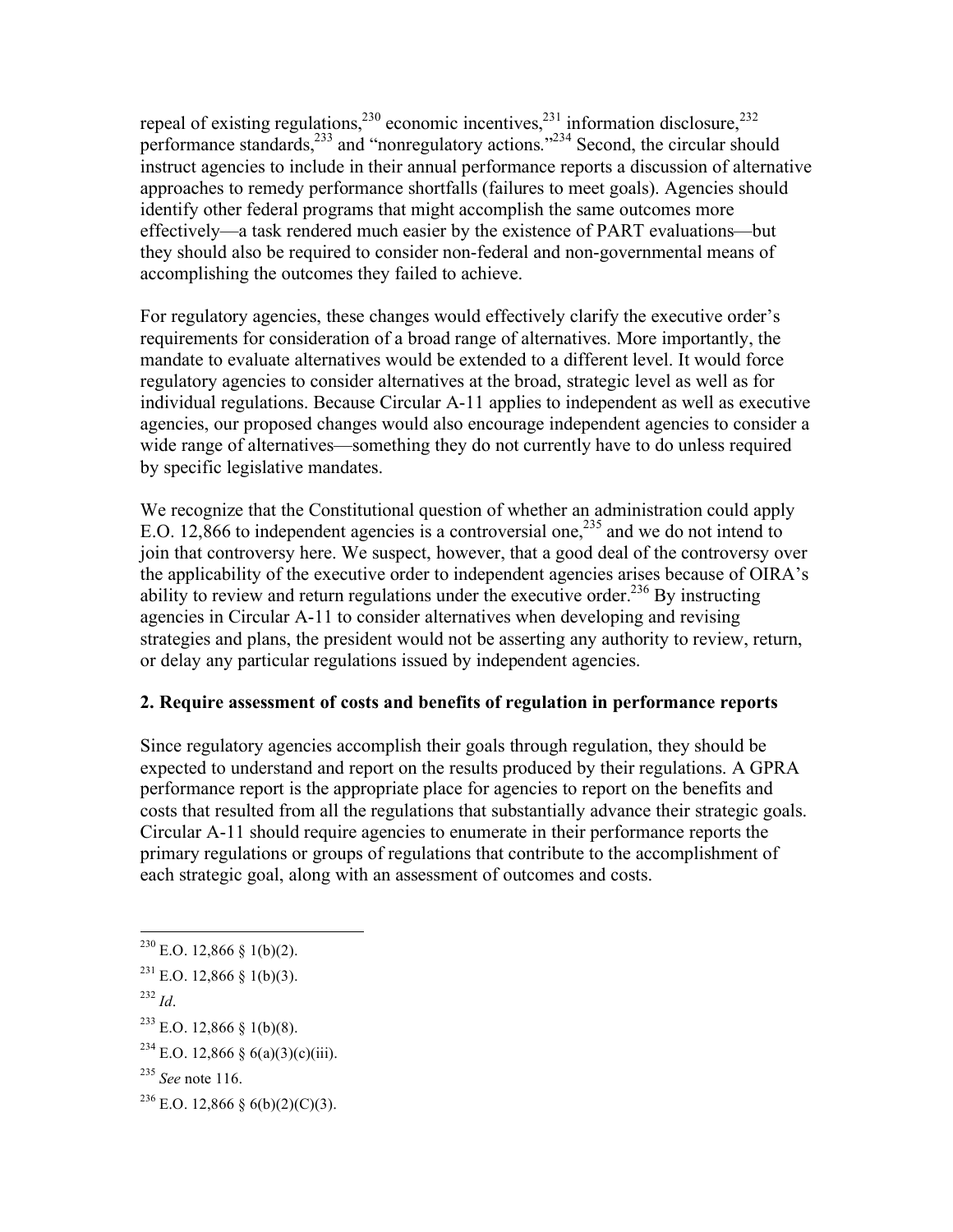If a regulatory agency truly understands how its major regulations or groups of regulations accomplish its goals, this should not be hard to do. If its strategic goals and measures are outcome-oriented, then these outcomes should be related to (if not identical to) the outcomes its principal regulations are supposed to accomplish. Executive branch agencies should find this requirement easy to comply with if they are also complying with our related proposed change in EO 12,866, requiring agencies to report annually on the costs and benefits of their regulations. For independent agencies, this change to Circular A-11 might provide the primary motivation to conduct retrospective analysis.

#### **3. Require regulatory agencies to report on opportunity costs**

GPRA authorized experiments in performance-based budgeting.<sup>237</sup> OMB advanced the concept further in Circular A-11 by directing agencies to prepare performance-based budgets in order to satisfy GPRA's requirement for annual performance plans.<sup>238</sup> For fiscal 2007, OMB authorized a "pilot" performance reporting format that permitted agencies to publish their performance information along with their congressional budget justifications.<sup>239</sup> This too might be interpreted as a step toward integration of performance and cost information.

For many types of federal programs, comparing outcomes with the cost to the federal treasury should provide a reasonable means of assessing benefits and costs. But regulation is different. Regulatory agencies accomplish outcomes not by spending federal tax dollars, but by directing citizens to do specific things with their own resources. Therefore, Circular A-11 should explicitly direct agencies to report on the opportunity cost to society of regulations related to their strategic goals, not just their expenditures to promulgate and enforce regulations.

Currently, agencies report performance information in either their annual performance report or in the performance section of their combined performance and accountability reports. They report budgetary cost information in their annual financial report or in the financial section of their combined performance and accountability reports. Identifying the social costs of regulation requires many of the same methods, and is fraught with the same uncertainties, as assessing the outcomes of regulation. Therefore, it is probably more logical to require agencies to report the social cost information with their performance data rather than their financial data.

#### **CONCLUSION**

Effective performance management of regulatory agencies requires regulatory analysis. Conversely, regulatory analysis is nothing more than sound strategic planning and

 <sup>237 31</sup> U.S.C. § 1119.

<sup>238</sup> Circular A-11 § 220.

<sup>239</sup> OFFICE OF MANAGEMENT AND BUDGET, *Circular No. A-136: Financial Reporting Requirements* (Aug. 23, 2005), at §III.1, *available at* http://www.whitehouse.gov/omb/circulars/a136/a136\_revised\_2007.pdf.